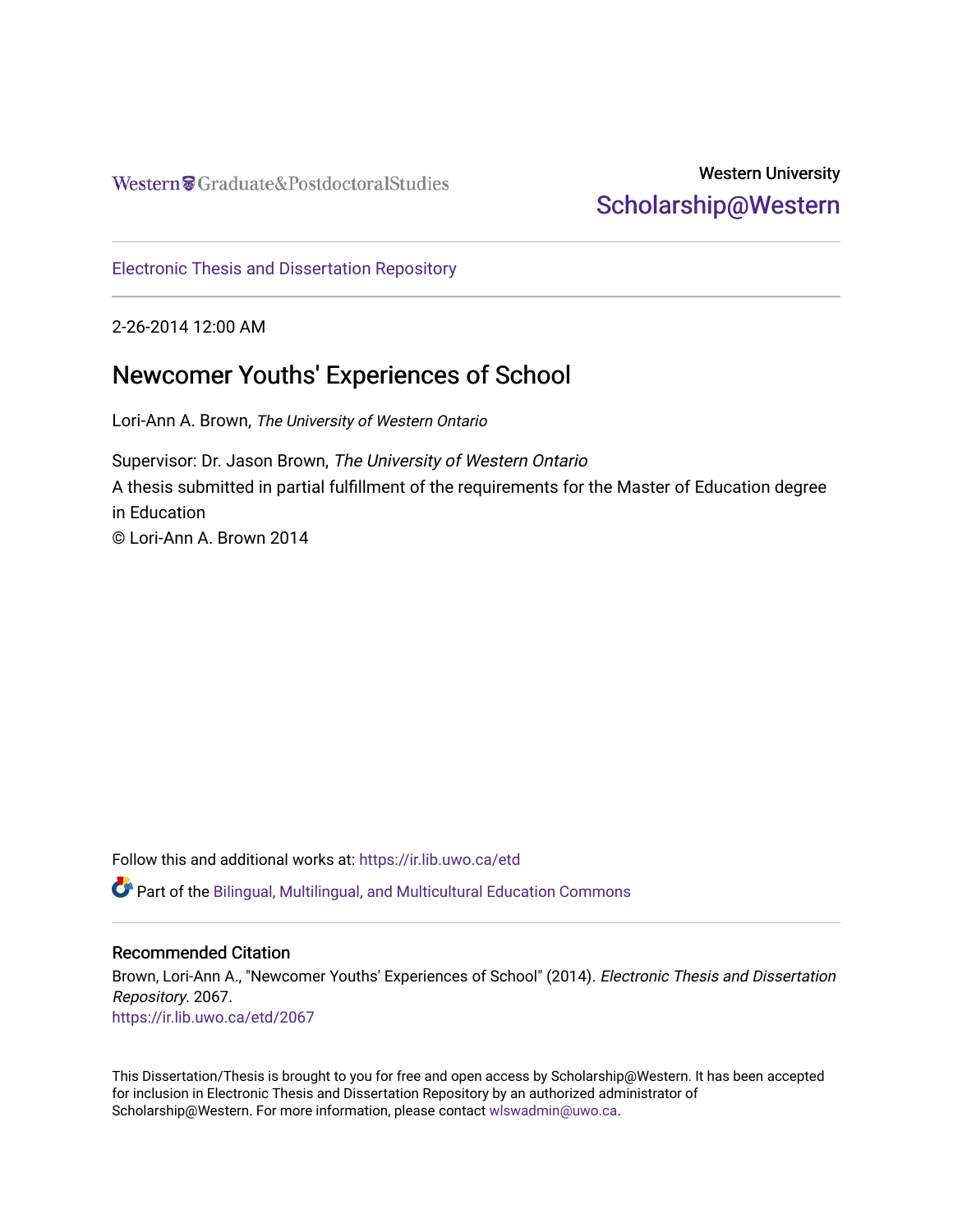# NEWCOMER YOUTHS' EXPERIENCES OF SCHOOL

By

Lori-Ann Brown

Submitted in partial fulfillment of the requirements for the degree of Master of Arts

Graduate Program in Education

The School of Graduate and Postdoctoral Studies

The University of Western Ontario

London, Ontario

February 2014

© Lori-Ann Brown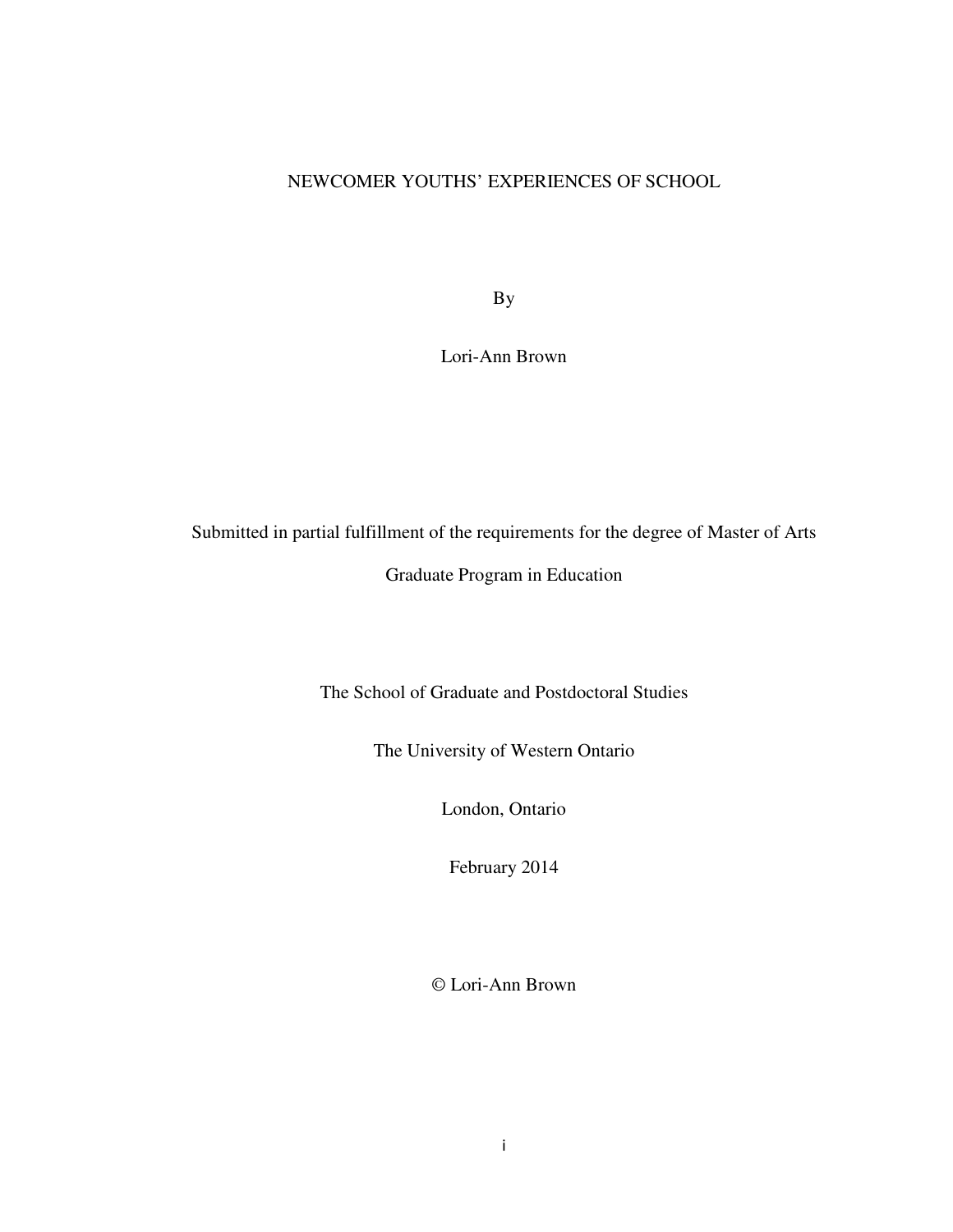## **Abstract**

The purpose of the study was to identify positive and negative aspects of school experience among newcomer youth. More specifically, the focus of this research was to give a voice to a group of newcomers that have been largely ignored in the literature. To accomplish this goal, participants were male and female youth, aged 15 to 18, who had migrated to Canada within the past two years and resided in London Ontario at the time of interview. To gather information from participants focus group interviews were conducted with participants from a culturally diverse community centre. The results were analyzed using a structured conceptualization procedure called Concept Mapping. Using the Concept Mapping process five favourable and five disadvantageous themes emerged. These concepts were compared and contrasted with the available literature.

Key words: newcomer youth; school; positive; stress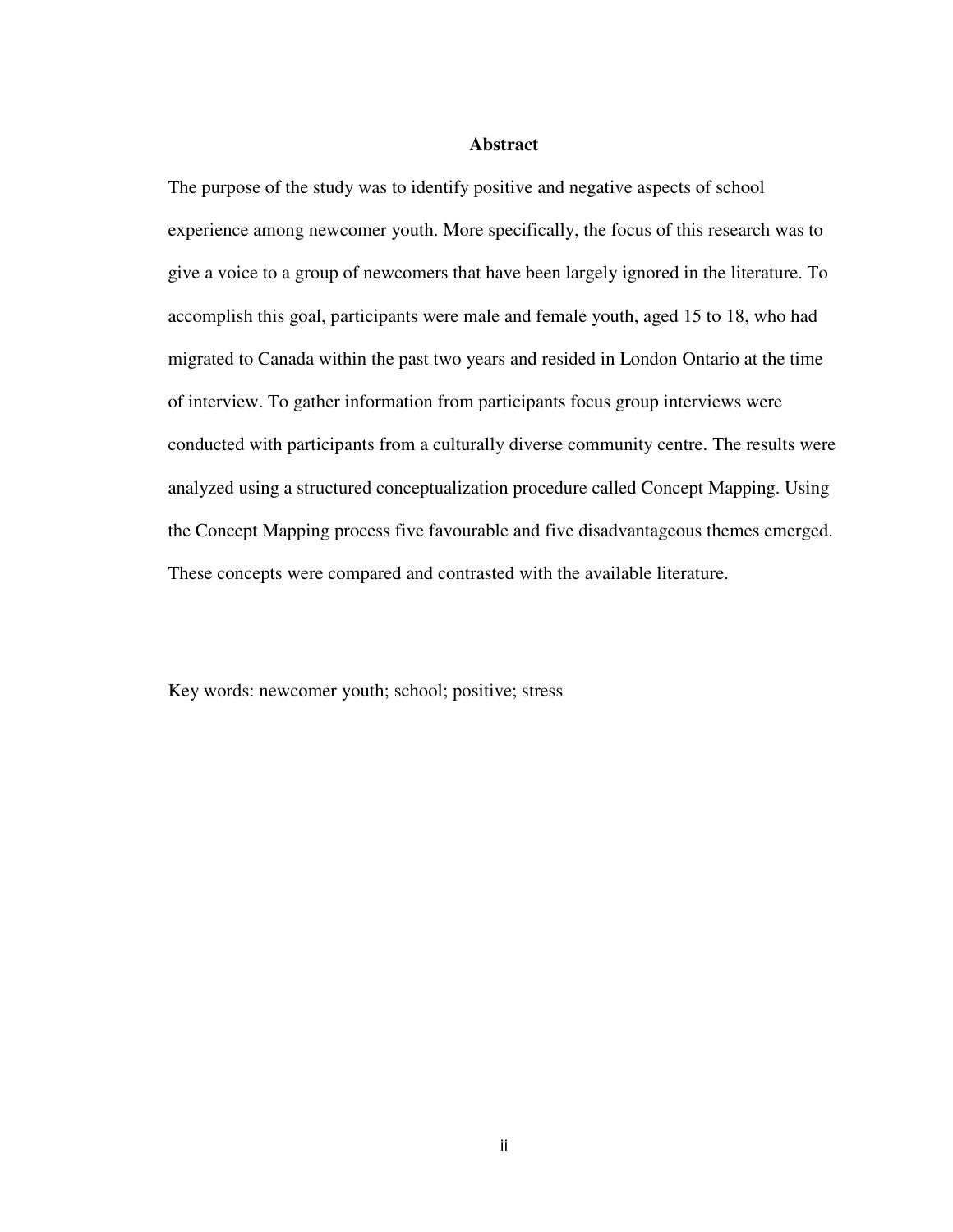#### **Acknowledgements**

Without the help of my advisor, my advisory committee, the staff and volunteers at the South London Neighborhood Resource Centre, my family and the support from my members of my church this project would not be possible!

I would like to offer my thanks to my thesis advisor Dr. Jason Brown for his guidance and constructive suggestions in the creation of this project. His timely suggestions and advice were greatly appreciated. I would also like to thank my advisory committee member, Dr. Goli Rezai-Rashti, for her feedback of this project.

Special thanks to the research team of Paul Tarc, and Nicole Hamel, as well as the Youth Leaders David Moreno, Ileana Gonzalez, Jing Ji, and Milan Kaur, and the Settlement Workers Amani Radhaa, Lissette Ochoa, Shadya Abdulrahim, and Alisha Breig for their contributions to this project. Also, I would like to thank the Director Mr. Mohamed Al-Adeimi, and the Board as well as staff and volunteers at South London Neighborhood Resource Centre for their warm welcome and in-kind contributions of agency resources. I am grateful for the support provided by both the youth and parents who took the time out to participate in this project.

I would like to offer a special thanks to the people at my church who have given me their support and well-wishes as I have completed this project; thank you Dr. Bernice Moreau for your continued love and support.

I am forever indebted to and have greatly benefits from my parents, Lorna and Junor Brown. They have given me their support and encouragement during this study and throughout my academic career. Thank you.

iii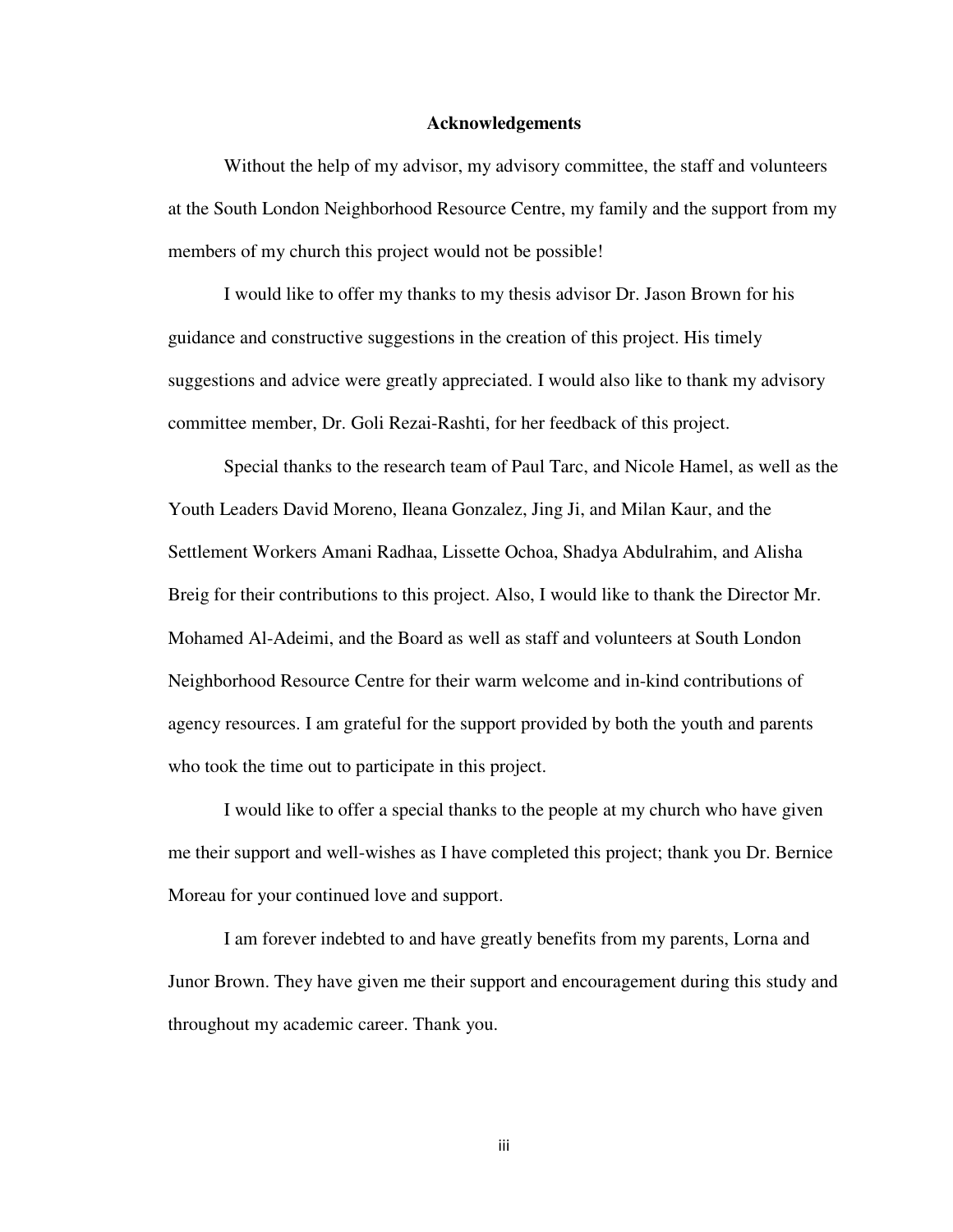# **Table of Contents**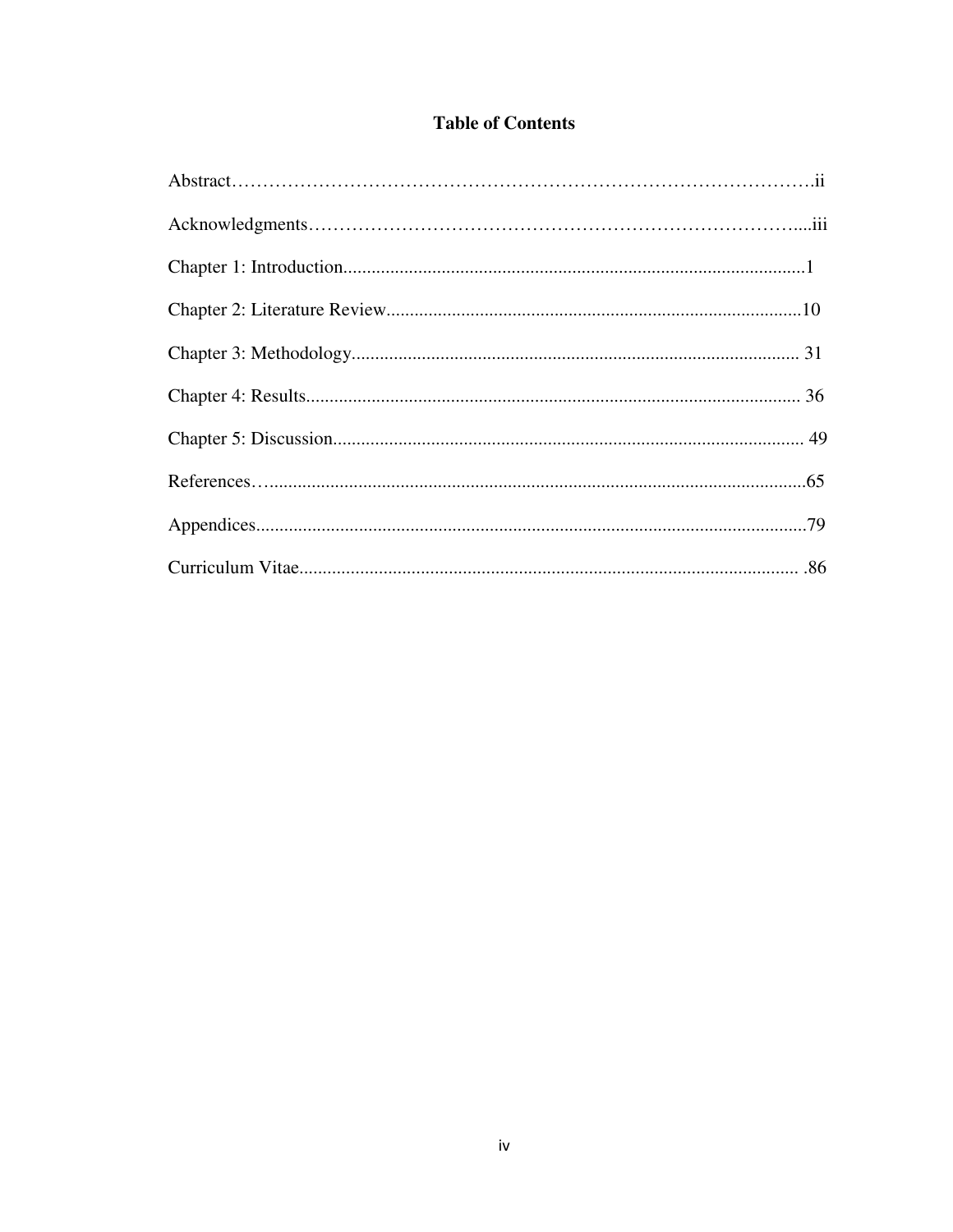## **Chapter 1: Introduction**

This research is an exploration of the experiences of newcomer adolescents, ages15-18, who moved to Canada in the past 2 years, focusing on their schooling with an emphasis on both the positive and negative aspects of those experiences. We asked the youths the questions "what do you like about school?" and "what don't you like about school?" A structured conceptualization procedure known as Concept Mapping (Trochim, 1989) was employed to perform an analysis of their responses. The data reported in this thesis is part of a larger project that was a partnership between the University of Western Ontario and a neighbourhood development agency focusing on youth engagement in school, family and community. The present study is an investigation and analytic reporting of responses to two questions regarding the school experiences of newcomer youth school experiences.

Currently, within the literature, the little information on newcomers' perceptions of schools is sparse. What is available is based on the perceptions of adults and not newcomer youth themselves; the insights held by youth are largely ignored and therefore, crucial information that they provide is missing. Especially scarce in the literature are experiences of individuals who have relocated very recently, within 2 years, to Canada. This information is important for several reasons, which are outlined via a description of the history and benefits of the welcoming communities' initiative, and presented following a definition of "newcomer" as followed in the present study.

The term "newcomers" refers to individuals who have migrated to a new host country from their homeland within the last 2 years. It includes youth who have settled in Canada through their own volition, including immigrants and temporary immigrants, and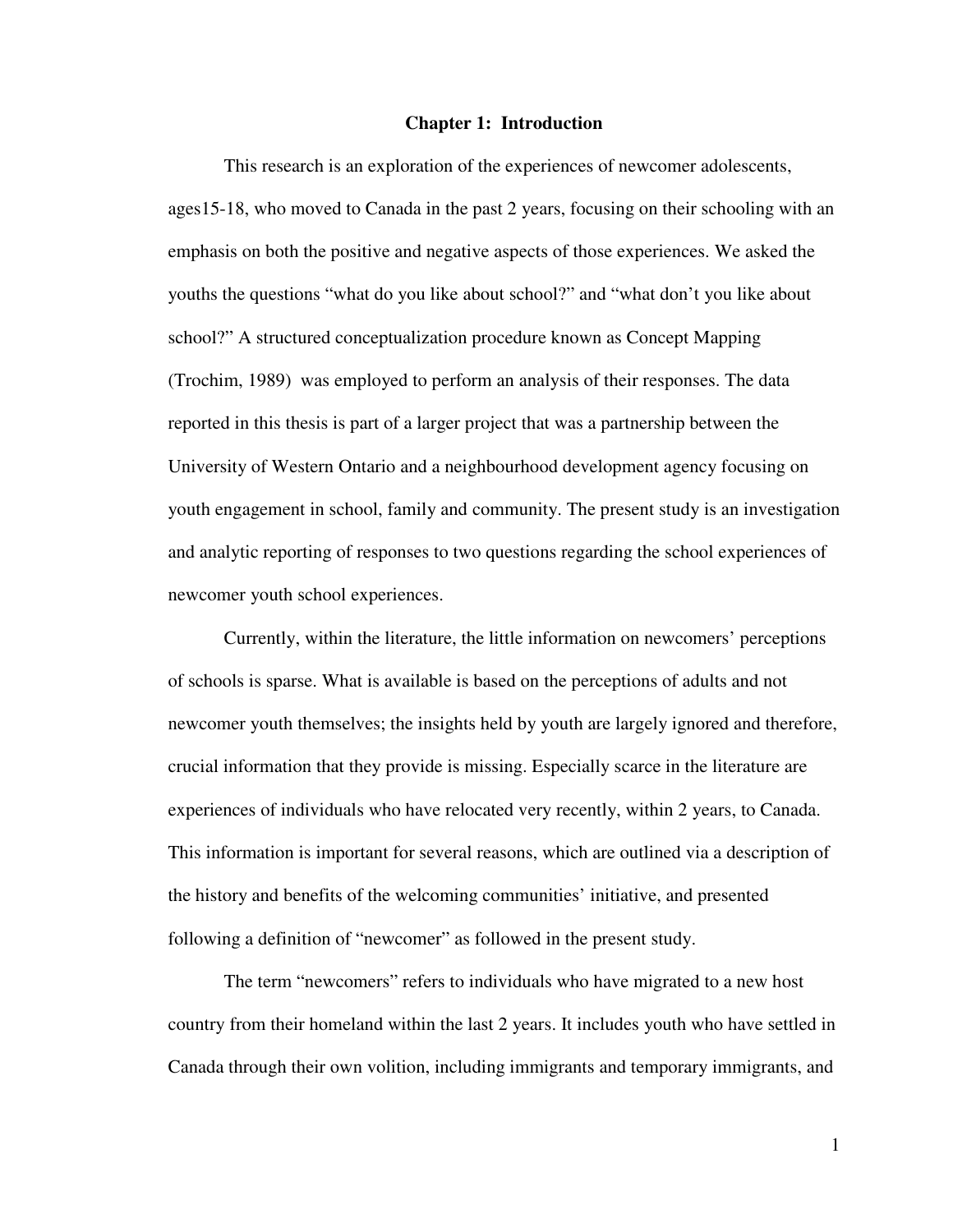as well as those who escape the negative experiences of their homeland, (i.e. refugees and refugee claimants).

# **Rationale**

 This study explores factors that promote welcoming communities. The Welcoming Communities Initiative (WCI) is funded by Citizen and Immigration Canada, with the goal to maximize the potential of all newcomers by ensuring that they have all necessary supports to succeed (Citizen and Immigration Canada, 2010). This initiative is based on the notion that successful integration of all newcomers is advantageous for all.

 The WCI works with three main partner groups: newcomers, receiving communities and settlement organizations to combat the racism and discrimination that many newcomers face. Although each partner group plays an important role in the lives of newcomers, this study focuses only on the role of receiving communities in the lives of newcomers, and more specifically, the role of schools in the receiving communities. Therefore, the purpose of this study is similar to the goals of WCI, that is, to examine the factors that produce welcoming communities, and more specifically, welcoming schools (Citizen and Immigration Canada, 2010).

The successful integration of newcomers is necessary to maximize their potential, economically, intellectually, socially and culturally, so that when they come to Canada their skills can be put to use (Citizen and Immigration Canada, 2010). It is also important to focus on newcomers due to the continued influx of these individuals to Canada from around the world. Of the 200,000 immigrants who come to Canada each year, it is estimated that more than half of them move settle in Ontario (Kilbride, Anisef, Baichman-Anisef & Khattar, 2001). Therefore, it is especially important, for Ontarians,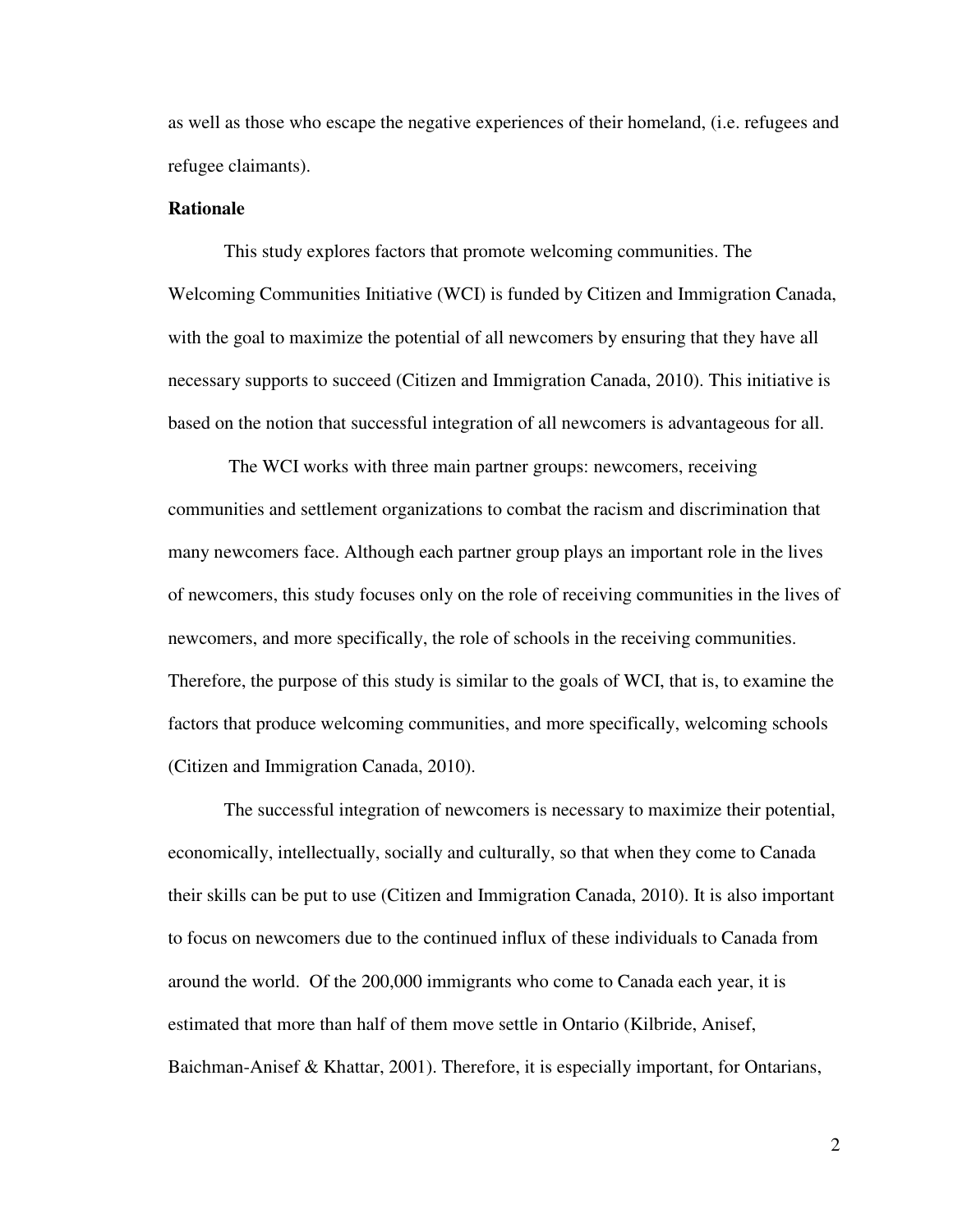to understand and provide the newcomers with the necessary supports in order to ensure their successful integration into Canadian society.

Moreover, Canada is known around the world as a country that prides itself on adhering to principles of multiculturalism. Although the principles of multiculturalism are professed, newcomers to Canada often face many adversities in their attempt to adapt to the Canadian culture. For example, many youth face discrimination and bullying in their communities (Chang, 2010; Brenick, Titzman, Michael & Silbereisen, 2012). In order to combat such challenges, it is important that communities are informed of the issues that newcomers face. Once again, an important and effective way to obtain this information is by asking newcomer youth themselves what is working well and what is not working well for them in school.

In order to foster welcoming communities, it is imperative that policymakers are aware of the experiences of newcomer youths so that necessary services are provided to these individuals in order to meet their needs. Research may provide policy-makers with the necessary information to make well-informed decisions on the realities of newcomers.

# **Context and Background**

 In the City of London there are approximately 75,000 individuals who were not born in Canada. These individuals come from all around the world including the United Kingdom, Poland, Portugal, Italy, United States, China, Columbia, India, Netherlands, and Germany (City of London Community Profile, 2006). This study focuses on London because it is the sixth largest city in Southwestern Ontario, but attracts fewer newcomers than other major cities. The immigrant population makes up 28 percent of the total population in Ontario but only makes up 22 percent of the population in London (London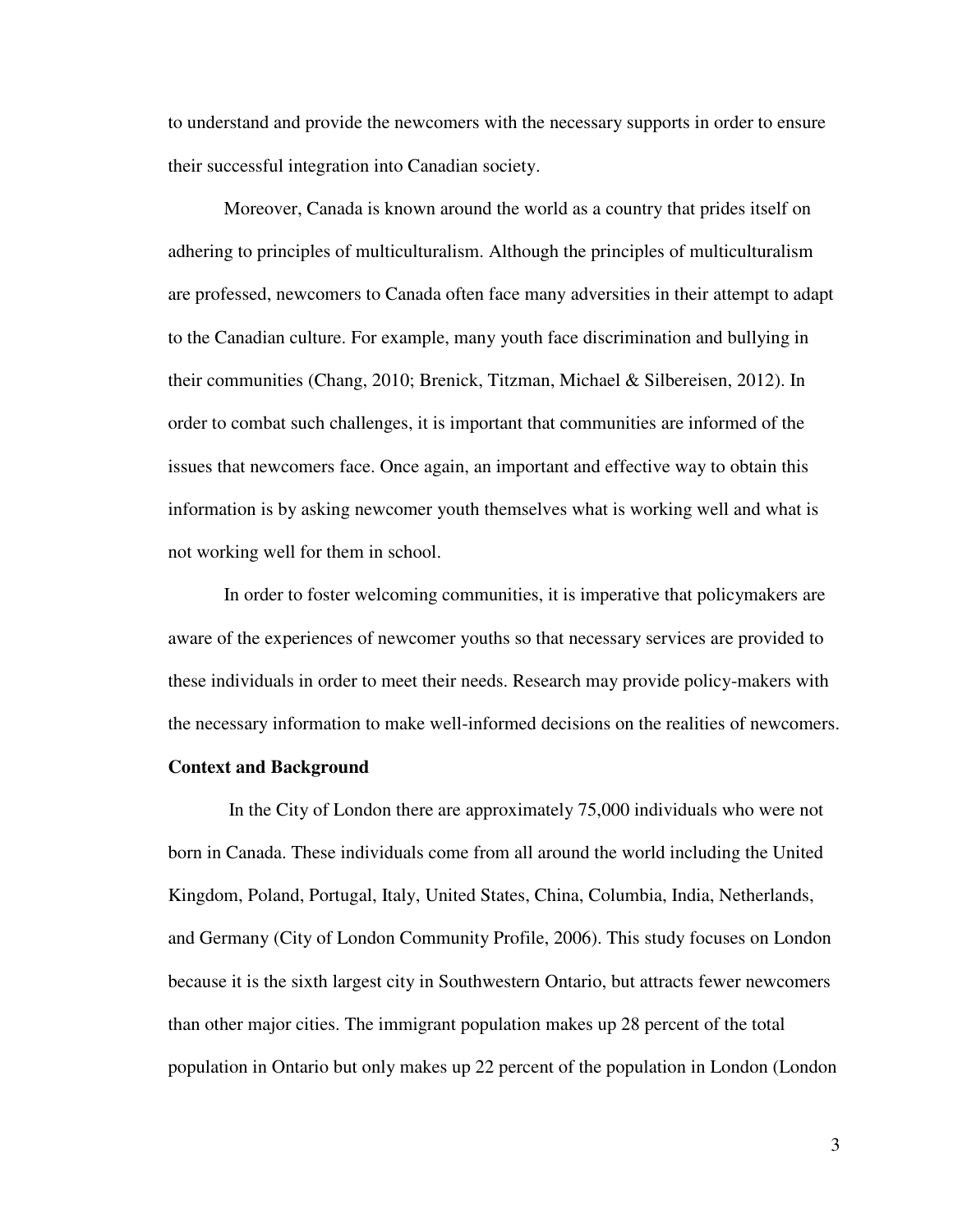and Middlesex County, 2013). There is a long history however, of immigration policy and mobility that precedes the present southwestern Ontario context which is important to highlight.

 **Role of settlement workers.** Settlement Workers in Schools is a federally funded program implemented in 2008, by Citizen and Immigration Canada. Across Ontario, there are approximately 200 settlement workers in 20 school boards (Settlement At Work, 2014). The goal of the Settlement Workers in Schools Program is to ensure that the needs of all newcomer families are met in school and in the community, and as such, they are placed in both elementary and secondary schools (Settlement At Work, 2014). In order to accomplish the aforementioned goals, newcomers' families are proactively contacted to ensure a smooth settlement process, newcomers are taught about the Canadian school system and are given referrals to other necessary programs in the community (Settlement At Work, 2014). Information provided by settlement workers is available in a number of languages including, English, Arabic, Korean, Spanish, Chinese, Urdu, Hindi, Punjabi, and Pashto (Settlement At Work, 2014).

**Canadian immigration history.** Before Federation, Canada was seen as a country based on immigration with a steady influx of newcomers to its shores. For the first few hundred years, immigrants to Canada were solely comprised of those from European colonial powers such Britain and France. It is interesting to note that those persons, began to include a large contingency of poor Irish workers in the mid-19<sup>th</sup> century, who were socially, culturally, and religiously different from the majority of Canada. These workers were used to supplement the working class during times of seasonal work. However, because of the large differences between Irish immigrants and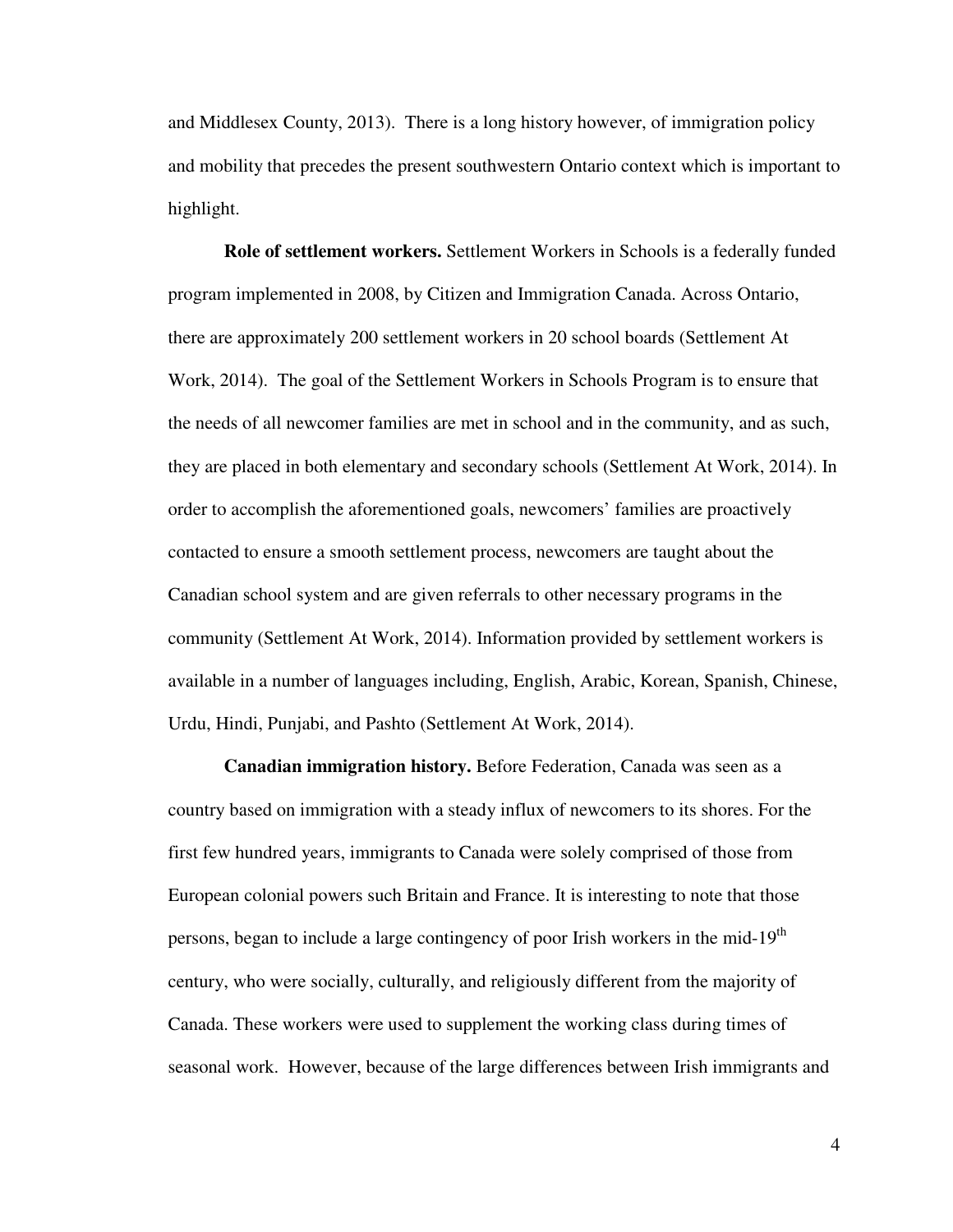the majority of Canadians, there were often Irish sections or wards within large Canadian cities (Canadian Council for Refugees, 2000).

Nonetheless, in the late  $19<sup>th</sup>$  century, Canada began to open its boarders to populate Western provinces. However, the immigration policy of the  $19<sup>th</sup>$  and early  $20<sup>th</sup>$ centuries was problematic, given the fact that it gave preferential treatment to certain races of immigrants, regardless of their ability (Troper, 2012). Caucasian individuals who came from the British Isles were given preferential treatment and were freely given large portions of farmlands to harvest. Governmental policy mandated that all who did not emigrate from the British Isles, be given harsher treatment through social and governmental setbacks (Canadian Council for Refugees, 2000). For example, this meant that Non-British Isles immigrants were unable to bring their families with them to Canada. It was believed that they would begin to overpopulate the country and overtake the colonial powers. Non-British Isles immigrants also faced strife due to the fact that they were given small portions of land to harvest; they were expected to stay in remote regions of Canada. Because of the injustices that many Non-British Isle immigrants faced, many flocked to large cities, in harvesting off seasons, in order to generate income. This created tensions between new immigrants and Canadians. From this, it can be seen that the policies of the late  $19<sup>th</sup>$  and early  $20<sup>th</sup>$  centuries covertly gave preferential treatment to selected groups of Caucasian immigrants. Consequently, not all immigrants were treated equally and a system of governmentally mandated preferentiality among immigrants was created, placing them in a hierarchy based upon perceived worth. Immigrants from 'less than ideal' countries were only permitted into Canada to provide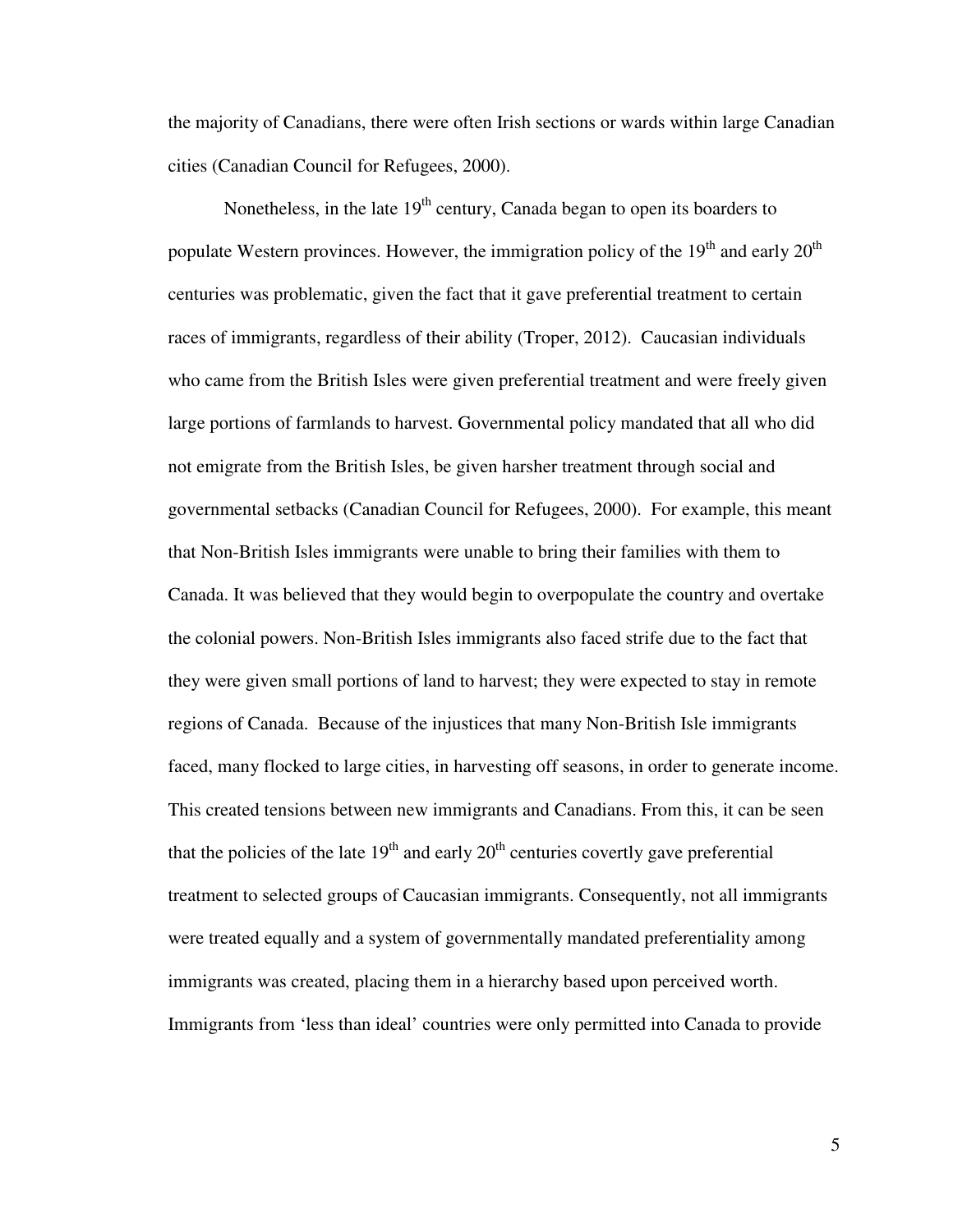cheap labor in areas such as factory work and construction (Canadian Council for Refugees, 2000).

Later, during World War I, immigrants from 'enemy' countries, such as Italy, Germany and Poland faced increased discrimination from the Canadian government who suggested that they return to their home countries. Immigrants from 'enemy' countries who remained in Canada were treated as spies. Around the same time, Asian migrants were being recruited to work on the railroads in Western Canada (Troper, 2012). With increased pressure to address the humanitarian needs after World War II the immigration policy in Canada began to change. Because millions were displaced in Europe after World War II, a clear definition for the term 'refugee' was formulated (Troper, 2012).

In the later part of the  $20<sup>th</sup>$  century, immigration policies saw even further development due to the changes in the process by which individuals were permitted to enter Canada. This began in 1962 when the government created new immigration regulations to remove the racially and ethnically discriminatory practices of Canadian immigration. In 1967 there were further changes to the immigration process, whereby individuals would be permitted for entry based on their skills through a process that was termed the 'point system' (McIntyre, 2001 & Canadian Council for Refugees, 2000). This new process placed a greater focus on the skills of newcomers as a prerequisite for entry. Currently, there is a continued trend in accepting immigrants into Canada with specialized skills, with a large proportion of newcomers coming from non-European countries. However, there are debates about the current immigration policies with many calling for changes to the current selection criteria (Troper, 2012).

#### **Conceptual Framework**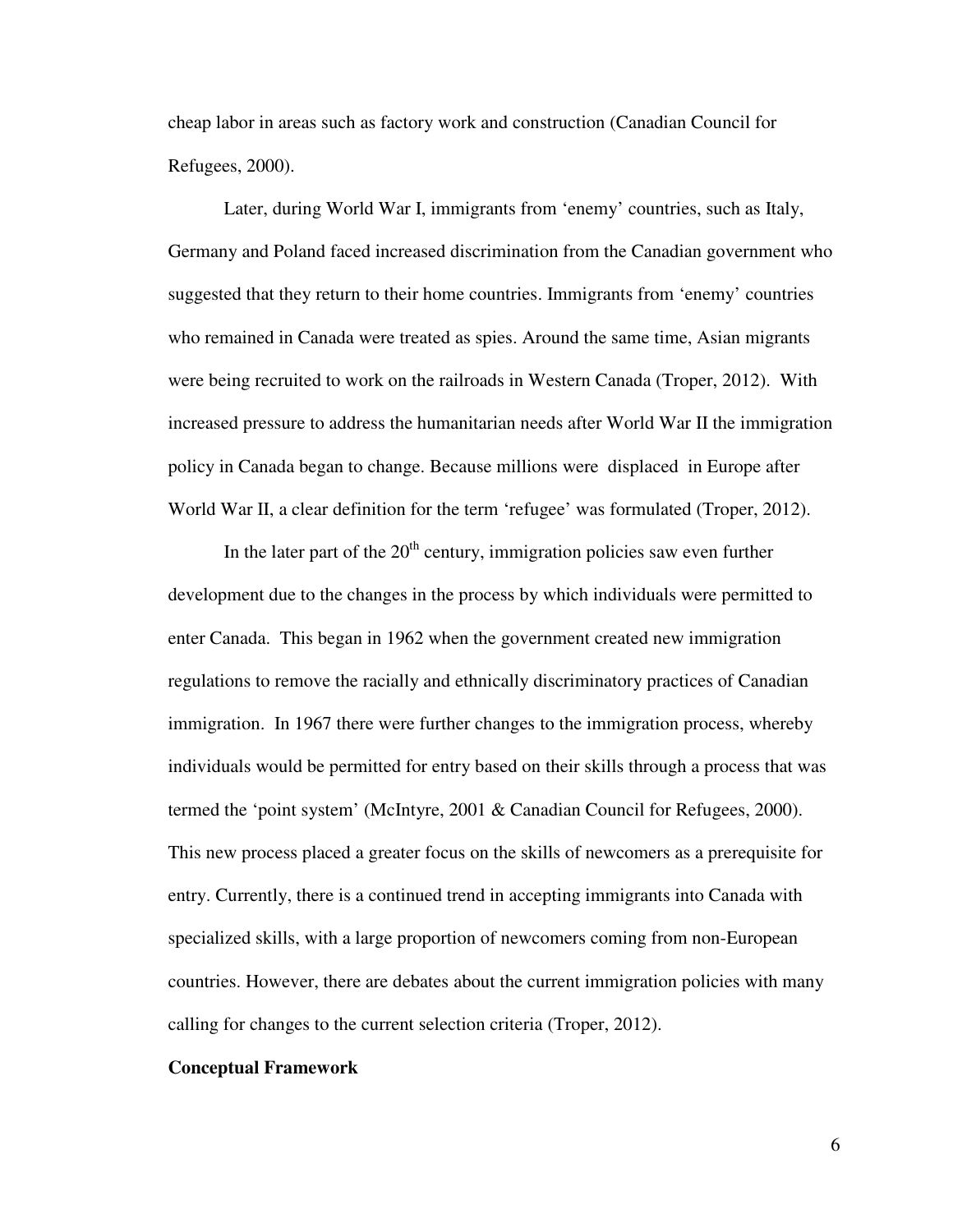This study employs the conceptual framework of social inclusion to interpret the findings from this study. Social Inclusion is defined as a community where individuals, regardless of age, gender, sexual orientation, ethnocultural heritage and ability are given the opportunity to participate in a full ranges of experiences, including employment, education, arts and culture, recreation, elections and other key decision-making opportunities Social inclusion focuses on the effects of economic and social systems on marginalization of groups of people and offers remedies for these issues(Omidvar & Richmond, 2003; Government of Australia, 2008).

The Social Inclusion perspective posits when an individual is socially included, he or she has appropriate employment or daily activities, access to health, social and educational services as needed, good relationships with others as well as having his or her voice heard. These are basic prerequisites for a sense of contentment and fulfillment. Proponents of this framework endeavour to minimize inequity by providing necessary resources of various types in order for all to achieve success (Omidvar & Richmond, 2003). In addition, this framework emphasizes the strengths provided by the individual and the community ensuring that individuals are maximized to achieve potential (Government of Australia, 2010).

In order to create socially inclusive environments, four key strategies can be implemented. First, policies and interventions should be structured to be equitable. Second, there should be an examination of factors that create opportunities in communities as well as those that reinforce social exclusion. Third, in dealing with injustices, necessary supports are needed to be put in place to combat systemic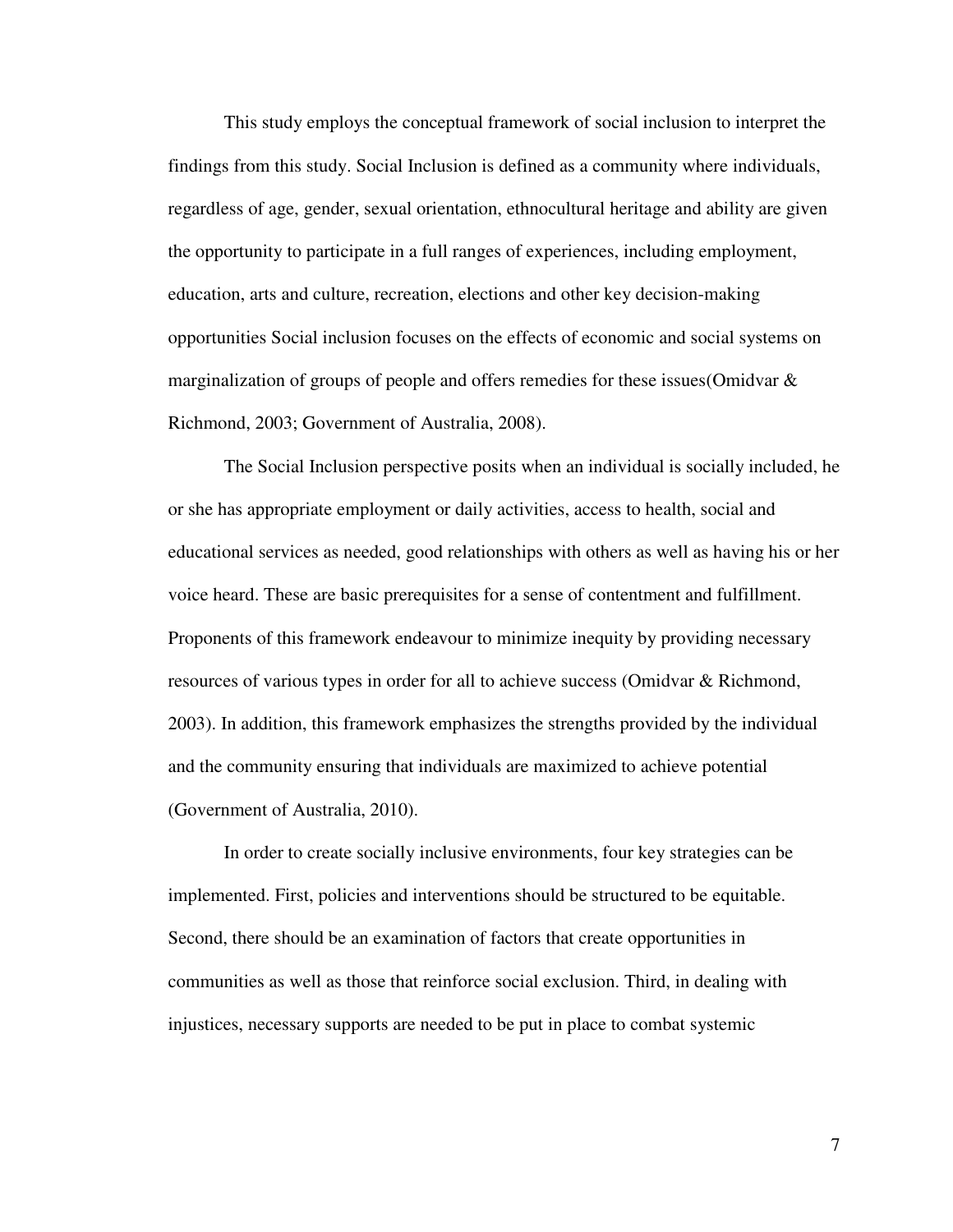discrimination. Finally, policies and practices should be based on good research evidence (Omidvar & Richmond, 2003).

# **Research Questions**

Because newcomer youth spend a significant portion of their days in school, it is important to understand their experiences. In the present study youth are asked to describe the key positive and negative aspects of their schooling experience. More specifically, the research questions are "what do you like?" and "what don't you like?" about school. Formulating the questions in this general way allows the youth to understand and more easily speak about their experiences.

# **Structure of Thesis**

With the influx of newcomers to Canadian cities there is an increasing demand to promote positive experiences and create new opportunities. The success of newcomers to Canada is advantageous for all Canadians. Throughout history, the work of immigrants has been critical to Canadian success and their contributions are essential to its future. Although there is research into completed the area of newcomer adolescent experiences of school, little of this information comes from the students themselves.

The purpose of Chapter 1 is to identify the context of the research and highlight its importance within the literature. Chapter 2 is a review of relevant literature and includes an overview of the terminology used for newcomer Canadians, a summary of the current system of immigration for newcomers, a summary of demographic information about newcomers as well as a description of the stressors that newcomers experience upon entering Canada. Chapter 3 is a description of the methodology and procedure of concept mapping as utilized in this study. Chapter 4 presents the results of analyses of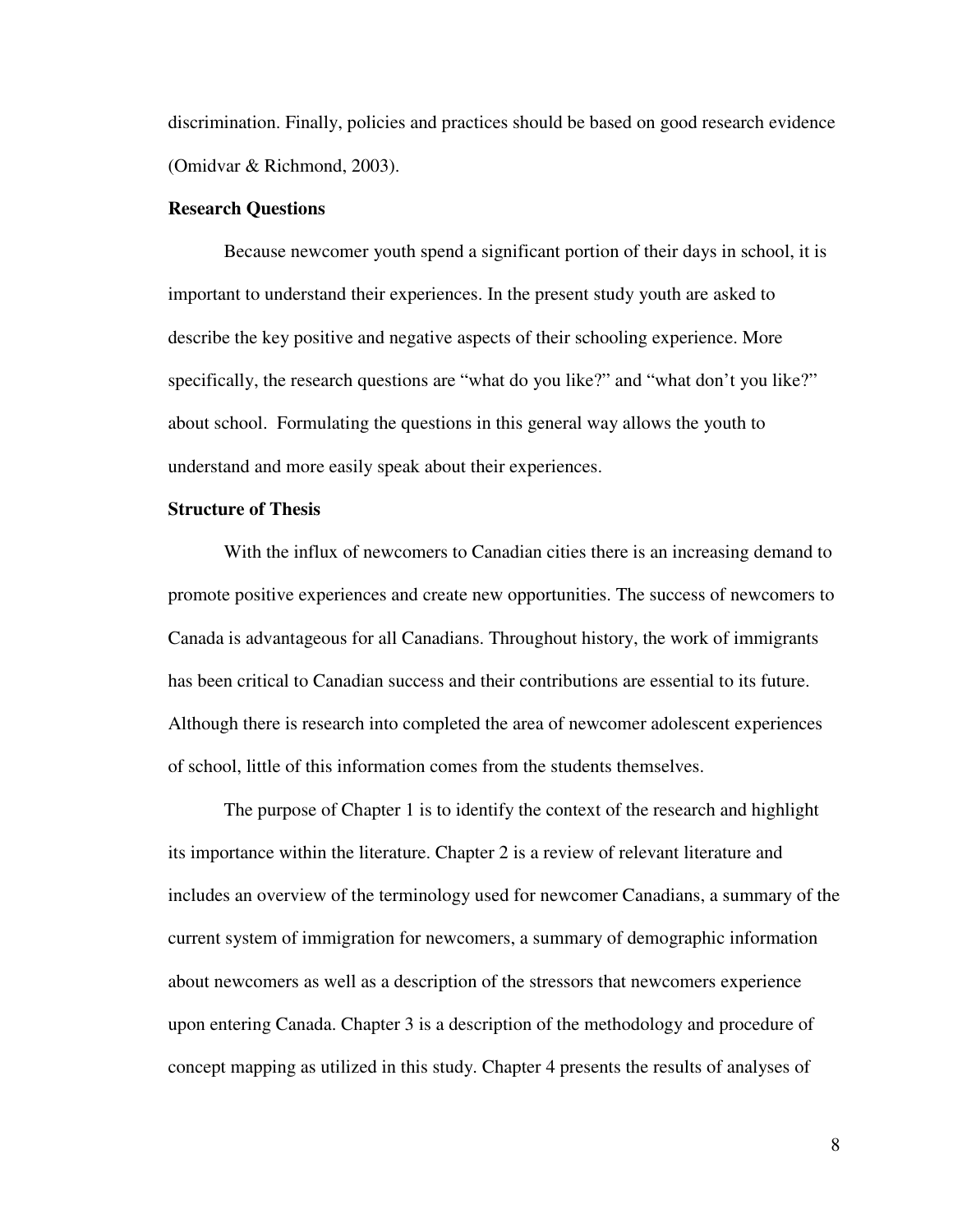responses from participants. Finally, Chapter 5 compares and contrasts results of the present study with the literature.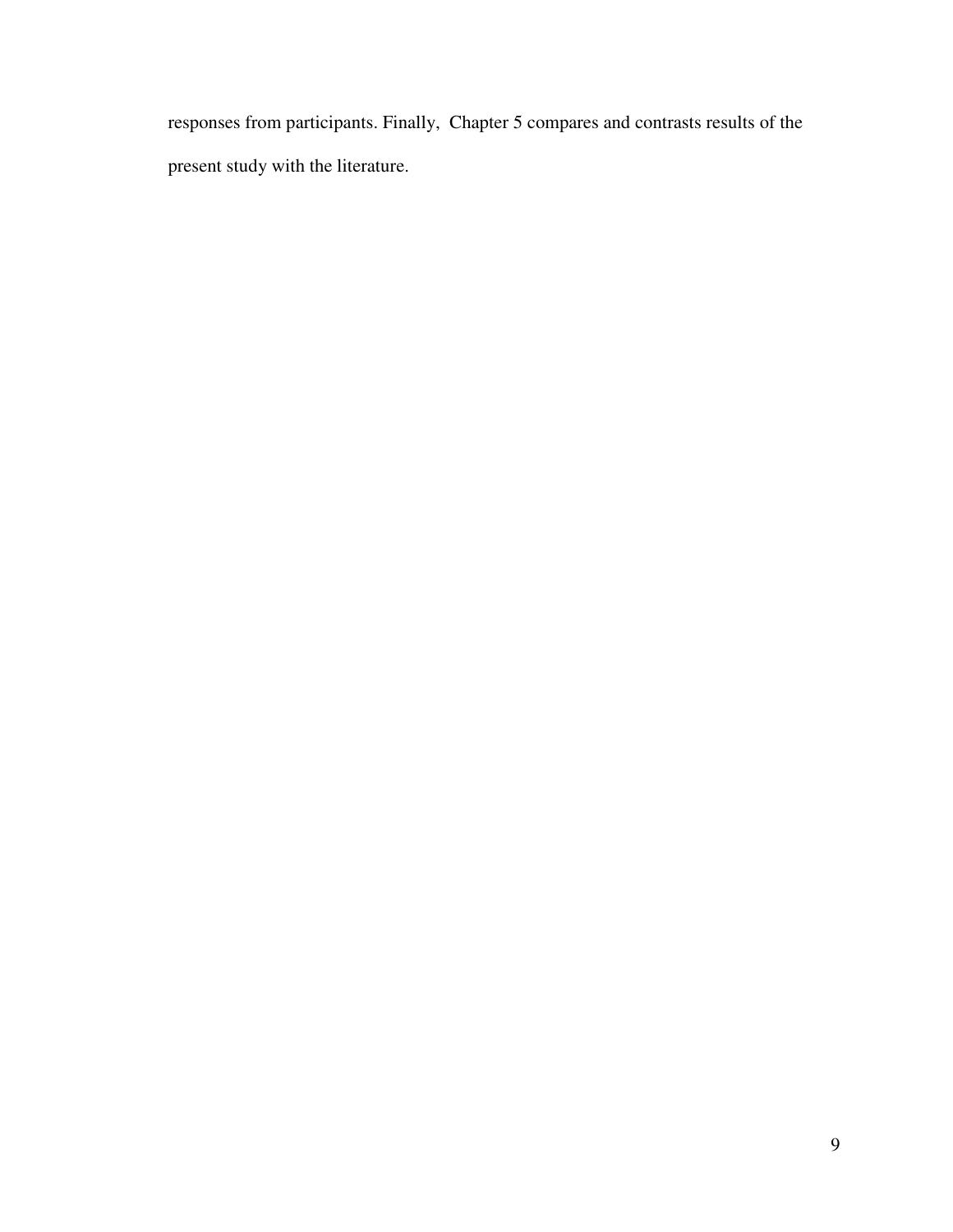#### **Chapter 2: Literature Review**

This literature review will provide the reader with a familiarization to the breadth of information pertaining to the experiences of newcomer youth. In order to encapsulate the newcomer youth experience, the first heading will contain information regarding the terminology used in Canada to describe the avenues by which newcomers arrive to Canada. The second heading will describe the demographic characteristics of newcomers and the differences that are often presented between temporary and permanent migrants. In the third heading, 'pre-migration experiences' the variety of newcomer experiences will be described including the differentiation between immigrants and refugees. The challenges that newcomers face will be outlined under the fourth heading. While, the fifth heading will contain the specific issues that newcomer youth experience. The adolescent development heading will be used to describe the physical as well as psychosocial experiences of newcomer youth. Finally, the heading of school will highlight even more specifically some of the challenges that newcomer youth experience in school.

 A thematic analysis was utilized, in gathering this information, highlighting and summarizing the portions of literature that impact the experience of newcomer youth in schools. Using the PsycInfo database, the terms 'newcomer', 'immigrant' and 'refugee' were input along with the terms 'school' and 'education'. The results used for this study only employed peer-reviewed articles after 2002 that were further narrowed by focusing on 'youth' or 'adolescence', as well as 'academic', 'challenges'.

# **Terminology**

There are differences between the terms newcomers, immigrants and refugees. The term 'newcomer' is an umbrella term that refers to all new persons who have been in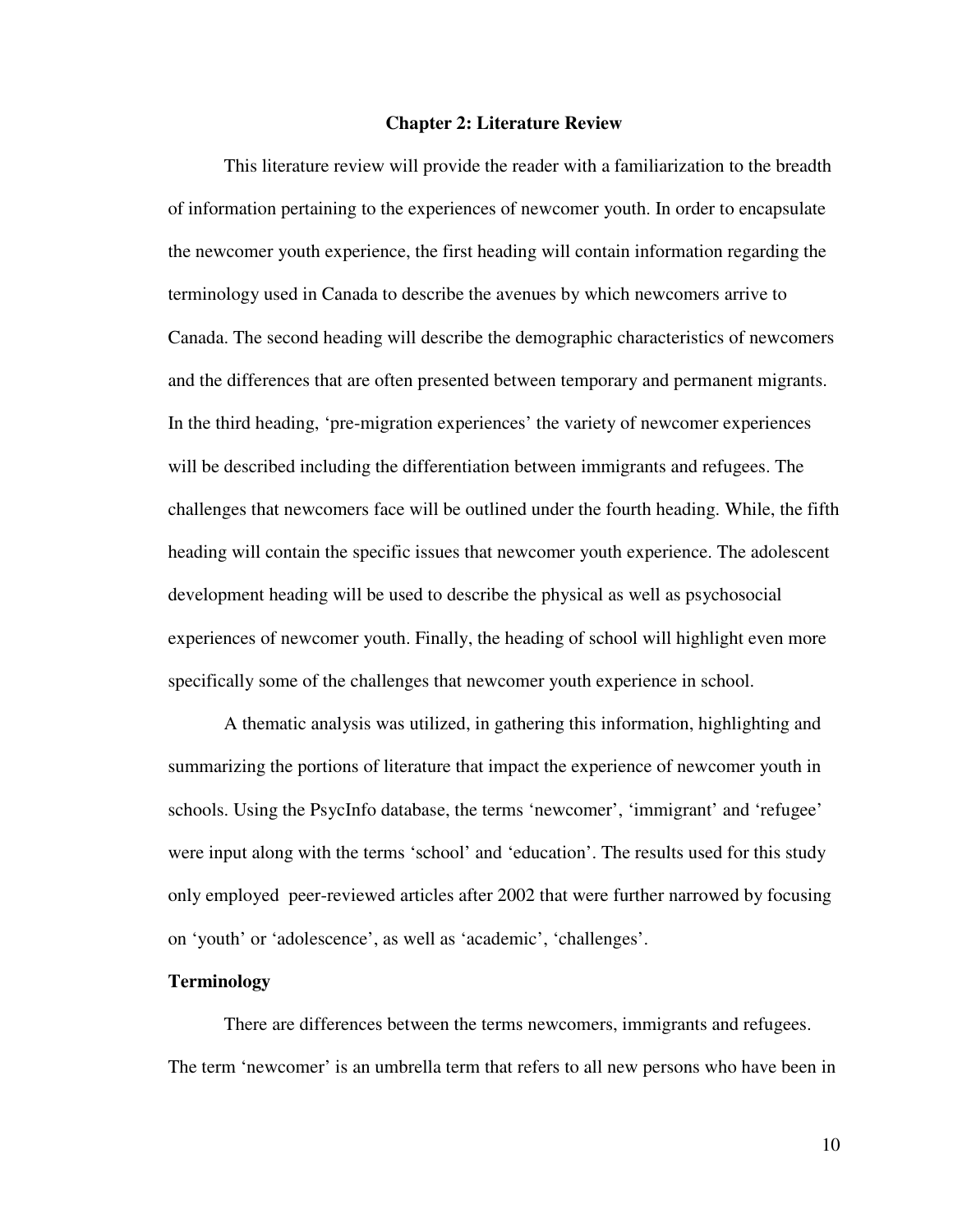Canada for up to five years. The term 'immigrant' or 'permanent resident' refers to individuals who are permanently and legally permitted to settle into Canada and are persons who have voluntarily decided to leave their homeland. On the other hand, the term 'refugee' broadly refers to persons who are forced to flee their homelands as a result of some degree of persecution (Canadian Council for Refugees, 2010a).

 In Canada, refugees are referred to as 'convention refugees' or as 'refugee claimants', also known as 'asylum seekers'. Convention refugees are those individuals who meet the requirements of the Geneva Convention, mandated in 1951, and as such, have experienced persecution due to race, religion, sexual orientation, nationality, membership to a particular group or political ideology in their homeland. Refugee claimants on the other hand, are individuals who have fled their country of origin but whose claim has yet to be decided by the Canadian government (Canadian Council for Refugees, 2010a).

#### **Demographics**

 In Canada, one in every five persons is foreign born. Of these one in five 36 percent is under the age of 24 (Ockocka, Jazen, Westhues, & Roderick, 2006). In the last five years alone there have been approximately a quarter of a million school-aged newcomers to Canada. Within schools, newcomer children and youth make up a quarter of the population (Ockocka et al, 2006). Because there are different groups of newcomers this review will highlight salient statistical information separately for each group...

**Permanent residents.** There is diversity among permanent residents in Canada who arrive from over 90 countries. Among the nearly 250,000 permanent residents who immigrated to Canada in 2011, the top three countries of origin were the Philippines with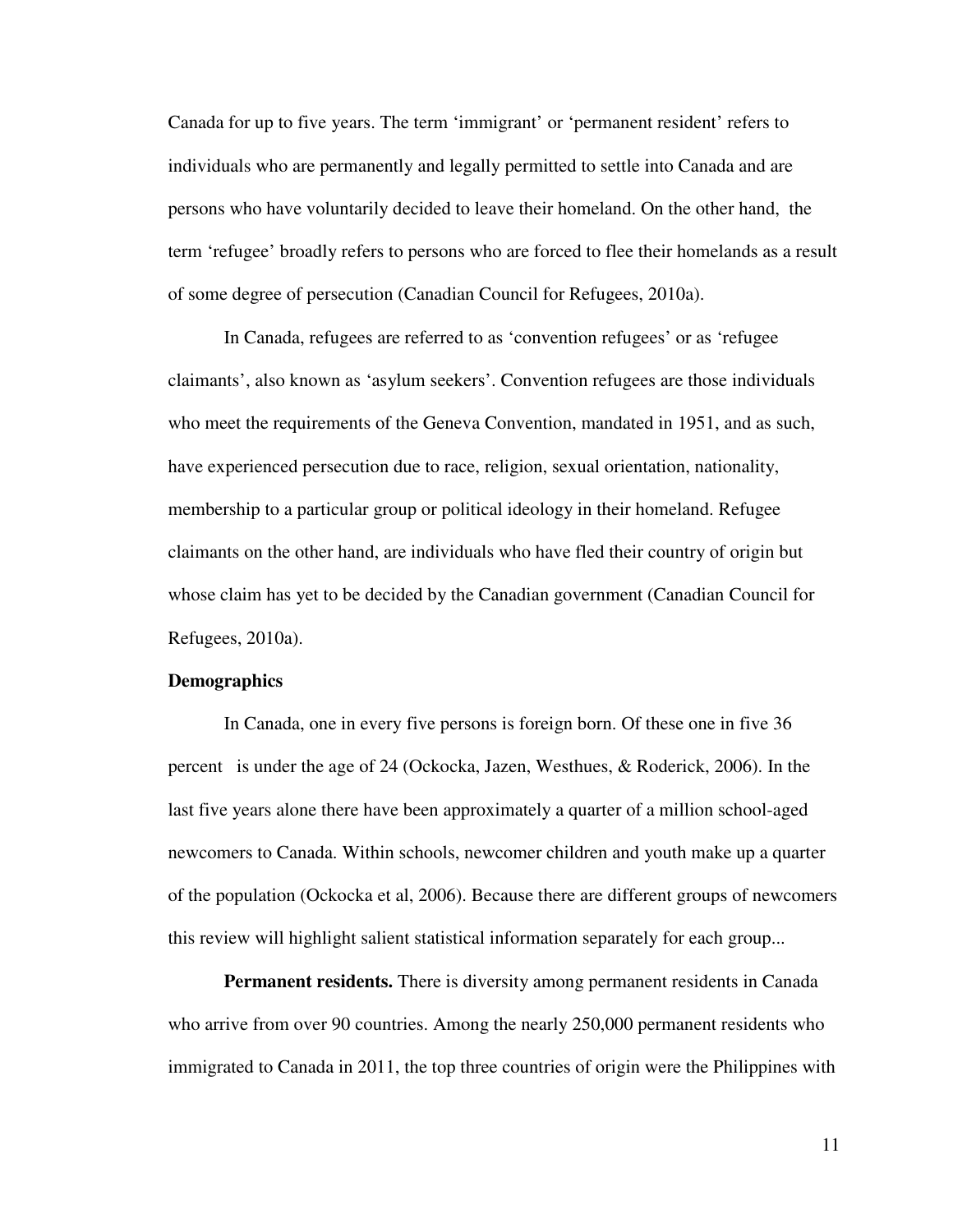approximately 35,000 immigrants, China with 29,000 and India 25,000 (Citizen and Immigration Canada, 2011b). Immigrants also arrive from the Middle East, including Iran, Iraq, the United Arab Emirates, Lebanon, Afghanistan, Israel, Jordan, and Saudi Arabia. Another frequent area of origin is Africa including Egypt, Morocco, Ethiopia, Algeria, Nigeria, South Africa, Democratic Republic of the Congo, and Kenya. The third most frequent areas of origin are Asia and the Pacific Islands (Citizen and Immigration Canada, 2011c).

*Where permanent residents migrate.* Permanent residents settle mostly in Ontario, Quebec and British Columbia. In 2011, these three provinces accounted for approximately 75 percent of the places where the individuals settled. Of the approximately 250,000 newcomers in 2011, about 2/5 settle in Ontario, 1/5 Quebec and 1/7 settle into British Columbia. Despite the large number of immigrants settling in Ontario, since 2002 there has been as 18 percent decrease (Citizen and Immigration Canada, 2011e).

The Western provinces are increasingly becoming destinations for immigrants. Alberta has had an increase of approximately 6 percent from 2002 to 2011. Likewise, there has been an increase the in numbers who settle in Saskatchewan and Manitoba, from 0.7 to 3.6 percent and 2 to 6.4 percent respectively during the same time period. (Citizen and Immigration Canada, 2011e).

**Temporary residents.** Each year the number of temporary residents increases. In 2011, there were 400,000 who were permitted entry. During that year, some 15,000 – 20,000 entered as international workers, while another 90,000 workers entered Canada as workers with Canadian interests. Additionally, there were 200,000 who entered as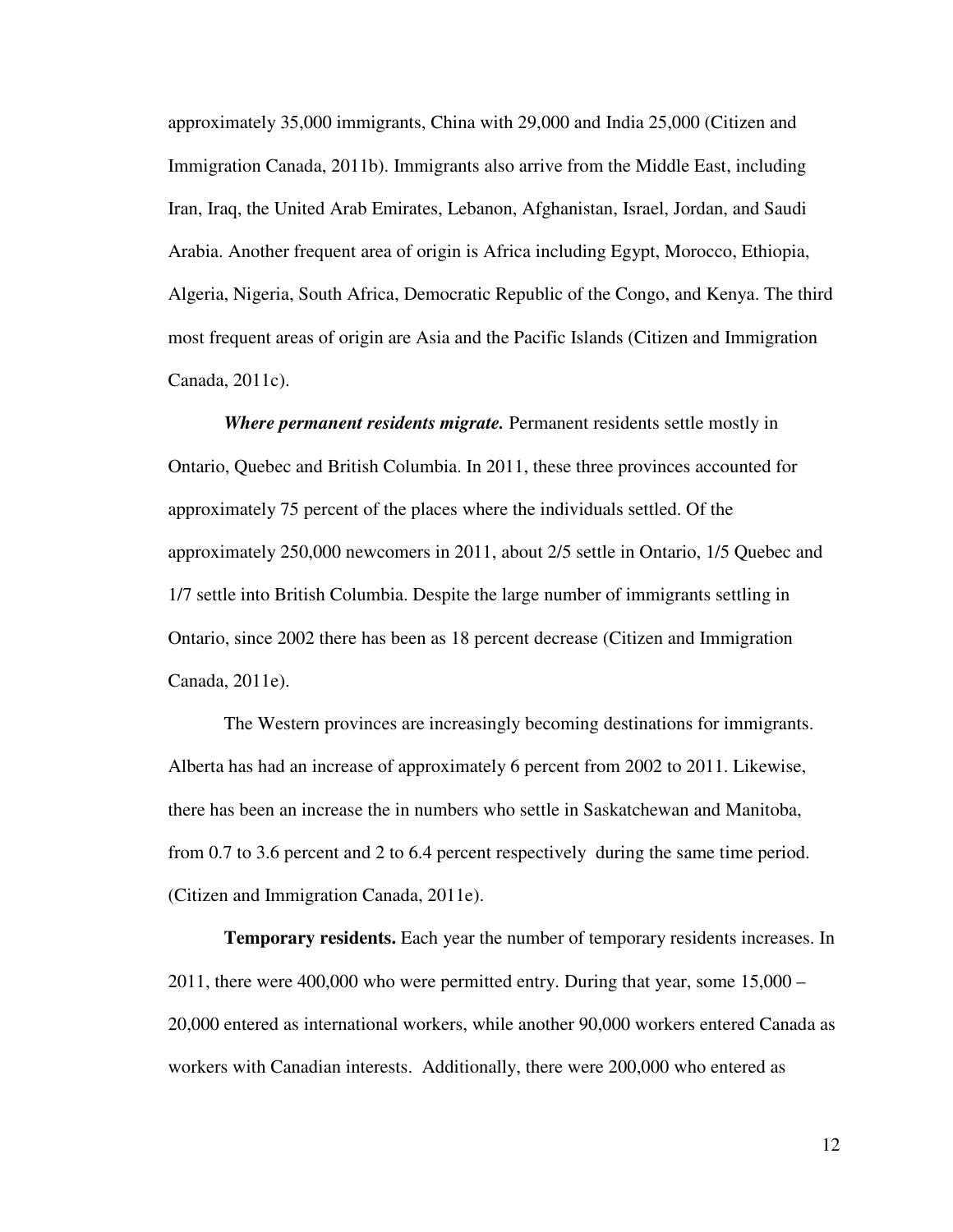foreign workers for jobs such as live-in caregivers, informational technology workers and seasonal farmers. There were also approximately 100,000 foreign students given permission to enter Canada for the purposes of attending post-secondary education (Citizen and Immigration Canada, 2011a).

In 2011, there were approximately 25,000 refugee claimants within Canada. The top 10 of the 22 countries on the list of refugee claimants account for 48 percent of the claimants within Canada. Each year, the source country from which temporary migrants arrive varies due to the political climate and economic issues. In 2011, a significant number of refugees originated from Hungary and China with 4440 and 1874 respectively.

 *Where temporary residents migrate.* The most popular destinations in 2011 for post-secondary students in Canada were Ontario, British Columbia and Quebec. Foreign workers were likely to move to Quebec, Ontario, Alberta and British Columbia (Citizen and Immigration Canada, 2011f). Sixty percent of refugees resided in Ontario and another thirty percent in Quebec (Citizen and Immigration Canada, 2011d).

# **Pre-Migration Experiences**

The pre-migration experiences of immigrants and refugees can vary significantly. One difference is the frequency and intensity of trauma experience, which is more often the case for refugees, in general, than immigrants. Another difference is the speed of relocation. Refugees leave under more very difficult and hurried circumstances than do immigrants.

*Immigrants*. In order to be selected into Canada, individuals and families must undergo a rigorous process. There are few ways in which an individual may be permitted into Canada as a permanent resident. Selection for permanent residency is made based on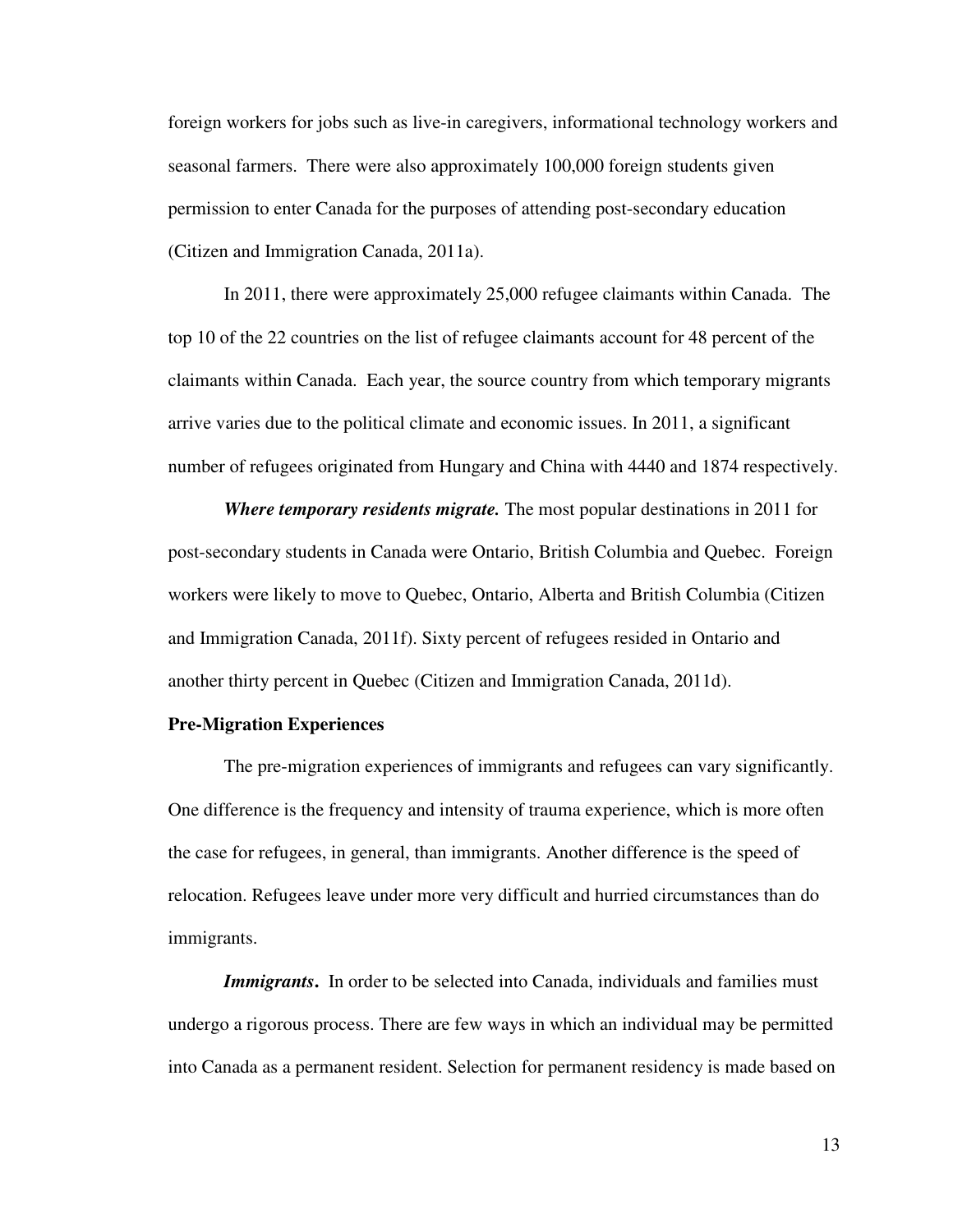work experience, language proficiency in French or English, and by educational attainment in the country of origin. Individuals may also be permitted into Canada through the Skilled Trades Worker Program, where those with specific skilled trades are permitted entrance (Citizen and Immigration Canada, 2013). Canadian citizens and permanent residents who apply to bring family members from abroad is another way individuals may gain entrance to Canada. Finally, individuals who currently have temporary residence in Canada are permitted to apply for permanent residence through the Canadian Experience Class Program. In order to qualify for this program, individuals must show that they have the right skills, experience and proficiency in French or English (Citizen and Immigration Canada, 2013).

According to the research published by Citizen Immigration Canada in 2005, as many as 55 percent of immigrants who come to Canada did so with a university degree. This increase has been a part of a trend that began in the 1980, where only 10 percent of immigrants had a university degree and continued up to 1990 when only 18 percent had a university degree (Citizen and Immigration Canada, 2011).

*Refugees.* Refugees who enter Canada are fleeing environments that were physically and emotionally oppressing. After refugees have been in Canada for some time, many still report feelings of stress. The stress arises from reliving of traumatic experiences and for some, exacerbated by a constant fear of deportation. In other cases, there are adolescents who seek refugee status within Canada without the aid of a legal guardian. In these cases, these children are often put in the care of other family members in Canada which can be challenging for both the adolescent and the family (Canadian Council for Refugees, 2010b).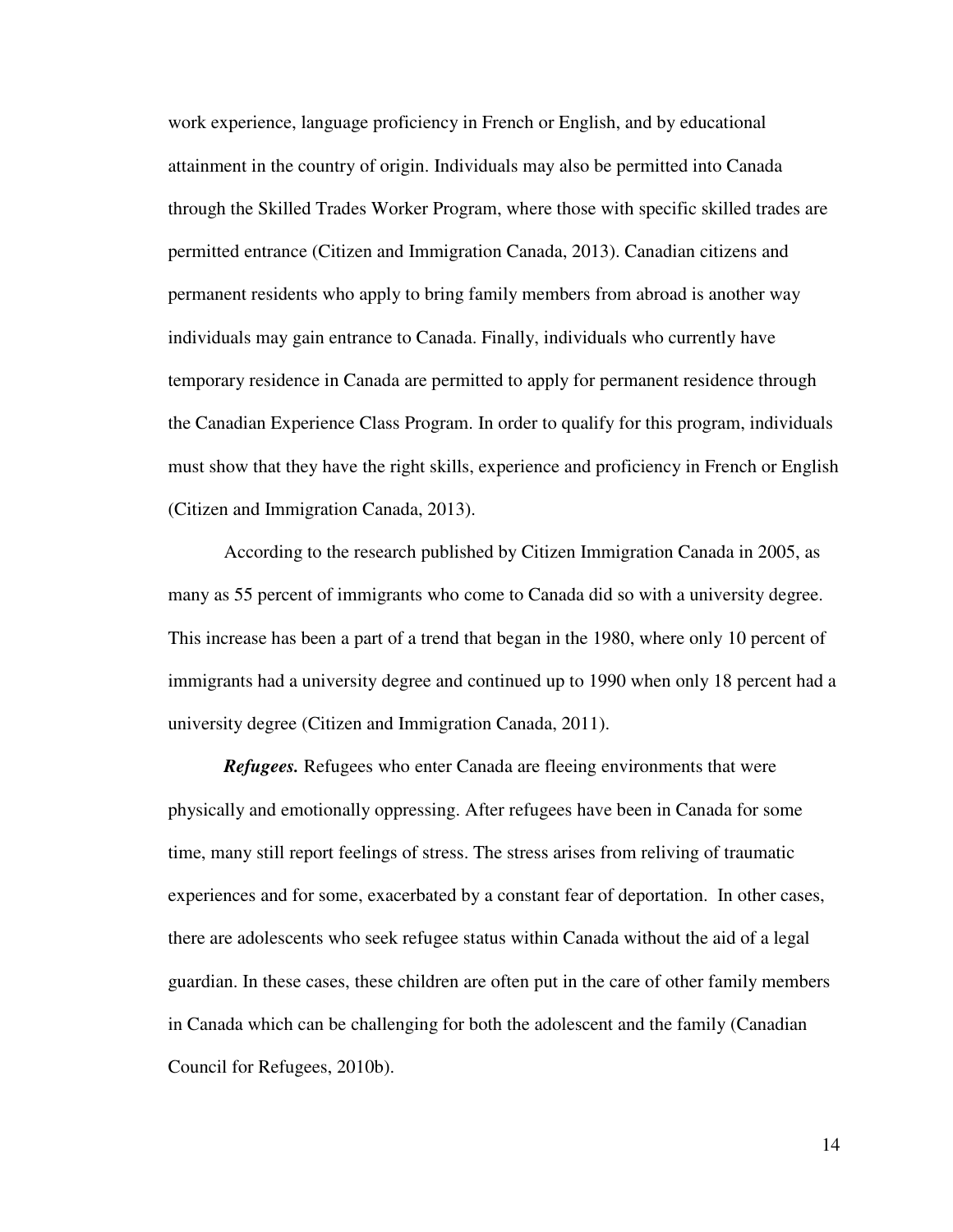There are two main groups of newcomers arriving in Canada under different programs for immigration and refugee status, and for different reasons. As such, their pre-migration experiences often differ significantly. In the following section challenges for newcomers following arrival in Canada, in general, are presented. There is considerably more research on adults than children and adolescents. Additionally, typically, adolescents relocate with their families. Therefore, two sections are provided based on the family and adolescent literatures, respectively.

#### **Challenges for Newcomers**

A variety of new experiences can become a major burden on the family members or the individual who has migrated to Canada. In a family setting, one or more family members must have stable employment. This income is most often used for necessities such as food, clothing and, shelter to meet basic survival needs of the family. Without these necessities, the family home can be stressful and tense.. In addition, many families and individuals experience racism and discrimination, as well as linguistic differences, which may exacerbate the stress the family or individual is already under following relocation.

**Employment.** According to the Longitudinal Survey of Immigration to Canada, the main stressor on newcomers to Canada is finding employment. While the majority of participants were able obtain employment, approximately 20 percent were not able to within two years after arriving in Canada. Additionally, 71 percent of newcomers said that they had encountered problems in gaining employment. The most common reasons were lack of Canadian experience (26 percent) and lack of foreign credential recognition (21 percent) (Statistics Canada, 2003).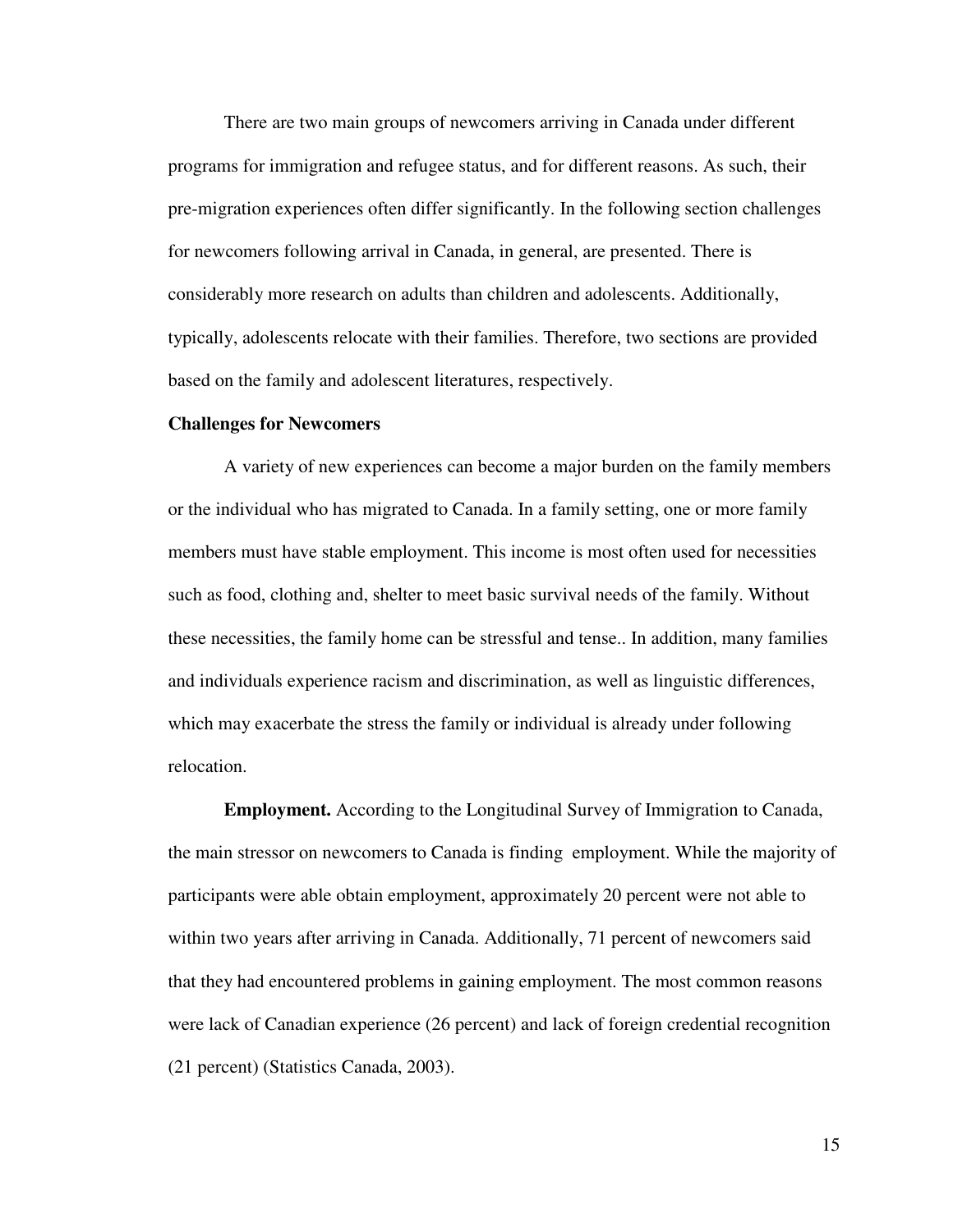**Income.** There are differences in the kind of employment obtained by newcomers versus Canadian born counterparts (Statistics Canada, 2009). Higher proportions of newcomers who had university degrees were employed in low-skilled job training than Canadian-born adults. In addition, there was a marked difference in the earnings between Canadian-born and newcomer workers despite the best efforts of newcomers.

 Since records have were by Statistics Canada in 1995, there has been an increase in the disparity in income between Canadian-born individuals and newcomers with university degrees, from a 17.5 percent gap to a 29.5 percent gap in 2005 (Jedwab, 2008). Similarly, the disparity between Canadian-born individuals and newcomers who do not hold a university degree has increased from 11.5 percent in 1995 to 15 percent in 2005. Analysts suggest that the reason for this disparity arises as the result of employers' skepticism of qualifications (Banerjee, 2009). This is known as the 'entry effect'. Another, more controversial reason for the income disparity may stem from the fact that employers may be discriminatory toward newcomers and pay them less because they can get away with it (Statistics Canada, 2009; Banerjee, 2009).

 The disparity between Canadian-born and newcomer average incomes differs from city to city. Although most major cities in Canada meet the average income for newcomers with degrees, in 2005, in the cities of London, Winnipeg, Vancouver, Quebec City, Montreal, and Sherbrooke did not (Jedwab, 2008). Conversely, in Greater Sudbury, St. John's, Thunderbay, and Peterborough, newcomers, on average, earned a greater income than their Canadian peers. In general, throughout Canada, it is more difficult for those newcomers without a university degree to gain employment. There are some major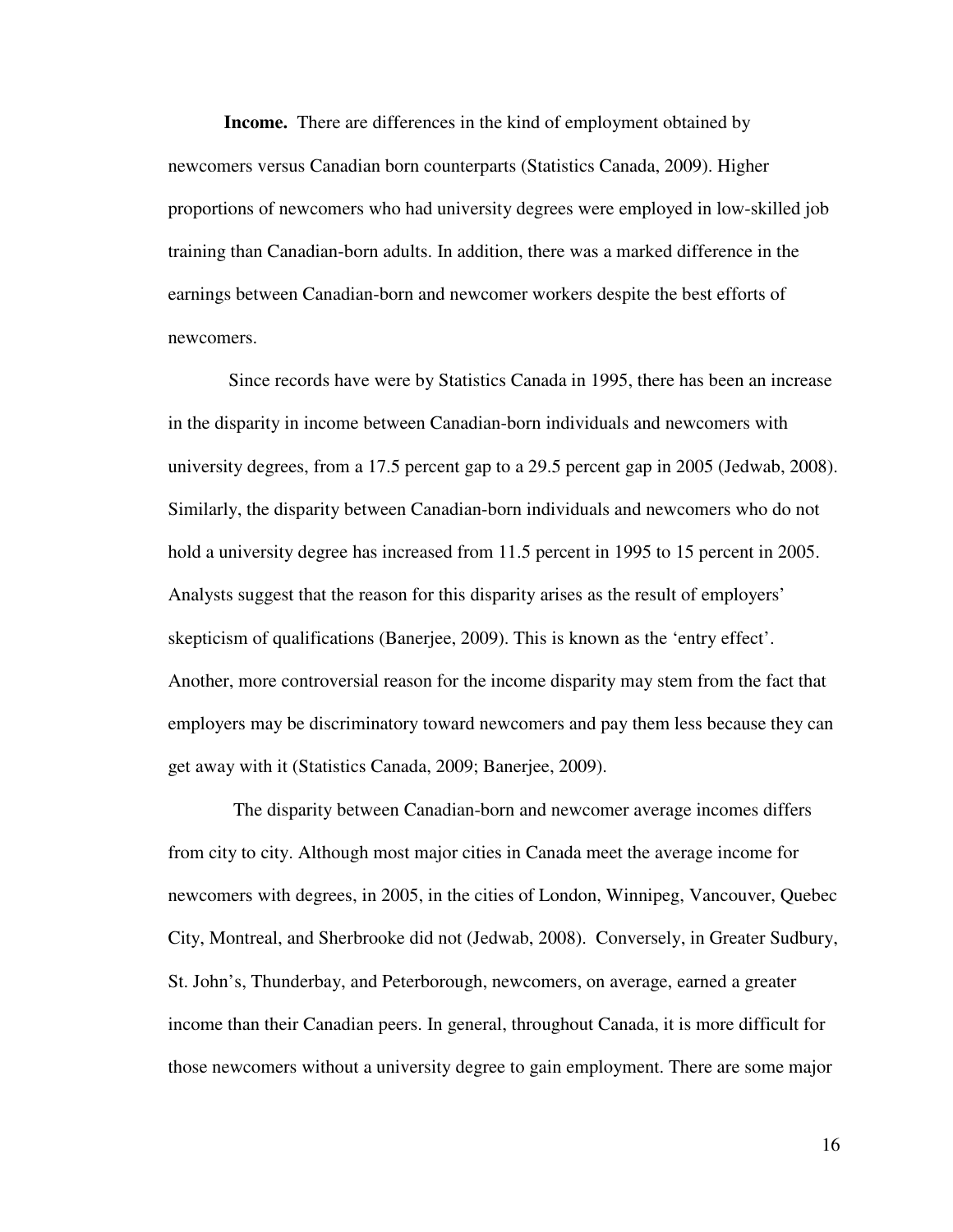exceptions in Toronto, Sherbrooke, Winnipeg, Montreal, Calgary, Hamilton, Kitchener, Moncton, St. Catherine's/ Niagara, Kingston, Guelph and London.

**Racism and discrimination.** There is no universally agreed-upon definition of race and as such it is difficult to formulate a definition of racism that suits all (Bobo & Fox, 2003). At the very least it can be said that newcomers experience discrimination in several domains including employment and interpersonal interactions. Discrimination can be defined as instances when individuals act upon their misconceptions about another group of people (Sensoy & DiAngelo, 2012). There are instances where discrimination is overt and instances when it is more subtle (Brettle, 2011).

There are instances of discrimination at the newcomers' workplace where employers perceive and treat them according to negative stereotypes. Newcomers are less likely than their Canadian peers to be hired due to lack of Canadian experience. Such forms of discrimination tend to be more subtle but in interpersonal interactions, there are often instances of overt discrimination through derogatory speech. Interpersonal interaction may also be limited and subtly avoided through ethno-cultural enclaves in many Canadian cities (Bobo & Fox, 2003).

 **Living accommodations.** After living in Canada for 6 months, 80 percent of newcomers were living in rental properties with rates ranging from \$500 to \$1,000 per month, depending on location. Although Citizen and Immigration Canada suggests that newcomers budget 35 to 50 percent of their income on housing, over half of newcomers spent more than half of their income on housing (Statistics Canada, 2003).

 It is common for the living arrangements of newcomers to change once they have settled. Often times, initially, newcomers may use temporary housing services or stay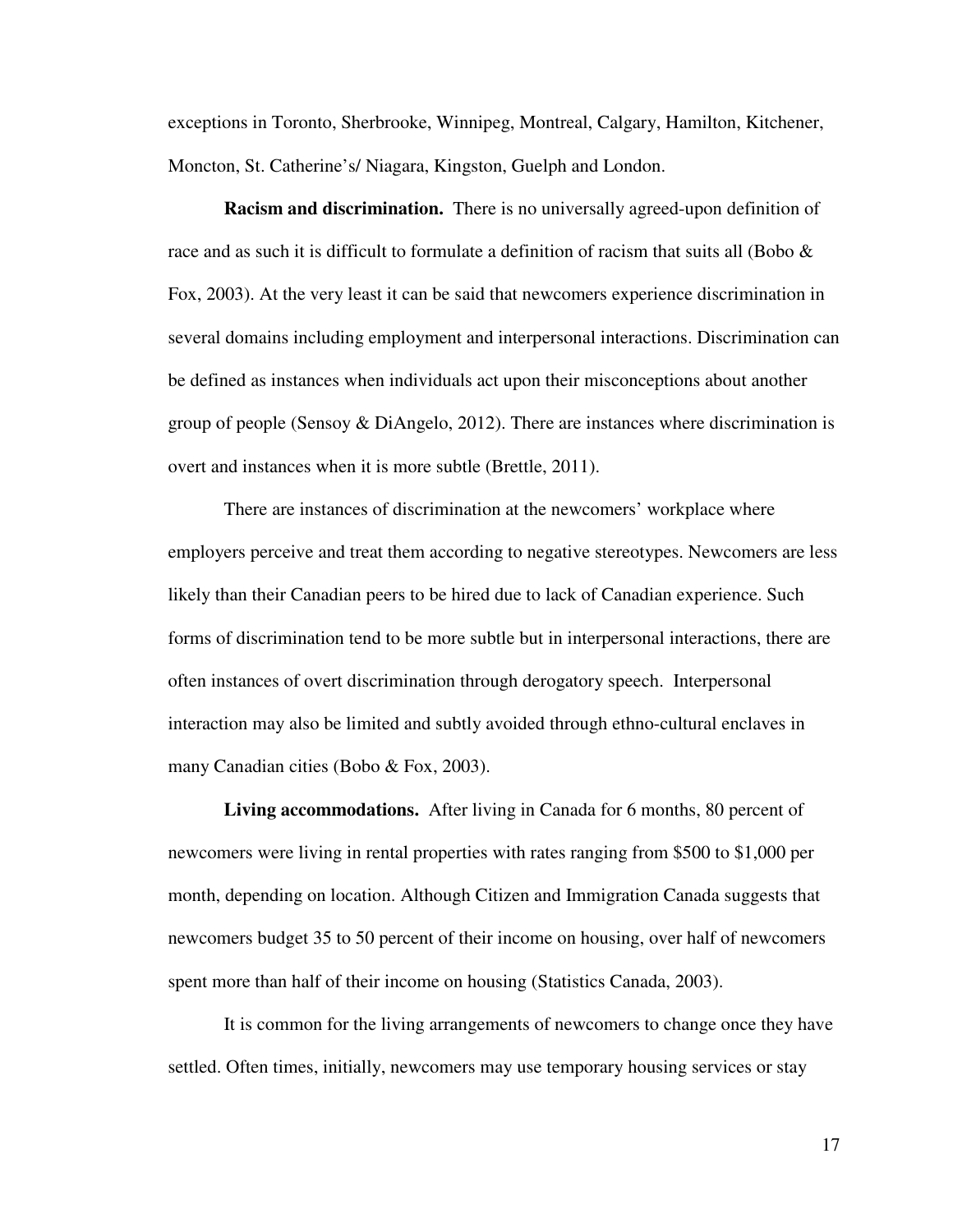with friends and or family who are already in Canada. By the two-year mark, 92 percent were financially independent and were able to either buy or rent their own home. The reality is somewhat bleaker for temporary migrants such as refugees, where only 27 percent were financially independent after living in Canada for 2 years (Statistics Canada, 2003).

**Linguistic differences.** Lacking proficiency in either French of English is a major barrier to the access of services for many newcomers. After six months, approximately 70 percent of newcomers are able to communicate in English while another 4 percent are able to communicate in French, and 11 percent able to communicate using either language. However, at the six month mark, 18 percent are not able to communicate in either French or English (Statistics Canada, 2003).

Language proficiency is highly dependent upon the age. The older the newcomer, the less likely that he or she is able to communicate in either official language, if English or French is a second language. Only 41 percent 65 or older were able to communicate in French or English. On the other hand, 91 percent of newcomers aged 25 to 44 were able to communicate using English and 14 percent were able to communicate using either language. Following this trend, 68 percent of newcomers between the ages of 45 and 54 are able to communicate using English (Statistics Canada, 2003).

 Every newcomer of necessity has to go through a period of adjustment in the country or area he or she settles in. Despite this, not everyone faces the same degree of challenge related to employment, income, living accommodations, linguistic differences and racism and discrimination. For an adult newcomer the primary stressors are employment, income and living accommodations. Although these stressors affect the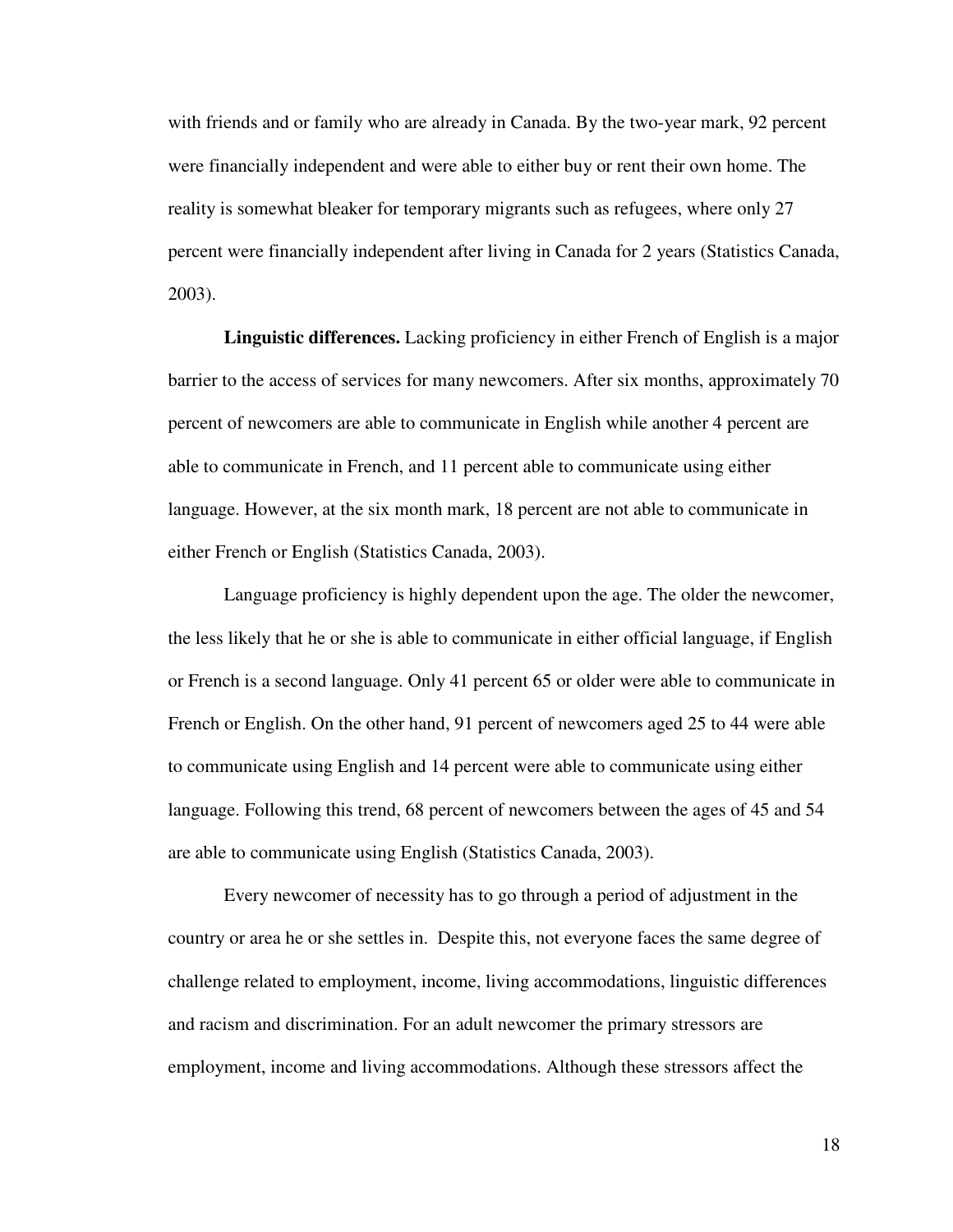family unit as a whole, adolescents are less mindful of these since they have more than their fair share of challenges to deal with on a daily basis.

#### **Challenges for Newcomer Youth**

Newcomer youth must face their own challenges that range from acculturation, parent youth relationship issues, language brokering, social challenges and leaving family members behind. When an adolescent attempts to form her or his own identity, conflict in the family may result because parents may find it difficult to accept these changes. The identity that the youth adopts is closely related to the social experiences that he or she encounters, whether positive or negative. In the event that newcomer youth arrive to a country by themselves they must also face additional issues that are unique to their situation.

**Acculturation.** There is research on the acculturation of newcomers and youth in particular. In general, acculturation is defined as the process of change that occurs when two cultures come into contact with each other. This often results in a personal change (Berry, Phinney, Sam, Vedder, 2006). Through a process of acceptance and exclusion in different contexts, newcomer youth formulate identities and create a sense of belonging within their new cultures (Caxaj  $\&$  Berman, 2010). Additionally, the acculturation process may be affected by the legality of one's immigration. If individuals are in country illegally or are refugee claimants waiting for their documents to be processed these individuals will often have different acculturation strategies due to the uncertainty that they face (Ellis & Chen, 2013; Fay, 2012).

 There are four main acculturation strategies that a youth can use including integration, ethnic, national, and diffuse. Integration occurs when youth are involved in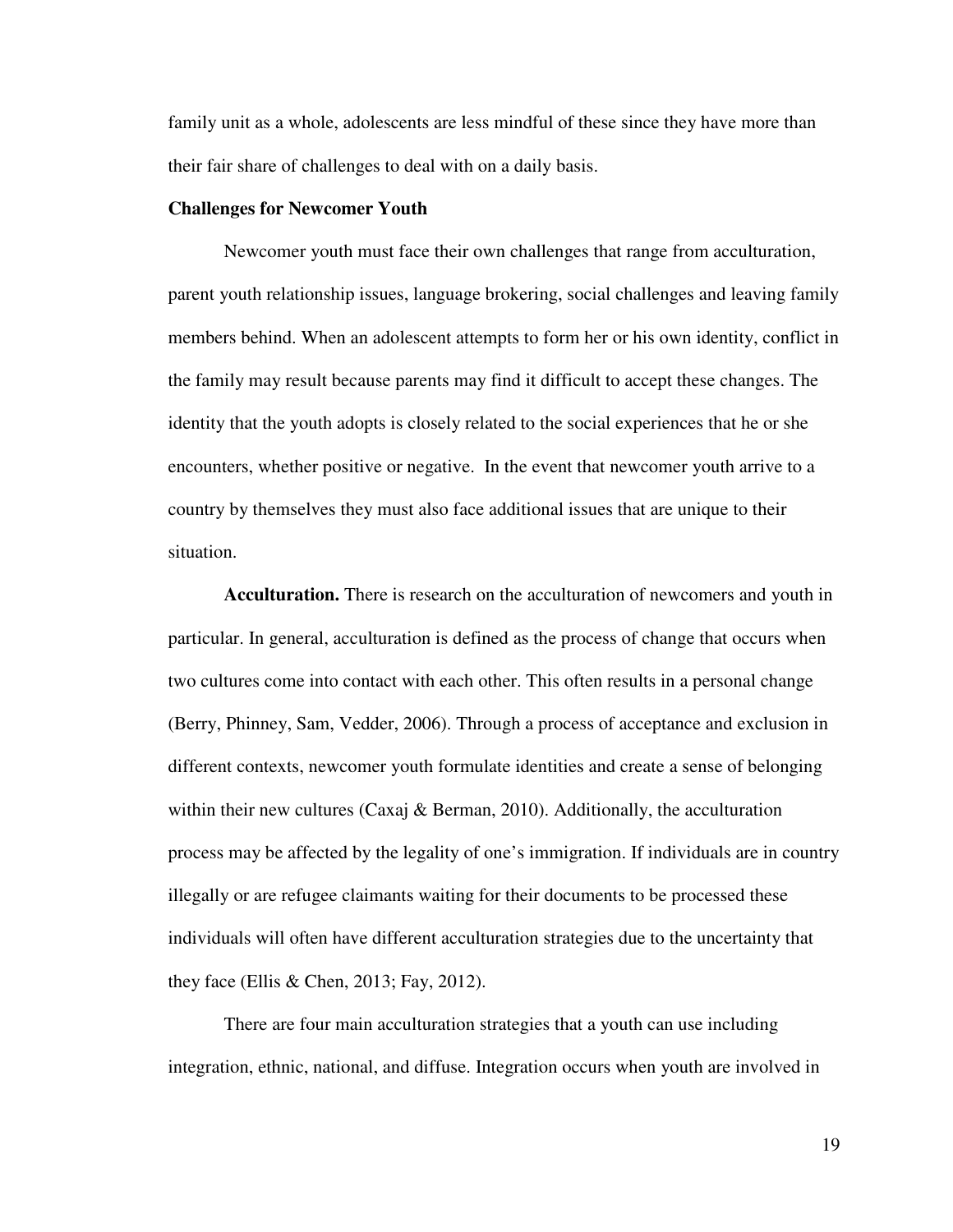both the native and new cultures to form a bicultural identity that comprises of aspects of both. There are also youth who choose to focus most of their attention on their native culture and therefore often have limited participation within their new culture. Some youth choose to develop a greater sense of ethnic identity and use it a coping mechanism when confronted with the new culture (Soto, 2012; Bauer, Loomis & Akkari 2013).Some youth choose to focus on the new culture and adopt what is called a national identity. These individuals become more proficient in the language of the new culture and foster relationships with individuals in the new culture. Lastly, there are those in the diffuse acculturation profile. They have little proficiency in the new language as well as little affiliation with new identity, at the same time, they are not well affiliated with their native culture (Berry, Phinney, Sam, Vedder, 2006).

**Parent/youth relationship issues.** It is not uncommon for adolescents to have conflict with parents. Often, this conflict is heightened when a family migrates to a new country where parents adapt different acculturation strategies from their children (Fortune, 2012; Lim, Yeh, Liang, Lau, McCabe, 2008). Therefore, when presented with new situations, youth are likely to act in a way that their parents find difficult to understand. Families are more likely to remain harmonious in a new culture if they can find social groups that support their core values (Kwak, 2003).

Not every newcomer family experiences conflict. A study conducted by Choi, He and Harachi (2008) found that when there is a warm, loving environment between parents and children, there is a decreased likelihood that conflicts will occur. Additionally, despite differing acculturation strategies used by many of the parents and children in their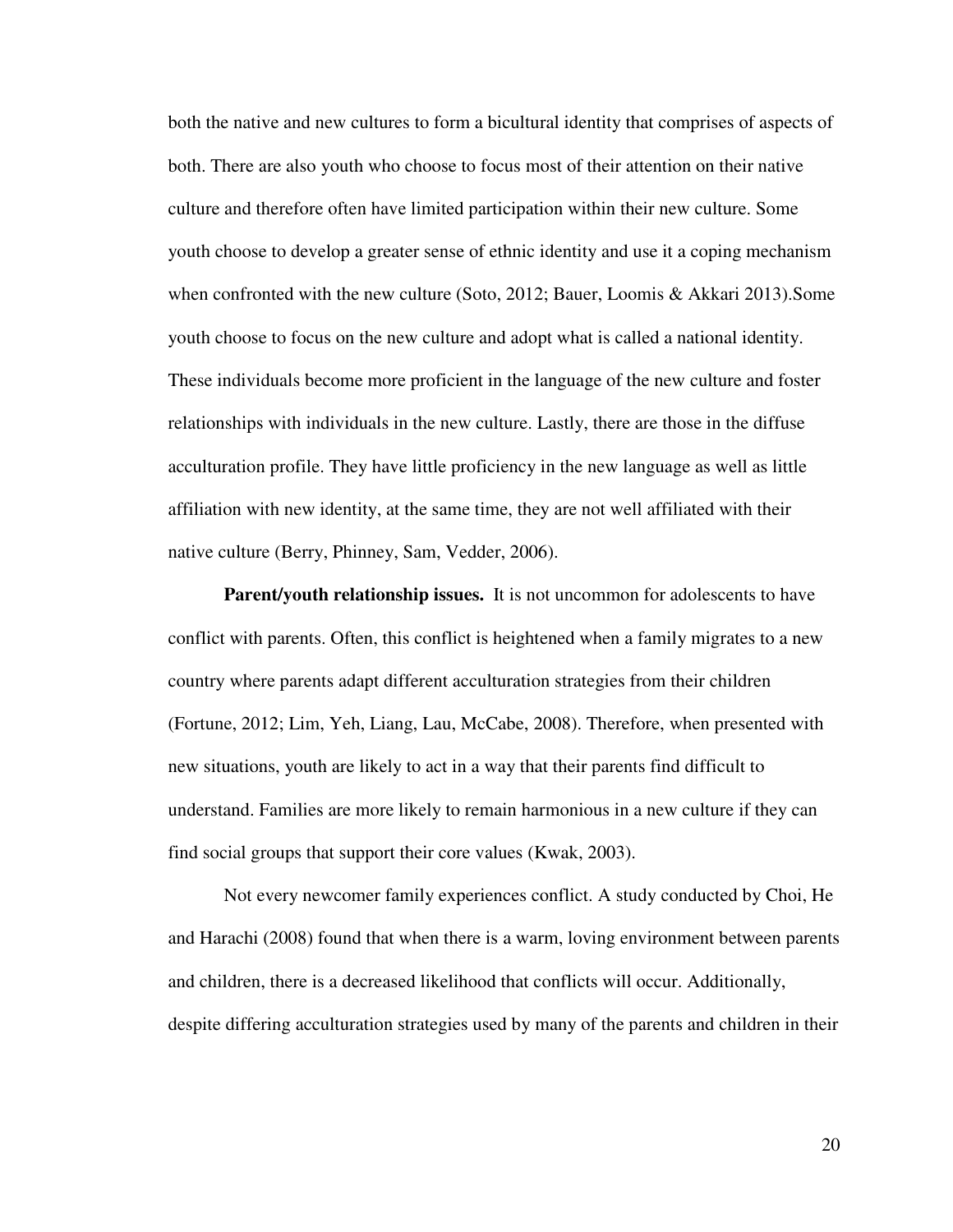study, they did not report significant conflict (Pasch, Deardorff, Tschann, Flores, Penilla, and Pantoja, 2006).

*Language Brokering.* The parent child relationship may also be affected by language brokering. Youth are more likely to be language proficient than their parents. In such cases, youth are asked to interpret important documents and assist in situations when the parent is unable to speak for him or herself. Within the family, this may place a larger burden on the youth who is asked to be the mouthpiece for the family. This changes the relationship between parent and youth due to the fact that the youth is being asked to take the role of the adult (Morales & Hanson, 2005).

Youth who are asked to be language brokers have varying opinions. Some youth language brokers feel prideful about the ability to help while others feel pressured and frustrated. Because language brokers take on the role of adults in many situations, they often possess a more refined vocabulary and cognitive abilities relative to their peers. While language brokering may affect the relationship between parents and children, some youth believe that there are both positive and negative effects (Morales & Hanson, 2005).

**Social challenges.** To fit in to the Canadian culture, many newcomers adopt attitudes that differ from those of their parents. This may result in conflict between newcomer students and their parents who believe that the new attitudes are not appropriate. In attempting to balance these conflicting identities, it can lead to the youth being confused about her or his own identity (Das Gupta & Pauchulo, 2009).

 Another issue that newcomers face is aloneness. Newcomers youths are susceptible to isolation and feeling alone because of a lack of role models and social supports. This susceptibility to loneliness, coupled with other factors such as traumatic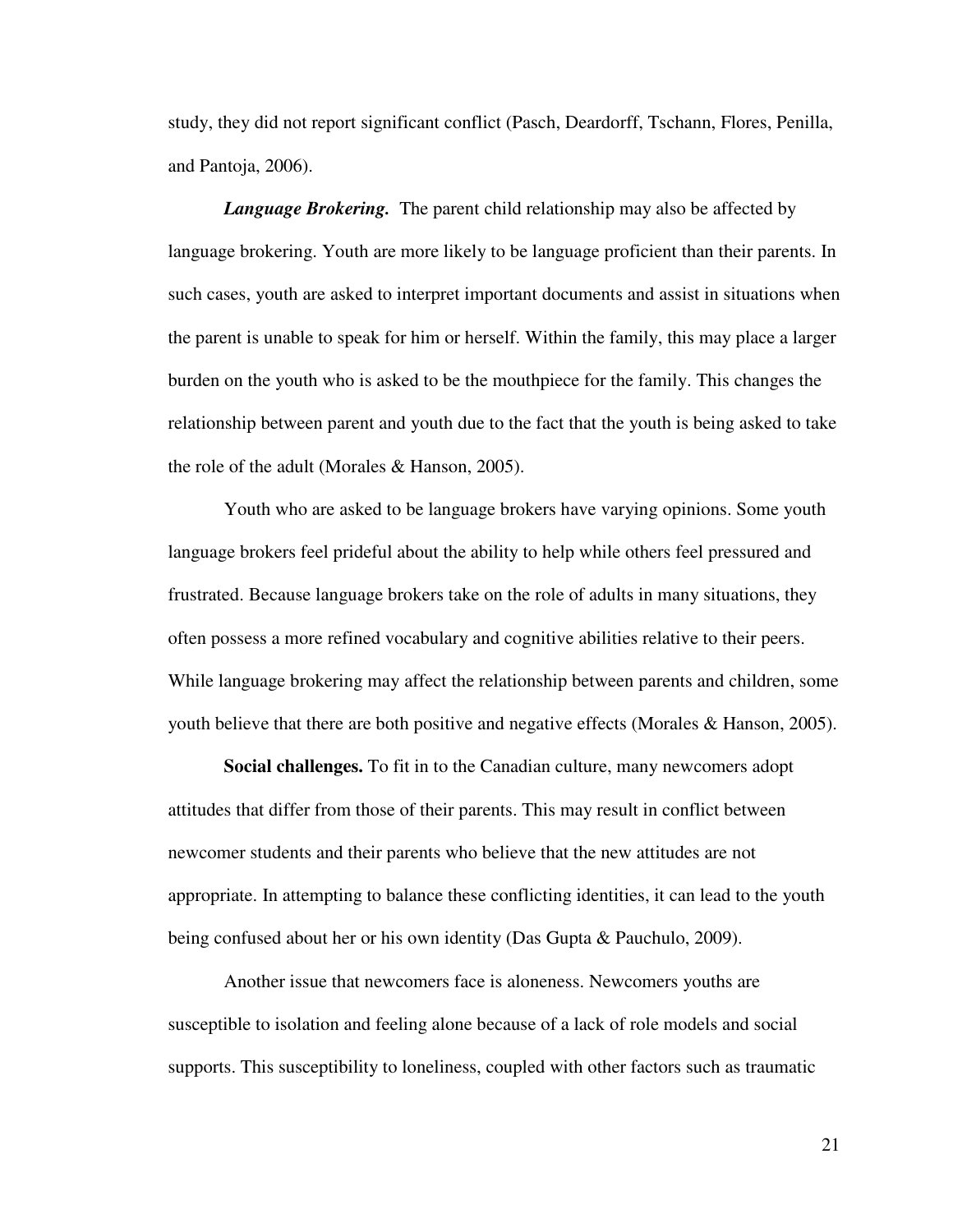experiences prior to migration, separation from parents, lacking self-confidence, and not fitting can lead to an increased likelihood of mental illness among newcomers. It is therefore, important that these students be given the access to necessary services, given their risk (Das Gupta & Pauchulo, 2009).

There is also evidence to support the notion that newcomer youth are more susceptible to suicidal thoughts due the traumatic and distressing issues that they experience, relative to their peers. More specifically, Cho and Haslam (2010) examined the experience of Korean students and found that among their 227 participants, temporary migrants had the greatest likelihood of negative outcomes. The research also showed that when students received support, they were less likely to have negative outcomes, such as suicidal thoughts.

**Leaving family members behind.** Often families are not able to migrate to a country together due to extenuating circumstances or in the event that an individual family member is only temporarily moving. Several studies have documented the damaging, though short-term, effects that can occur when a youth is separated from his or her mother or father due to immigration. Such separations cause despair and grief among those who have left (Suárez-Orozco & Hernández, 2012; Schen, 2005).

Adolescents who were separated from their loved ones were likely to experience anxiety and apprehension in the first few months following their separation but after a year these feelings often dissipate (Suárez-Orozco, Bang, and Kim, 2011). There are also instances of youth migrating by themselves as accompanied minors, where these individuals often take on tasks that are far beyond their suitability, such as financially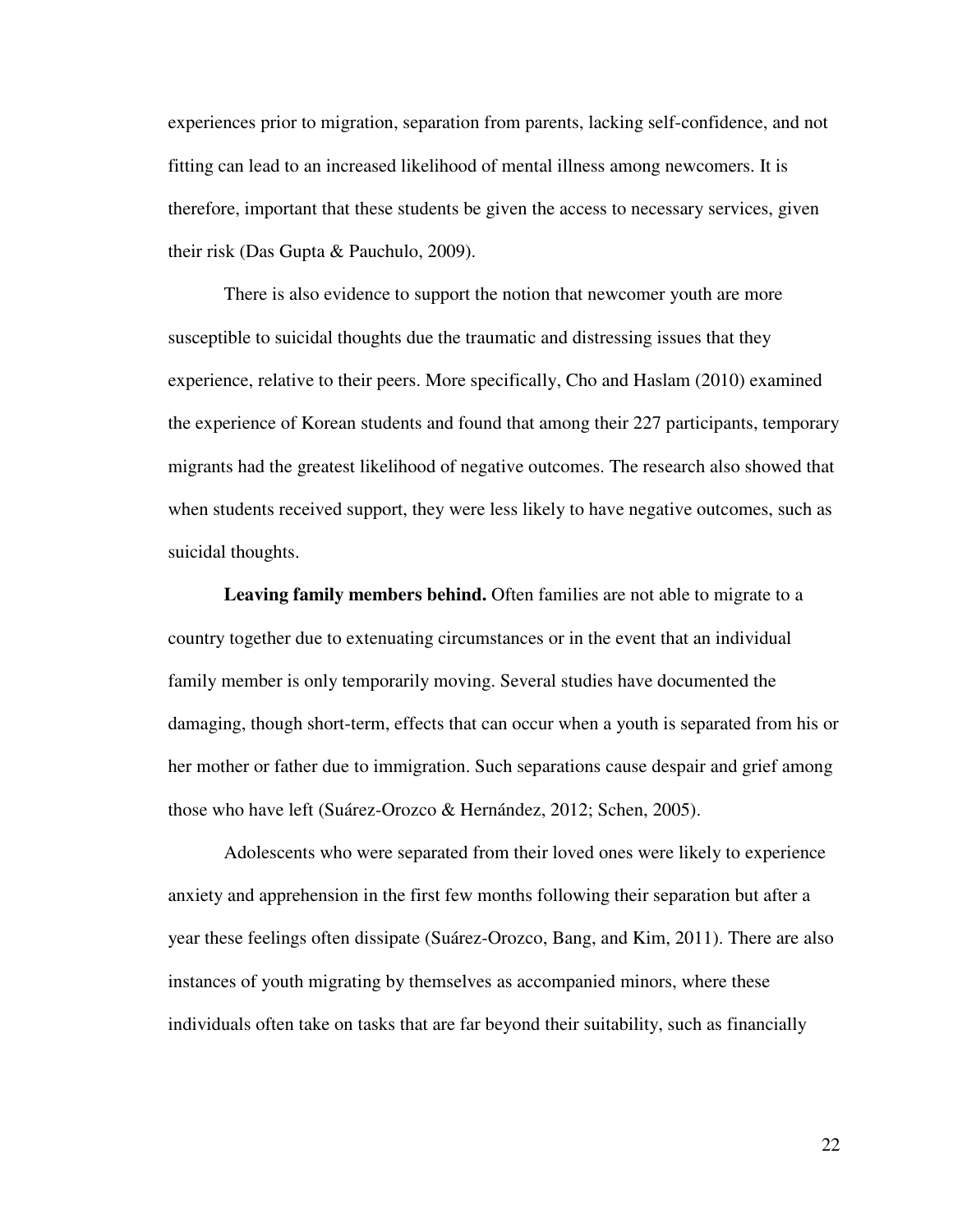supporting themselves while attending school. This often occurs when these minors are fleeing their home seeking refugee status .

There is pressure for newcomer youth to form an identity through acculturation, which is affected by the social relationships that they have with their parents and peers. It is not uncommon that while attempting to adapt to Canadian culture that many have conflicts with their parents who may not understand their changes. As stated previously, when a youth is not able to find the supports that he or she needs through peers he or she may begin to feel isolated and alone. Not only must newcomer youth attempt to adjust to life in a new country by forming an identity that feels authentic, but these youth must also navigate simultaneously through the physical, cognitive and socioemotional changes that occur during adolescence.

#### **Adolescent Development**

There are several stages of human development recognized by psychologists and other medical professionals. These stages of development include the prenatal period, infancy, early childhood, middle and late childhood, adolescence, early adulthood, middle adulthood and late adulthood. Adolescence is defined as the period starting between 10 to 12 years of age, which includes rapid changes physically, cognitively and emotionally. Adolescence is characterized by biological, cognitive and socioemotional changes (Santrock, 2007).

Early adolescents undergo a growth spurt. For girls this usually occurs between  $10 - 12$  and for boys, it occurs between the age of  $12 - 15$ . A growth spurt is usually accompanied by puberty, where hormones begin to change physical appearance (Santrock, 2007).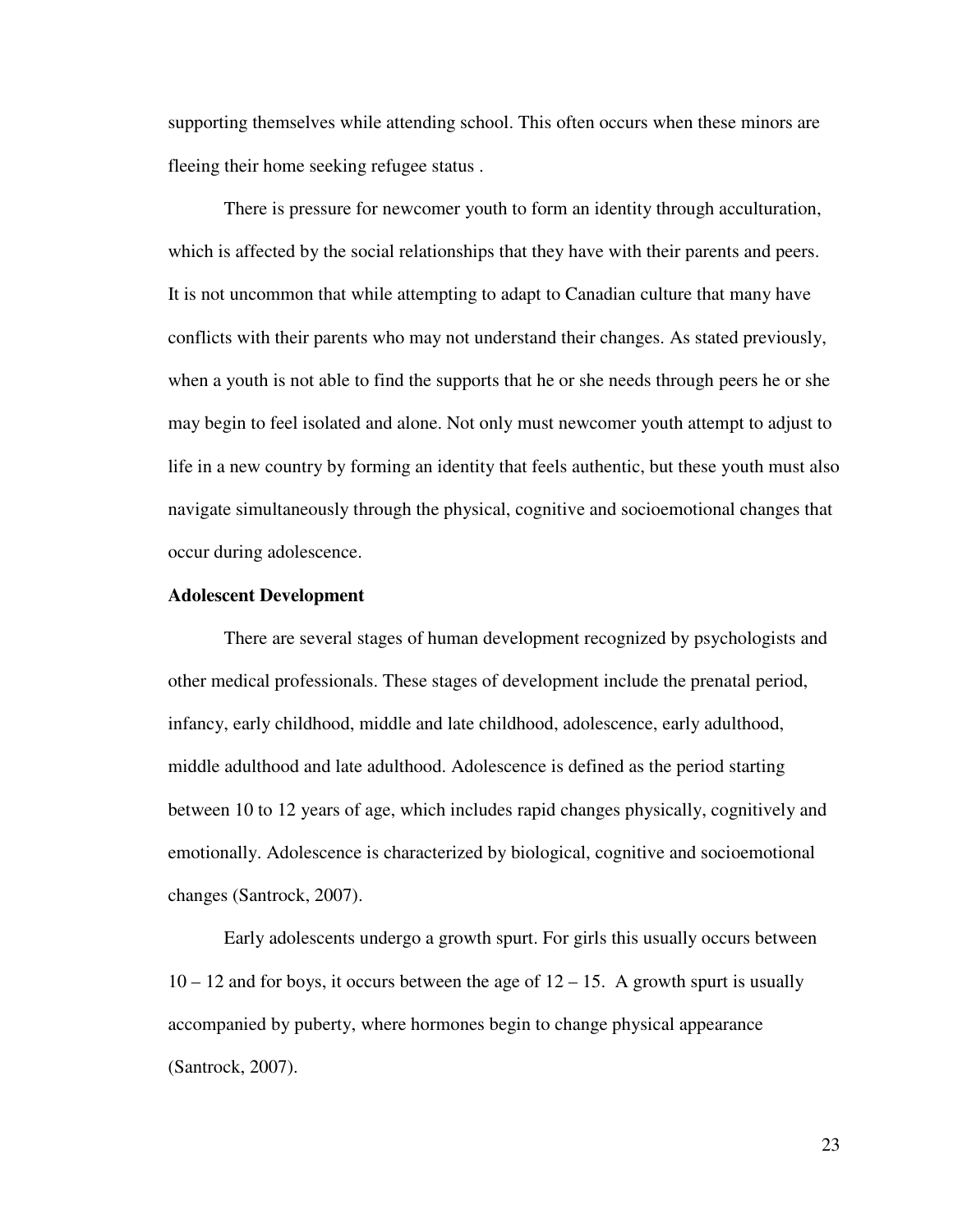During adolescence, the brain goes through significant changes in the frontal lobe, parietal regions, frontal cortex, and corpus callosum. These regions are crucial in the development of processing capabilities, including reasoning, decision-making, and selfcontrol. The amygdala is also developing during this time and is crucial in the regulation of emotions among adolescents (Santrock, 2007). The development of the brain also aids in the development of the executive functioning. As such, for adolescents, this means that there is an in increase processing speeds, efficiency of working memory and perspectivetaking capacity (Santrock, 2007).

As a result, youth are more likely to form relationships with people other than their parents during adolescence. More emphasis is placed on friends and romantic partners. This change coincides with improved ability to control and understand emotions. More specifically, youth are able to comprehend more complicated emotions, suppress emotions and express empathy. The stage is also marked by strong emotional highs and lows which are often related to the surge of hormones that many adolescents experience, coupled with complicated emotional experiences (Santrock, 2007).

The normal changes that an adolescent experiences have an impact on all aspects of their lives. Newcomer youth are facing additional challenges. The setting in which most of their time outside of home, is spent during adolescence is school. Schools are the primary socializer for all youth and especially newcomers who begin to observe new behaviors and customs. The experience of newcomer youth in school including challenging aspects and what can help.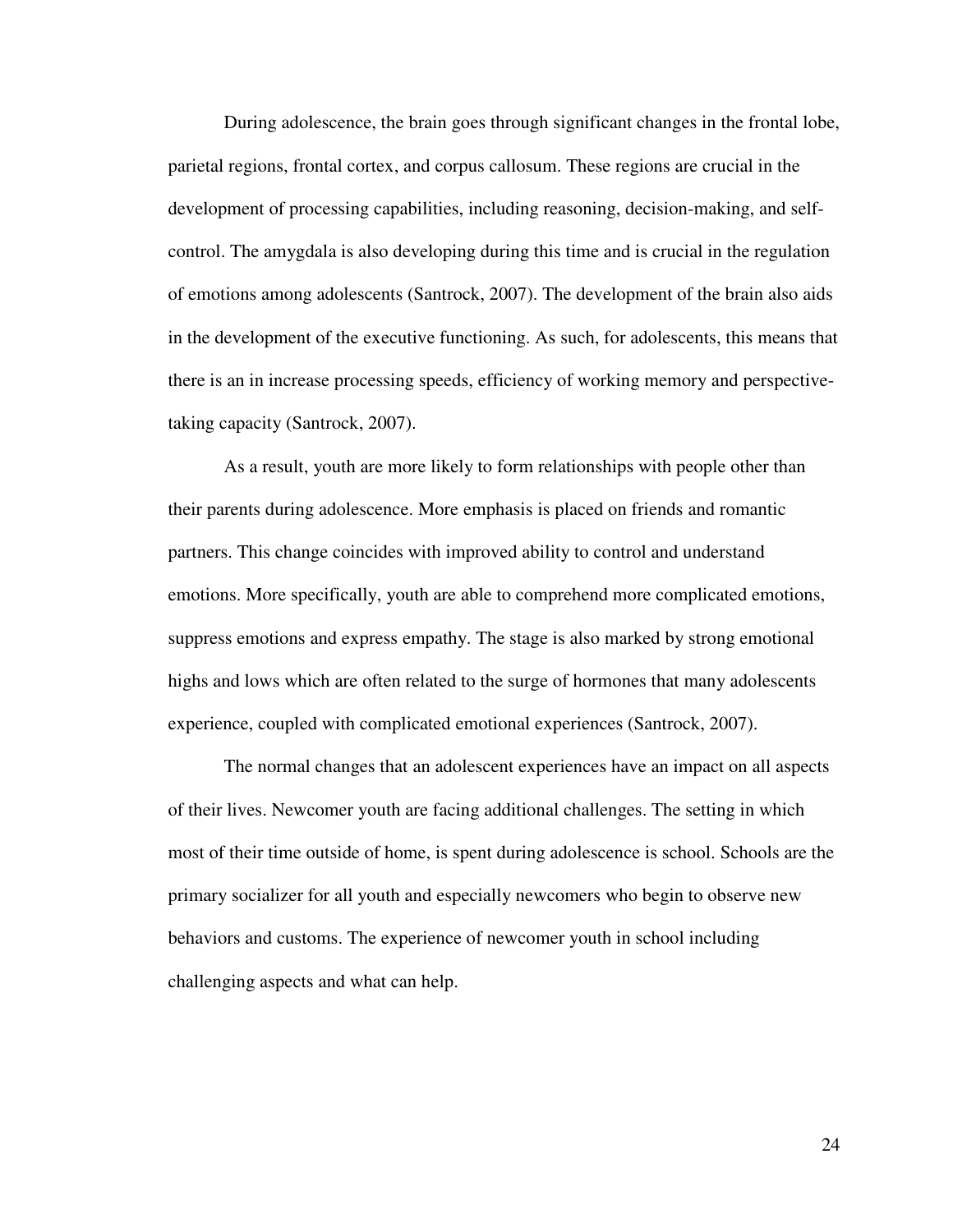# **School Challenges**

For newcomer students, transitioning to a new school in a new city and country is difficult due to distinct and significant differences between cultures. The period of adolescence also has some bearing on the ability of students to be successful due the process of identity formation. In this, it is necessary that schools be equipped with the needed programs and services to promote success for all students, but more so for newcomers in particular who have added stress. However, it is important to note that not all newcomers will experience the same situations and issues, therefore, not all programs provided will adequately meet the needs of them all (Chiu, Lam, Nsaliwa & Bernardino, 2003). Issue that newcomers face are often interrelated. For example, when newcomer students are not placed into age-appropriate classrooms they are at a disadvantage to their peers, socially excluded and are left feeling inadequate, alienated, and with greater risk of dropping out of school (Chiu et al, 2003).

**Peers.** The experiences that newcomer youth have with their peers influence how well they adapt to Canadian culture (Dryden-Peterson, 2010). Interactions with students from the dominant culture as well as those from other minority groups can be positive or negative. In some instances, the experience that newcomers have with other minority groups is positive, whereby; these newcomers choose to only socialize with students who have similar cultural experiences. On the other hand, youth may choose to avoid certain aspects of their culture and begin to form a new identity. In creating a new identity, some members of their culture may become offended and thus create tension between some groups of youth (Das Gupta & Pauchulo, 2009).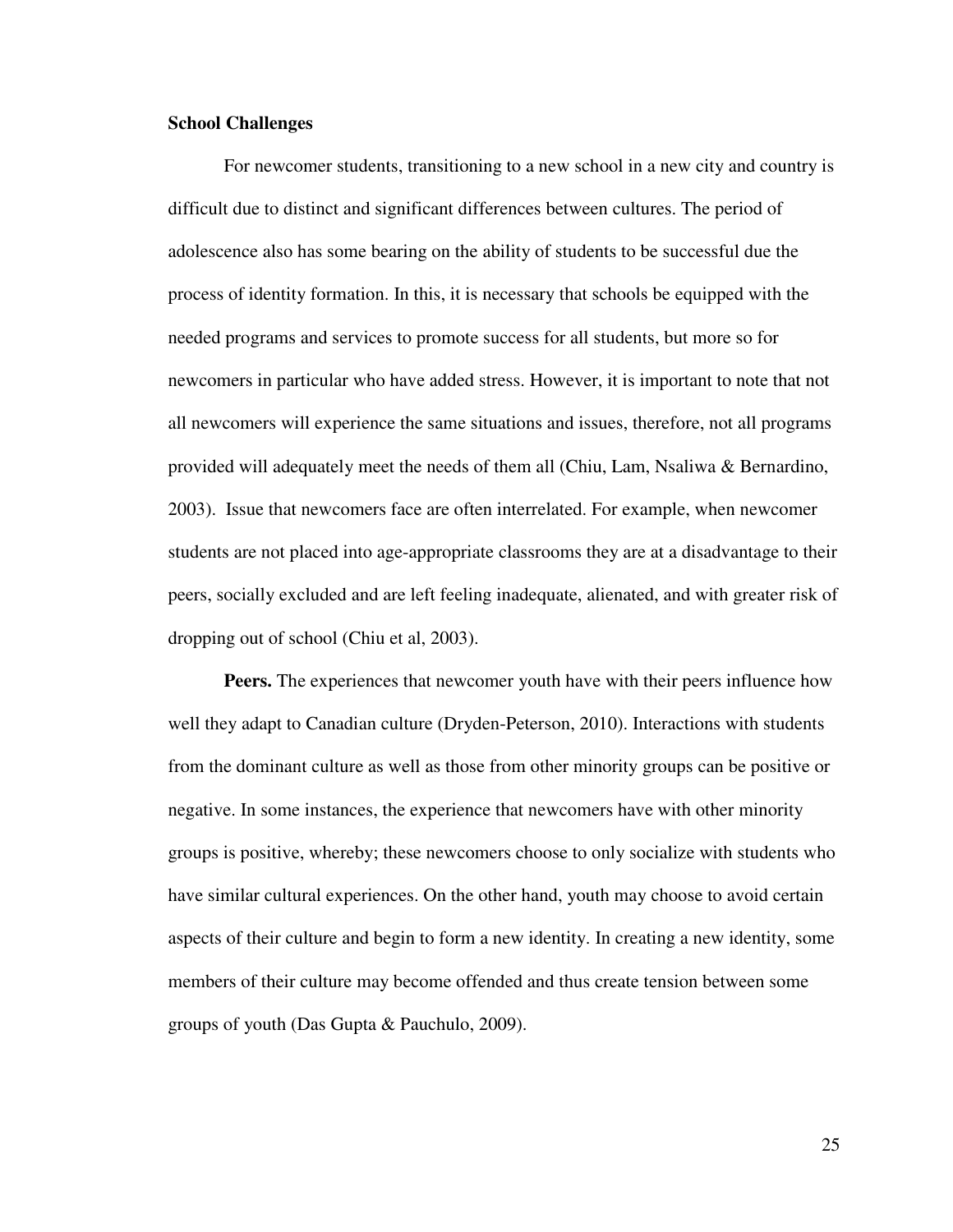**Teachers.**Educators play a large role in the lives of newcomers, and as such need to be mindful of their perceptions of and attitudes toward newcomers. Unknowingly, educators may perpetuate stereotypical attitudes and practices towards newcomers (Brown & Chu, 2012). This occurs when the educator assumes to know the youth's experience instead of inquiring about the specific circumstances of that youth. Although two students come from the same geographical area, their experiences may be drastically different due to socioeconomic status, religious affiliation, and other important factors (Das Gupta & Pauchulo, 2009 & Chiu et al, 2003).

**Learning Challenges.** Most newcomers, regardless of English proficiency, are placed into second language learning classes. In these classes there is a range of proficiency but all students are taught the same information, forcing the more proficient students to endure classes that they may not need. Further, in areas of Canada where there are fewer newcomers, the likelihood of being placed into second language learning classes increases, regardless of need. There are also instances of teachers failing to recognize the knowledge that newcomers do have by re-teaching information that a child already knows (Das Gupta & Pauchulo, 2009).

**Friends.** Many newcomer students find it difficult to make friends because they may be different from their peers. This leaves newcomers especially vulnerable to bullying. Most of bullying that newcomers face stems from the visible differences related to their accents or culturally specific clothing. Language proficiency is another reason that newcomers are bullied. The lower the dominant language proficiency, the less likely it is that peers will accept her or him (Grunigen, Perren & Nagele, 2010; Medvedva, 2010).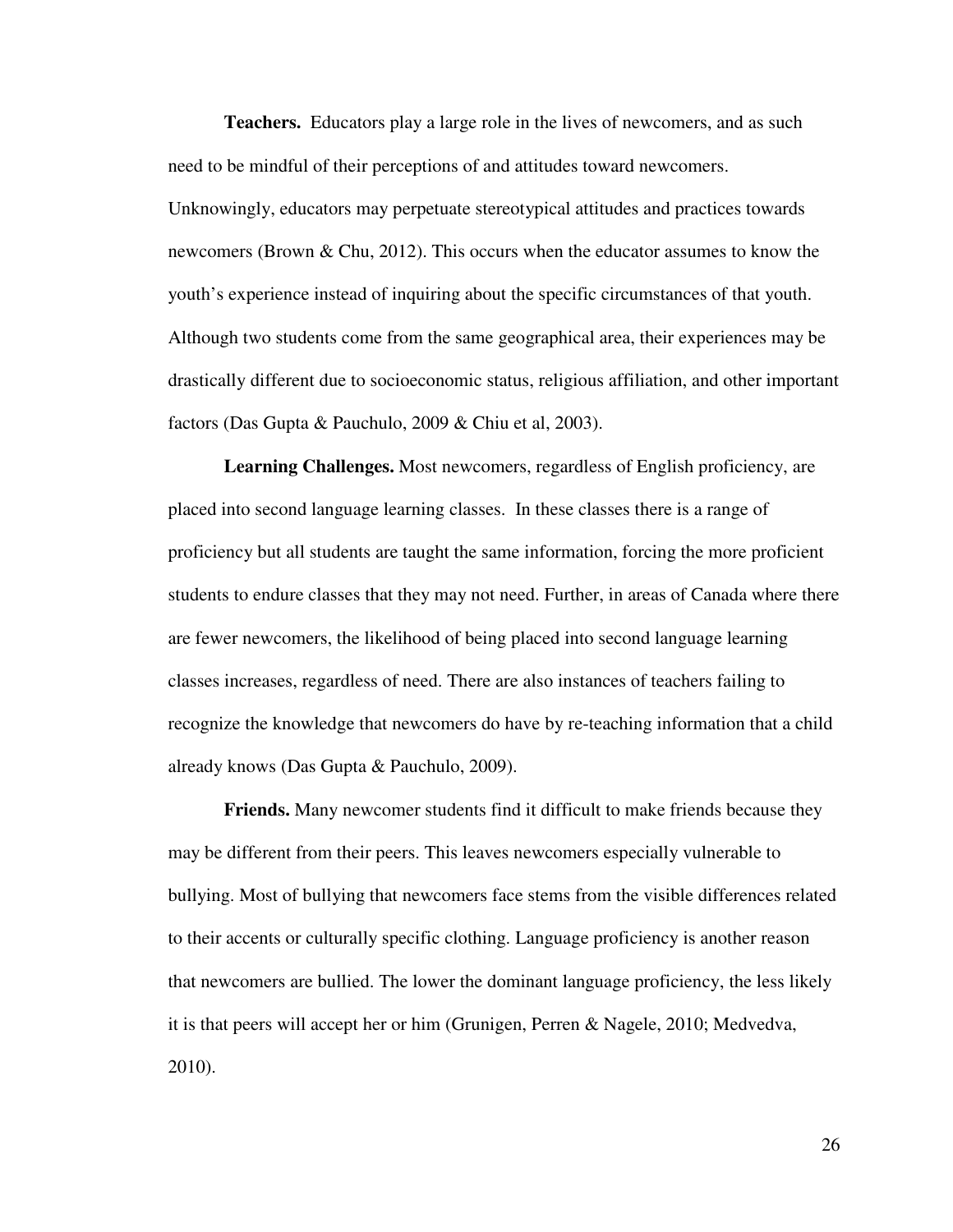Students from dominant ethnic groups are more likely to bully newcomers than those from marginalized groups. Much of the bullying that these students experience goes unreported because newcomers lack the supports and confidence necessary to share their experiences (Das Gupta & Pauchulo, 2009). Newcomer students must also be mindful of the kinds of friends that they keep. Because they are unaccustomed to the culture, there have been instances where newcomers have unknowingly selected peers who engage in delinquent behavior. Peers carry a significant amount of clout with newcomer youth (Svennson, Burk & Stattin, 2012).

**Parental Expectations.** Generally, parental involvement in the education of newcomer youth is low. Teachers and settlement workers attribute the lack of involvement to the limited language proficiency of parents and limited understanding of the educational system. Parents may be also too busy trying to provide for their children, by working more than one job, to be intimately involved in the education of their children (Das Gupta & Pauchulo, 2009; Henry, Merten, Plunkett & Sands, 2008).

**Discrimination.** Unfortunately, newcomer students may be actively ignored by students from the dominant culture. This can cause the youth to feel like outsiders, which can lead to psychological isolation and poor self-esteem (Oxman-Martinez, Rummens, Moreau, Choi, Beiser, Oglivie, Armstrong, 2012). Discrimination for newcomers may also come from the educational system that the student faces. For instance, all newcomers are placed within the same programs in schools regardless of ability. The lack of flexibility in the school programs can have damaging effects on the educational accomplishments and self-esteem of the student (Courage, 2012).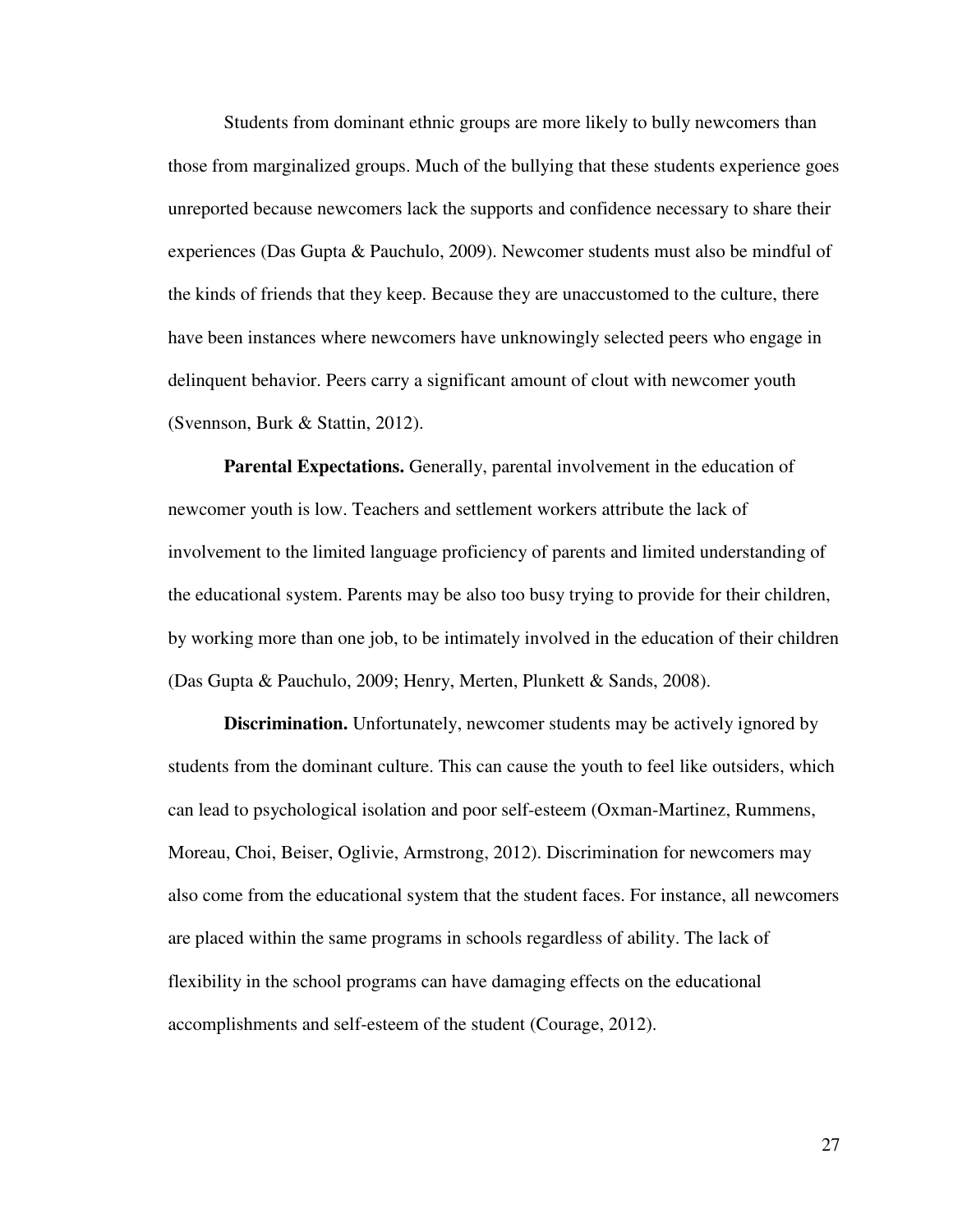The current curriculum may also be damaging for newcomer students given that their various experiences and perspectives are often overlooked. In this, these students often forgo the cultural practices of their homeland in order to be more readily accepted within the culture. Instead, curriculum should address the cultural practices of newcomer students so that there is a decreased likelihood of bullying and so that the newcomer does not feel the need to abandon his or her culture in order to be successful (Ming Fang He, 2008)

#### **How to Help**

Because newcomer families are not fully aware of all their needs once they enter Canada, it is necessary that there is advocacy on their behalf. Advocacy initiatives can help to provide funding through government agencies and community organizations, increase professional awareness through research as well as increase overall public awareness of the issues that newcomers face. There is also a need for a coordination of services among schools and other immigrant-serving organizations so that the issues of newcomers can be holistically addressed (Bernhard, Hyman & Tate 2010).

According to the Joint Centre of Excellence for Research on Immigration and Settlement, there are three levels of service that a newcomer uses. The first level of service includes the public and general mainstream community services, such as government agencies and community-based programs. The second level of service is delivered by ethno-racial community agencies that tailor their programs to suit the needs of specific communities. The third level of service is through independent professionals such as lawyers, physicians and therapists that provide specific services to newcomers. Newcomers need services in their communities that fulfill their needs and provide them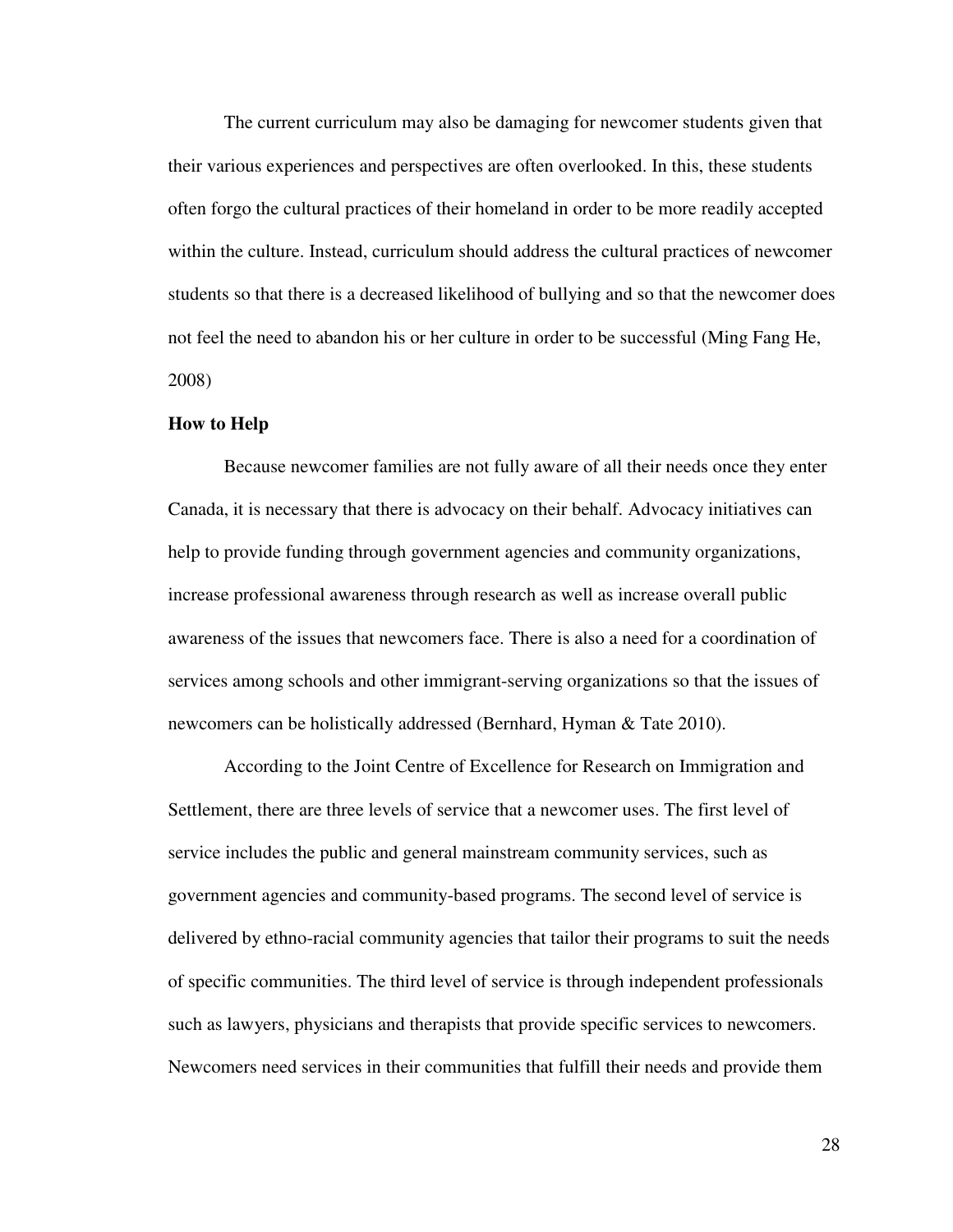with a sense of purpose. The Ontario Immigration website links to community services that have resources for students in the areas of counselling, health, libraries and school. The website also has a more specific listing of services provided by each municipality. The city of London has also comprised a list of services and organizations that are helpful for newcomers at their Immigration London website.

# **Summary**

 Since newcomers account for a significant percentage of the Canadian population, it is imperative that adequate policies and services are in place to ensure that newcomers are able to settle in as smoothly as possible. With newcomers coming from over 90 different countries it is also important that these policies and services are diverse enough to meet the needs of different groups. Given that newcomers tend to settle mostly in Ontario, Quebec, British Columbia and Alberta, these provinces, of necessity must wholeheartedly embrace the mandates set by the federal government. In doing so, care has to be taken to identify and eliminate stressors for newcomers. More, importantly, since youth comprise a large percentage of newcomers to Canada, special attention should be given to them as the process of acculturation further complicates the period of adolescent development.

 An important step in the process of settling in for youths is the school system. School is the one major institution that newcomer youth interact with on a daily basis. Schools can provide these students with the services that they need to be successful. As such, the school system should have a broad understanding of the cultural behavior of its students so that the services offered meet their needs. In the instances where schools are lacking necessary services they should provide a gateway into the other services available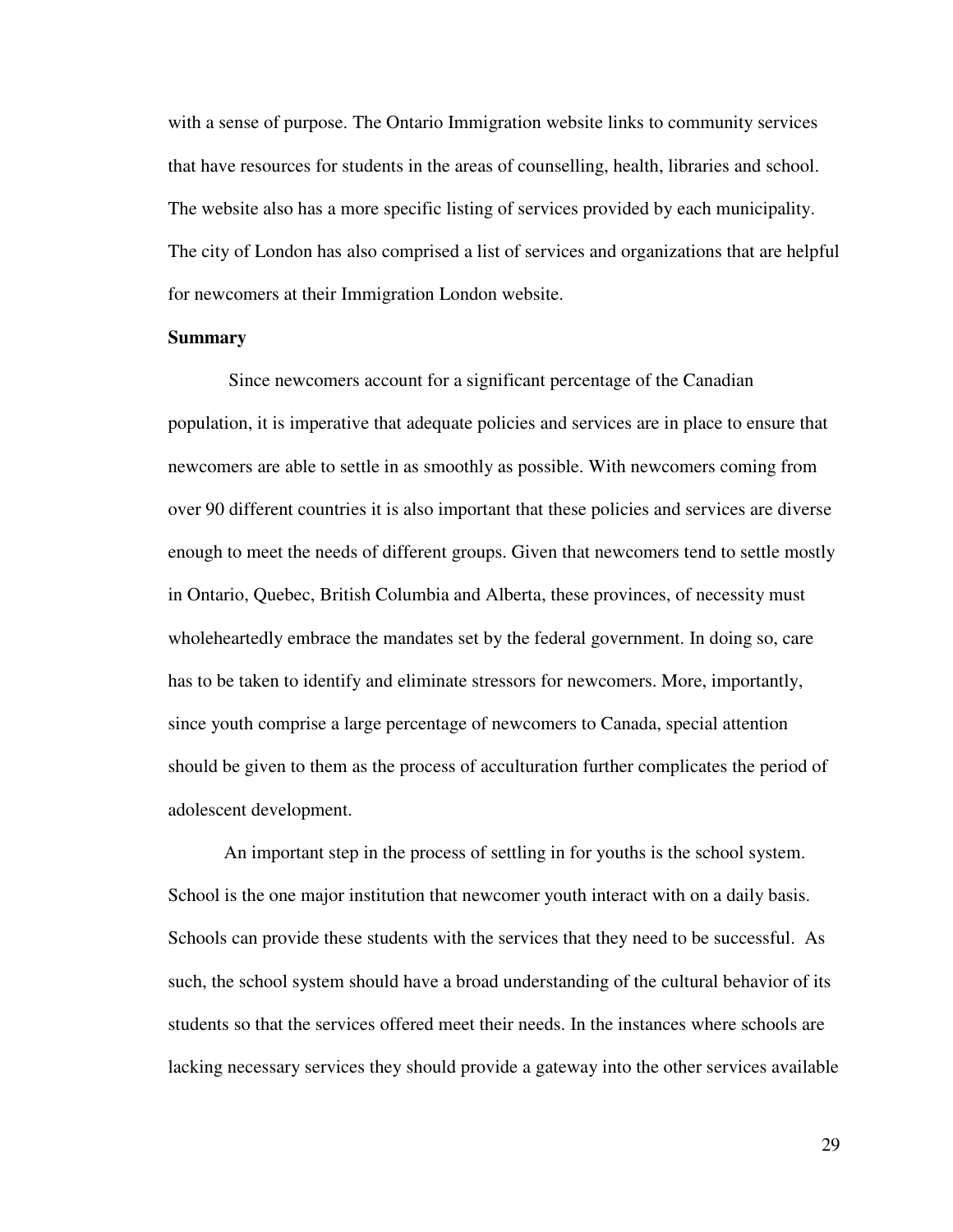in the community. However, newcomer students are often not given the necessary supports to succeed. Although these students are given some resources, such as second language learning classes, in many instances, they are not given enough support to succeed relative to Canadian peers. Further, not all of the programs provided for newcomer youth are advantageous for all. Newcomers have varying issues that may need to be addressed differently, therefore, there needs to be a broad range of services in order to promote success for these students (Courage, 2012).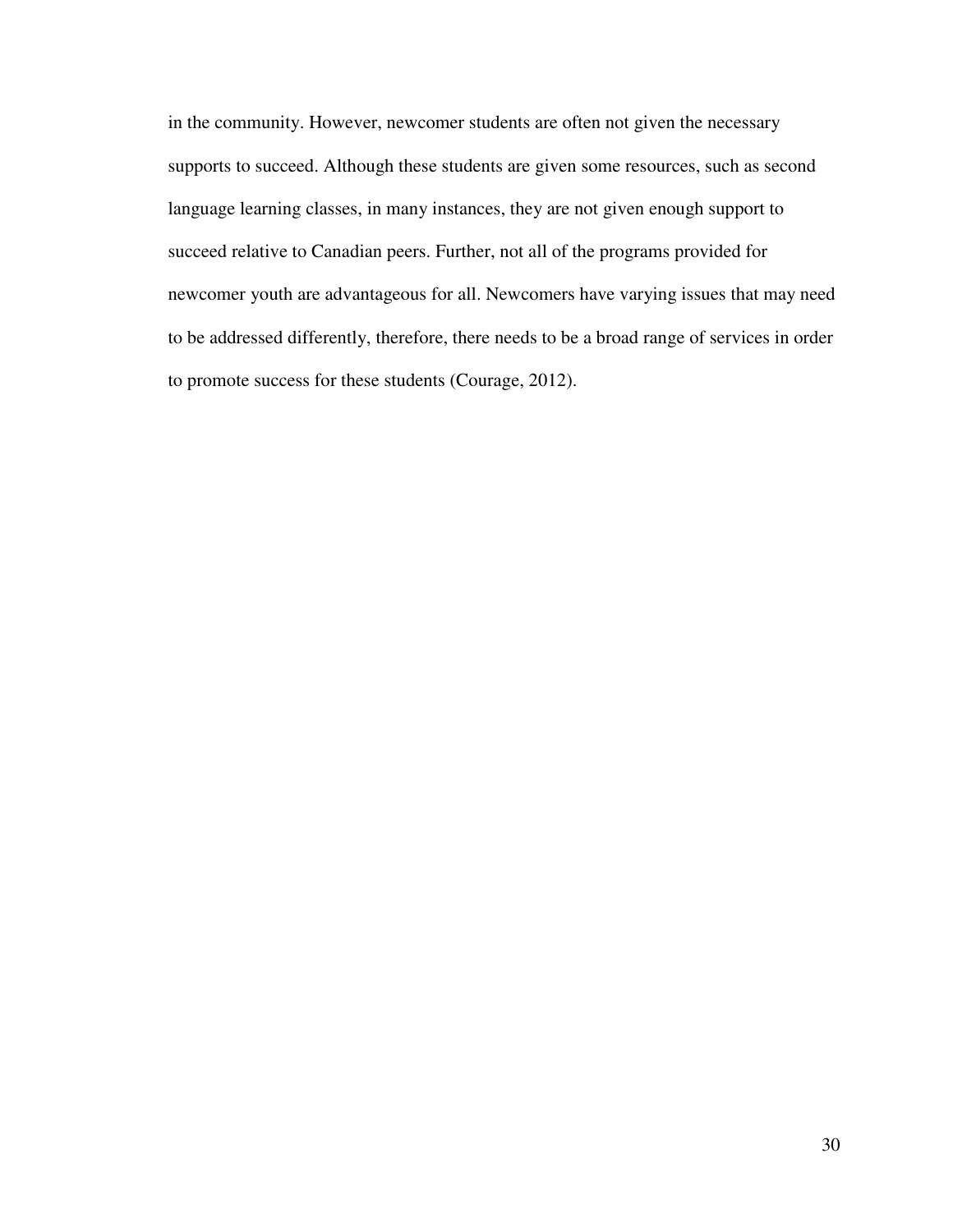# **Chapter 3: Methodology**

The purpose of this study was to identify positive and negative aspects of school experiences among newcomer youth. A group of high school students participated in small group discussions. Their responses to two open-ended questions were analyzed using Concept Mapping (Trochim, 1989). The resulting maps provided a visual representation of the findings. In this chapter the implementation of the concept mapping process is described.

#### **Concept Mapping Application**

Concept mapping is the visual representation of qualitative data through a systematic process of sorting and quantitative combining of sorts across participants. There are many versions of concept mapping within the literature; however, the version employed in the present study is Trochim's (1989a). While Trochim's concept mapping can be effectively used for analysis of group interviews, what distinguishes his application is the use qualitative calculations for the organization and representation of qualitative data. Concept mapping provides a summary of responses by participants organized by clusters (Trochim, 1989a). These clusters are formed on the basis of sorts that participants perform on all responses. The sorting data are analyzed and presented in a concept map.

There are six steps in the concept mapping procedure. These steps include preparation, generation of responses, structuring of responses, representation of responses, interpretation of maps and utilization of maps.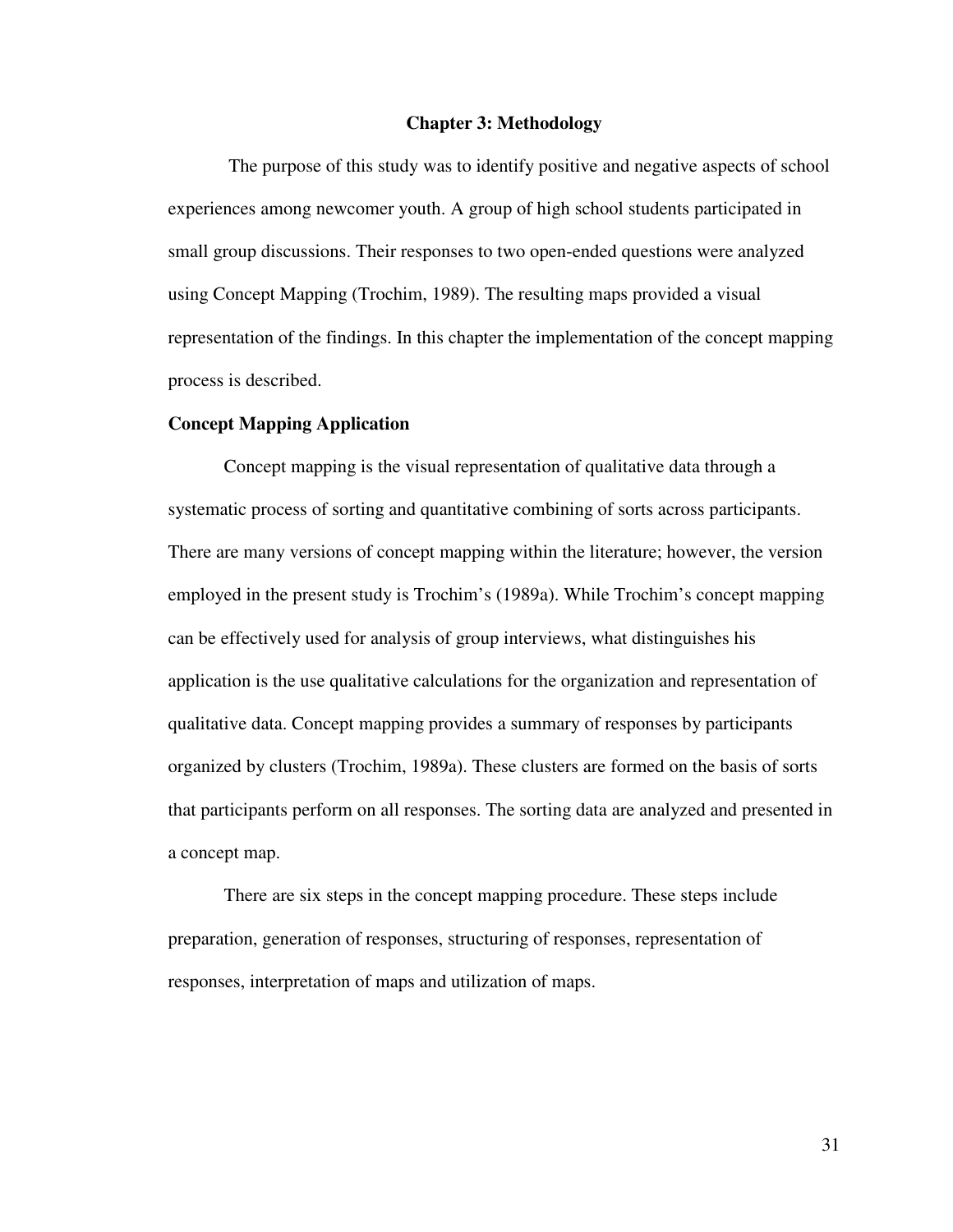# **Procedure**

**Preparation.** The main goal of this first step was to make decisions about who may be included in the study, with broader and more heterogeneous samples viewed more favourably (Trochim, 1989a). A particular community centre in South London was selected because individuals from this particular community centre come from a variety of ethno-cultural communities and, therefore, increased the likelihood of a heterogeneous selection of responses. It was decided to focus on the youth population serviced by the agency and in the local community, which were individuals aged 15 to 18 who had lived in Canada for no more than 2 years.

The preparation stage also included identification of the research questions (Trochim, 1989a). The questions included both positive and negative aspects of school and were written in such a way as to be easy to understand and accessible to youth. The two questions were: "what do you like about school?" and "what don't you like about school?"

**Generation of responses.** The second step in the concept mapping procedure was to generate responses to the questions of interest by the participants. In the present study this was done through poster advertisements placed around the community and distributed by members of the research team throughout local schools. The meeting took place on a weekend morning and those who had signed consent forms met in a large group room and split into four small groups. Each of the small groups was facilitated by a research team member and answered the same questions. Responses to each of the questions were written on large flipchart pages. The flipchart pages were posted on the walls of the room, and each small group presented its responses to the other participants.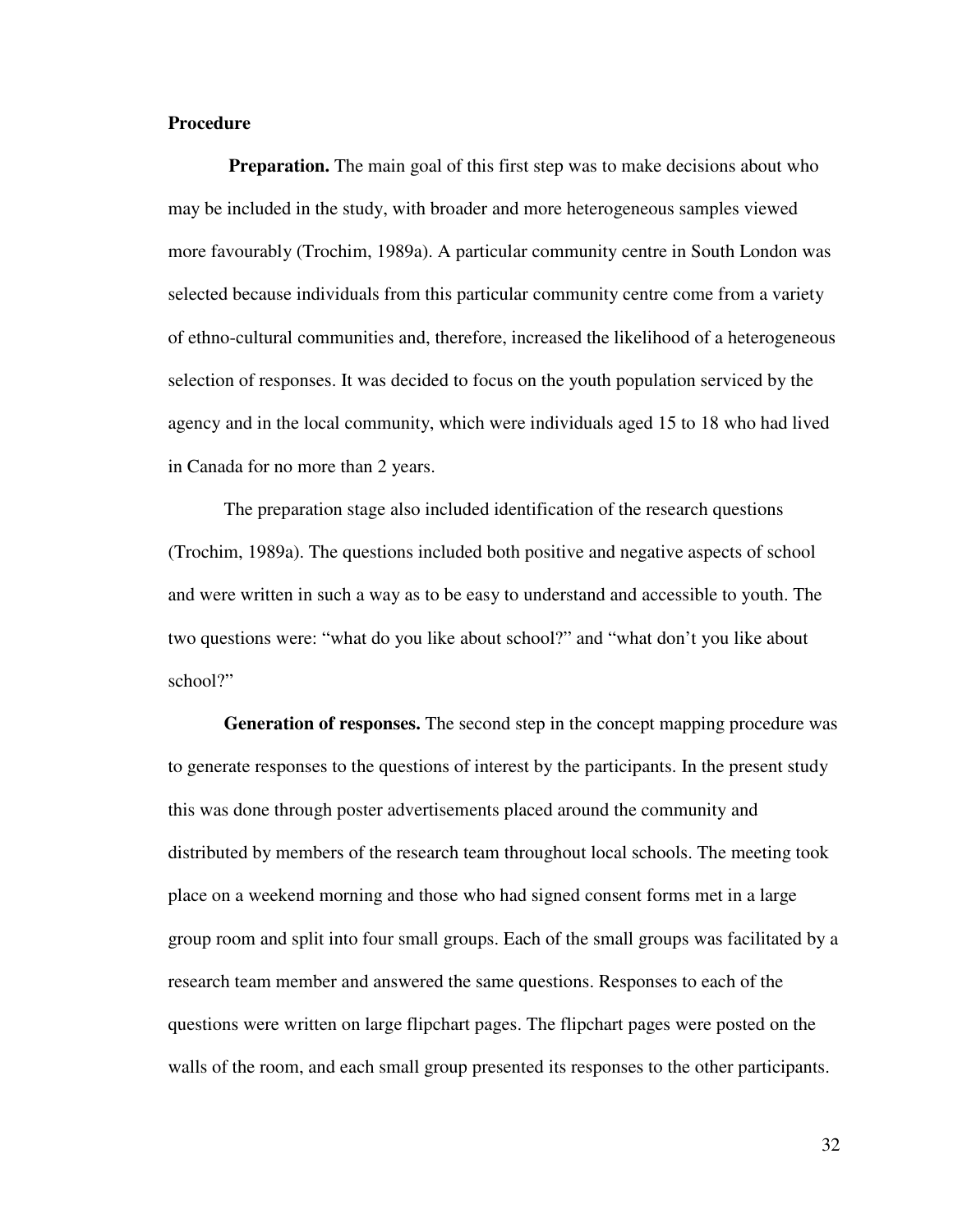All clarifications and additions were written down on the flipcharts. The process was ended after all flipcharts were presented and discussed and participants had no additions or clarifications to make.

 There were 12 participants. They ranged in ages from 15-18 years and were in grades 9-12 in their first Canadian school in two different secondary schools. They all lived with immediate and extended family. Each was born outside of Canada in Singapore, Syria, Columbia, Iraq, Saudi Arabia, or United Arab Emirates. They had been attending school in Canada between 1 month and 2 years. English was a second language to all participants. Their first languages were Punjabi, Arabic, and Spanish.

*Interrater agreement process.* Two members of the research team reviewed all responses to the questions to identify and remove any that were redundant or edit any that were unclear. A total of 37 and 33 unique responses remained for the analysis of the questions "what do you like about school?" and "what don't you like about school?" respectively.

**Structuring of responses.** The next step was completed following a second session with the same participants several weeks later. A total of 8 students participated in this session. The same location was used and the meeting also took place on a weekend morning. Each participant was provided with a list of responses to each question and asked to "group the responses together in any way that makes sense to you" (Trochim, 1989a). Participants were asked to sort information individually. Each was also asked to ensure that each response was placed in one pile and items could be sorted individually, if appropriate (Trochim, 1989a).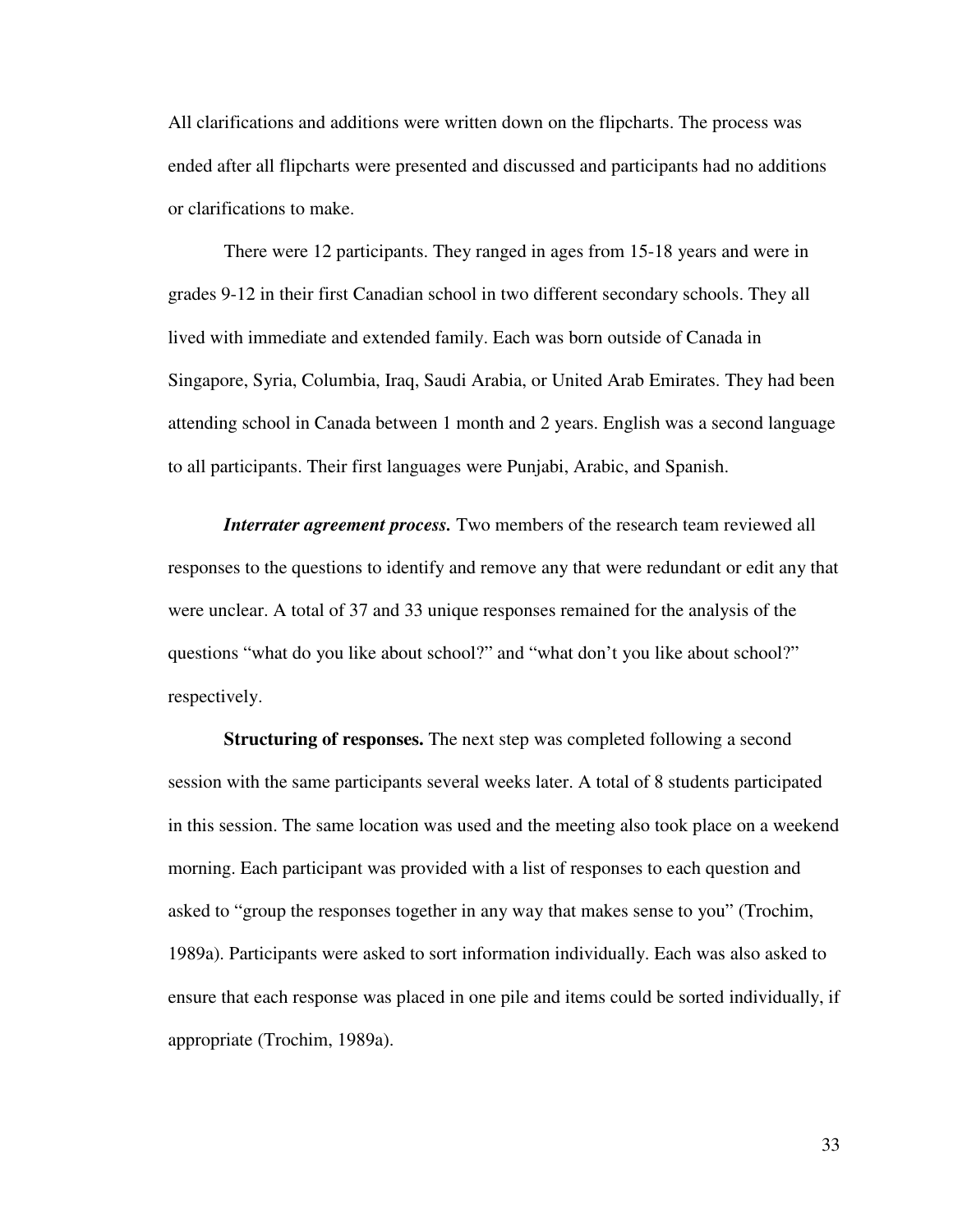**Representation of responses.** There were two analyses of the sorting data. This first analysis, multidimensional scaling, resulted in the placement of responses on a point map, where those more frequently sorted into the same groups by participants were closer in proximity to one another than responses that were less frequently sorted into the same groups by participants. The second analysis, cluster analysis, items were grouped together into clusters (Trochim, 1989a). All analyses were performed using the Concept System (Trochim, 1987).

*Multidimensional scaling.* Based on the way responses were sorted by participants a proximity matrix was formulated for each. Responses in this matrix were either represented by a '0' or a '1': '1' indicated that responses were sorted into the same group and '0' indicating that they were not sorted into the same group by that participant. A summary matrix was constructed by adding all the individual matrices together and plotted on a point map where the distances between responses reflected how often participants sorted each together in the same group.

*Cluster analysis.* The multidimensional scaling data were analyzed using cluster analysis. The goal of this was to create clusters of responses. This analysis had the potential to produce any number of clusters and therefore, it was left up to the researcher to determine which number of clusters was the most appropriate conceptualization.

*The bridging value.* The results of the cluster combination were analyzed using a bridging value (Trochim, 1989a). This statistical tool assessed the difficulty of sorting particular responses and ranged from 0 to 1, with lower values stating that a response was easier to sort and higher values stating the response was harder to sort relative to other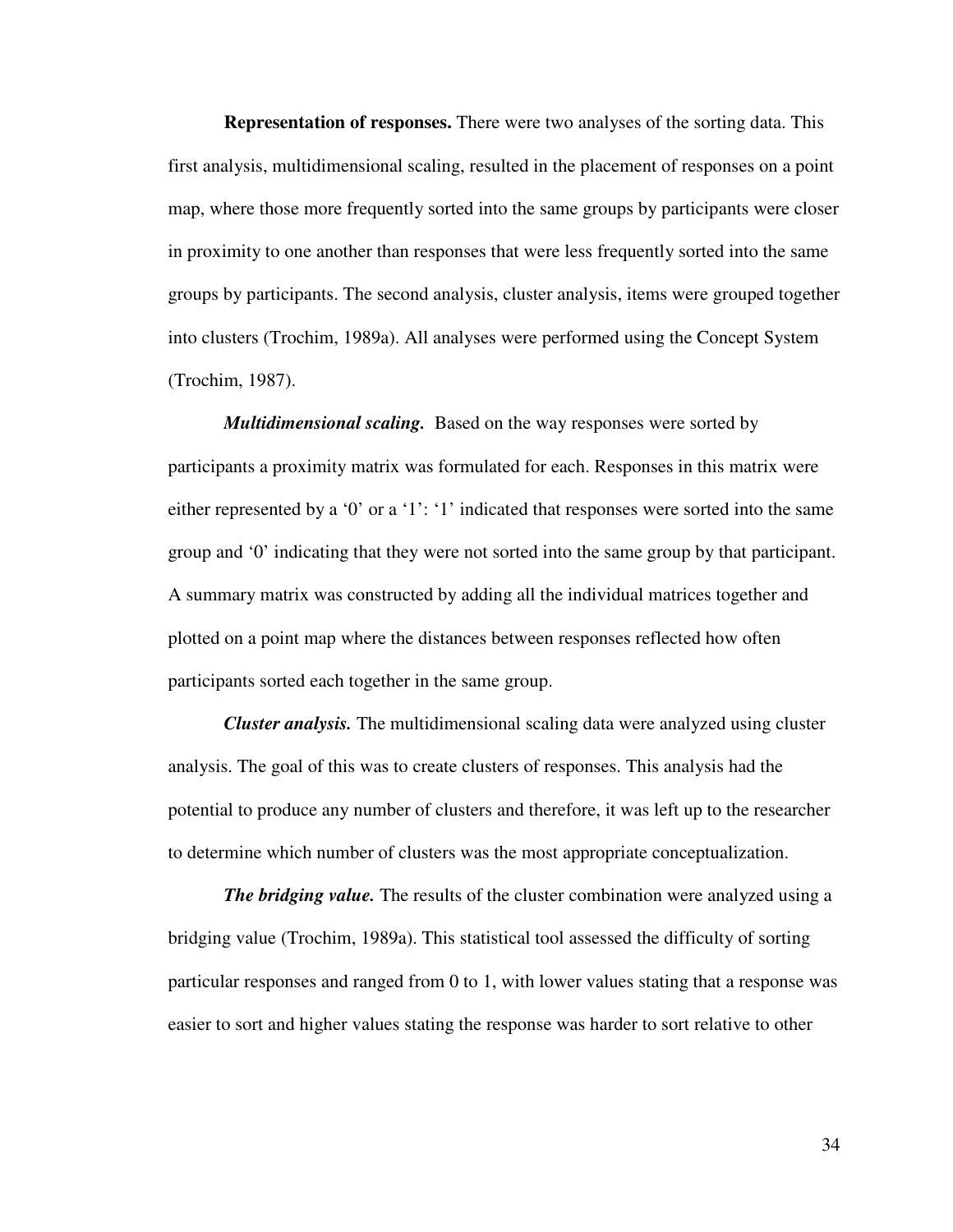responses. Each cluster's average bridging value was obtained and thus provided a good indication of how cohesive each cluster appeared.

A stress value was calculated for each of the concept maps. This value represents the degree to which the map is a good representation of the data. The stress values were. 0.21 and 0.24 for the questions "What do you like about school?" and "what don't you like about school?" respectively, which is within the acceptable range.

**Interpretation of Maps.** There is no ideal way to determine appropriate the number of concepts (Trochim, 1989b). The number of concepts chosen is based on the knowledge and experience that the researcher has with the subject matter and the data from multidimensional scaling and cluster analysis. Generally, researchers analyze combinations from 20 to 3 and determine which number of concepts is appropriate. It is better to err on the side of caution and use more rather than fewer factors to summarize responses.

The researcher reviewed maps with 10, 8, 6 and 4 concepts before determining that the 5 concept maps fit the data best. The decision was based on conceptual similarity between responses in the concepts and conceptual distinctiveness between the contents of the concepts. In addition, average bridging indexes were used to evidence how consistently participants grouped the responses within each together.

**Utilization of Maps.** This final step is described in Chapter 4, where the maps are used for their intended purpose: a visual representation of the structured conceptualization process.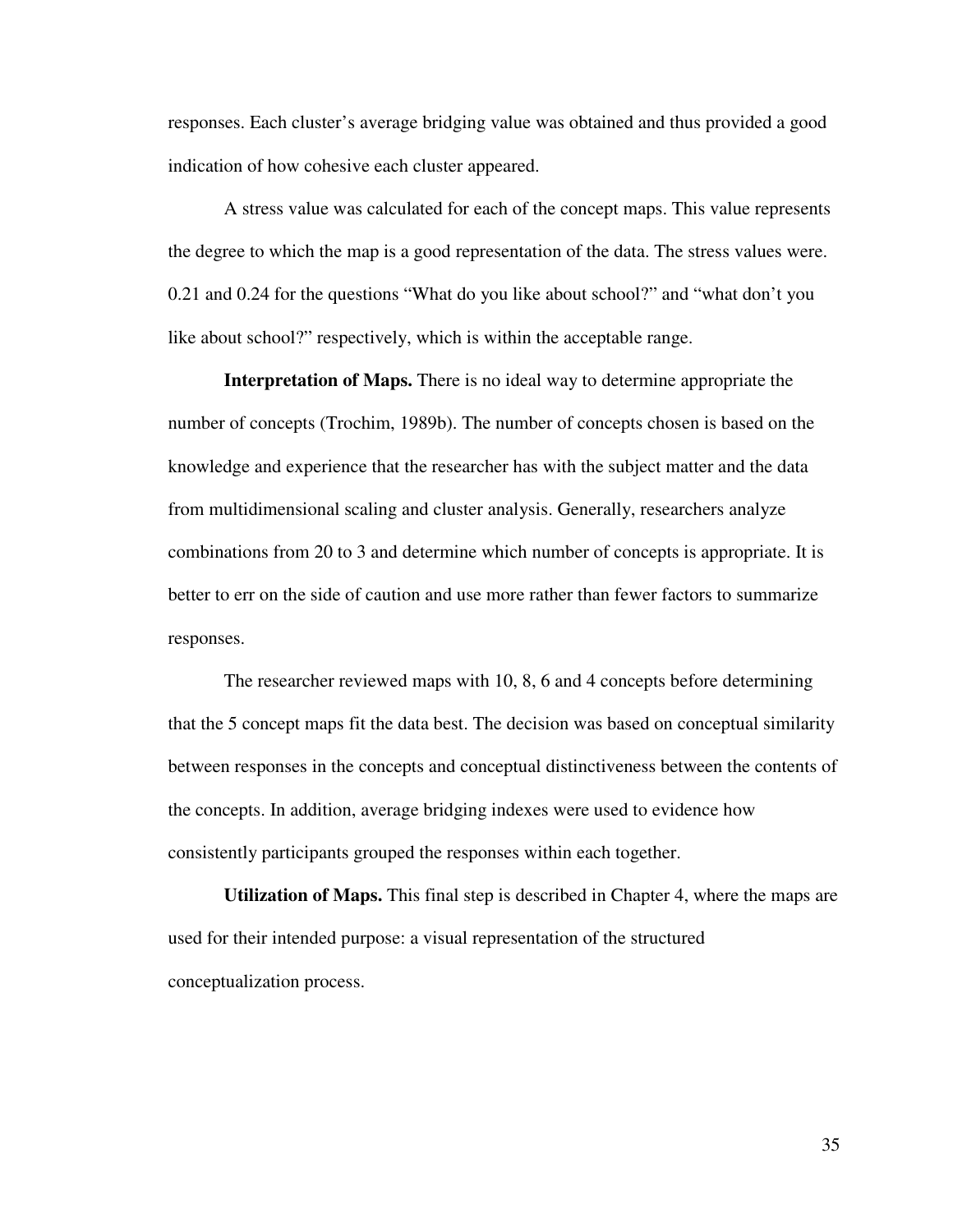# **Chapter 4: Results**

The purpose of this study was to identify positive and negative aspects of school experiences among newcomer youth. In order to gather this information in one session, youth from a local community centre who were also local high school students participated in a group interview with several questions including two that were the focus for the present study, about what they liked and did not like about school. In another session, the youth independently organized all responses to the questions into groups. Based on the way they grouped the responses, known as sorting, two statistical analyses were performed on the data to combine independent sorts. The result was a concept map for each question.

# **What Do You Like About School?**

There were 37 unique responses that were sorted and analyzed. A similarity matrix summarized how all participants sorted responses. Following multidimensional scaling, the similarity matrix was then plotted on an 'x' and 'y' axis. The distance between points in this map represented the relatedness of responses, meaning, that points that were close to each other were more likely sorted together by participants and share conceptual similarity with one another. Based on the multidimensional scaling results, cluster analysis was performed and grouped responses, represented by points on the map, into concepts.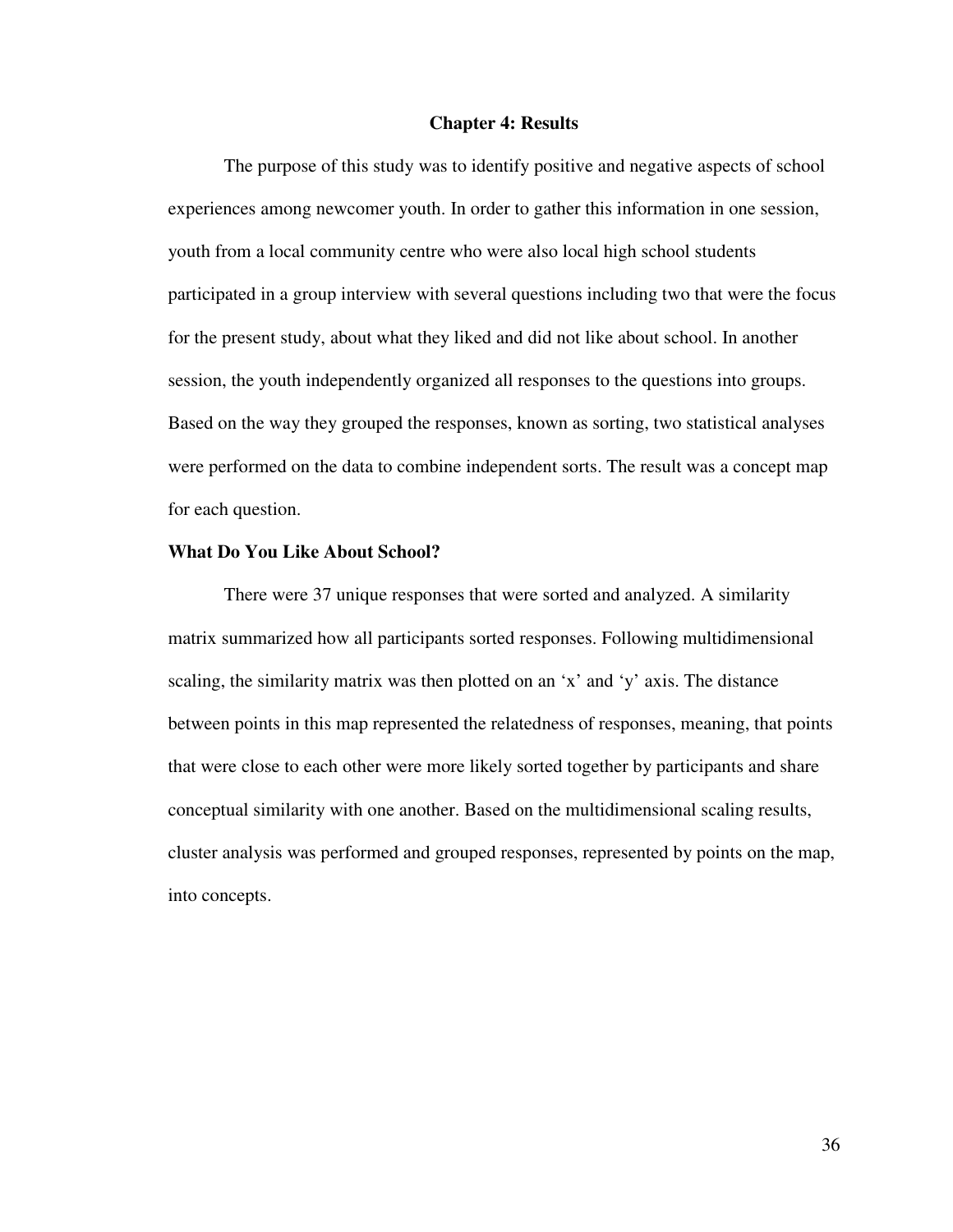Figure 1: Concept Map for Question 1



Table 1: Concept Items and Bridging Values for Concept Map

| Concept and Response                   |                                                    | Bridging Index |
|----------------------------------------|----------------------------------------------------|----------------|
| Concept $#1$ – Freedom                 |                                                    | 0.25           |
| 1.                                     | friends                                            | 0.60           |
| 13.                                    | safe school - less violence                        | 0.39           |
| 5.                                     | respect                                            | 0.16           |
| 7.                                     | no punishment or retaliation for freedom / respect | 0.14           |
| 6.                                     | freedom                                            | 0.18           |
| 8.                                     | freedom to be themselves                           | 0.08           |
| 27.                                    | feeling included                                   | 0.22           |
| 0.53<br>Concept #2 – Teachers Who Help |                                                    |                |
| 11.                                    | vice principal who helps when you have problems    | 0.45           |
| 31.                                    | friends and teachers both help                     | 0.56           |
| 15.                                    | parent-student meetings                            | 0.63           |
| 16.                                    | guidance when needed                               | 0.65           |

\_\_\_\_\_\_\_\_\_\_\_\_\_\_\_\_\_\_\_\_\_\_\_\_\_\_\_\_\_\_\_\_\_\_\_\_\_\_\_\_\_\_\_\_\_\_\_\_\_\_\_\_\_\_\_\_\_\_\_\_\_\_\_\_\_\_\_\_\_\_\_\_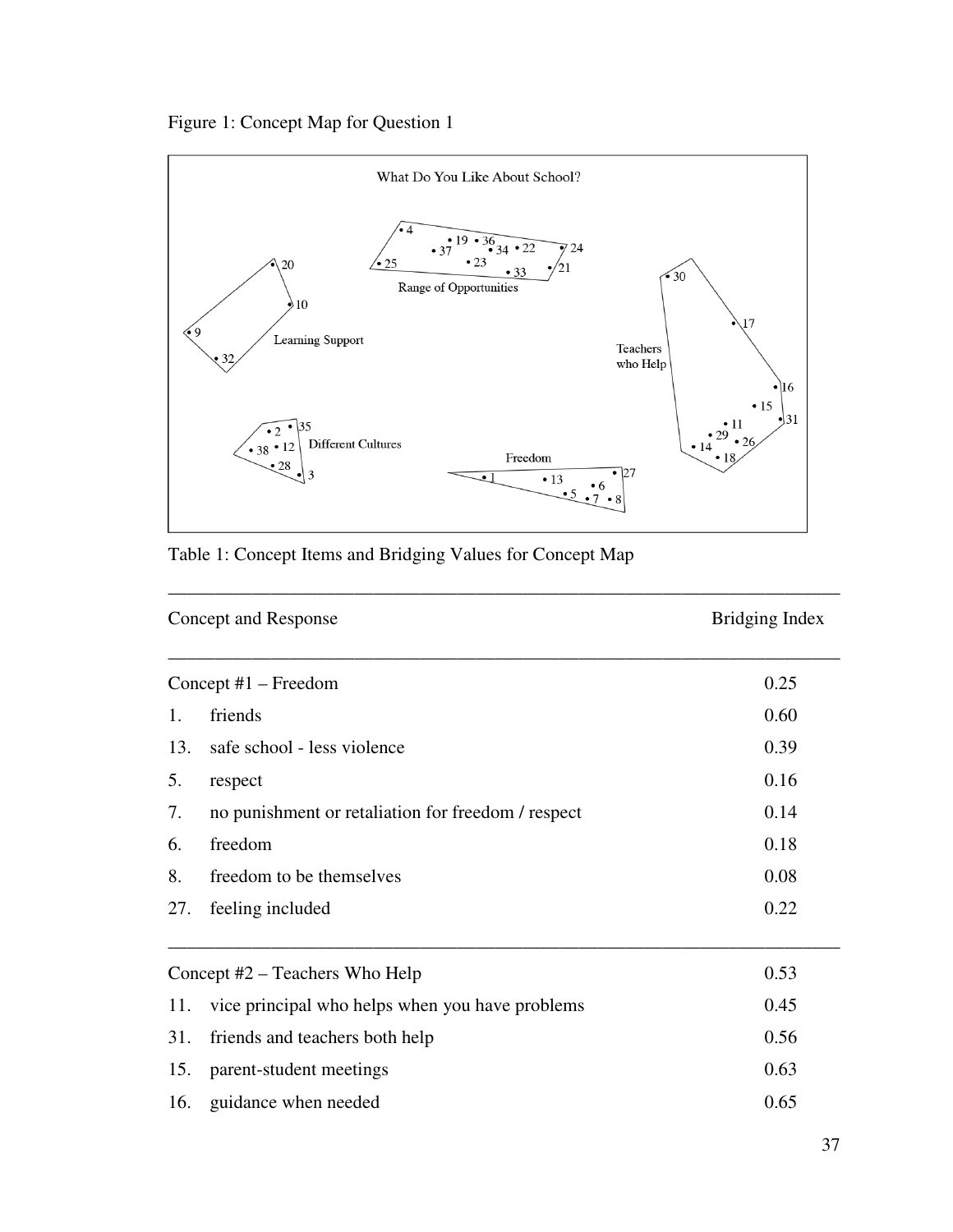| 14.                             | teachers don't hit students                      | 0.26 |  |
|---------------------------------|--------------------------------------------------|------|--|
| 18.                             | relationships between students and teachers      | 0.26 |  |
| 26.                             | people are kind and understanding and supportive | 0.31 |  |
| 29.                             | teachers are understanding and supportive        | 0.44 |  |
| 17.                             | <b>SWSS</b> workers                              | 0.99 |  |
| 30.                             | homework help received                           | 0.74 |  |
| Concept #3 – Different Cultures |                                                  | 0.62 |  |
| 2.                              | others who speak the same language               | 0.51 |  |
| 12.                             | mixed classes - Arabic and Spanish               | 0.51 |  |
| 38.                             | multicultural                                    | 0.67 |  |
| 35.                             | only barrier is language                         | 0.59 |  |
| 3.                              | sports like in home country                      | 0.71 |  |
| 28.                             | cultural diversity                               | 0.74 |  |
|                                 | Concept #4 – Range of Opportunities<br>0.18      |      |  |
| 4.                              | arts programs                                    | 0.11 |  |
| 25.                             | volunteer opportunities                          | 0.44 |  |
| 19.                             | more technology                                  | 0.01 |  |
| 36.                             | picking right courses is stressful               | 0.00 |  |
| 37.                             | many programs or courses                         | 0.06 |  |
| 23.                             | less homework                                    | 0.18 |  |
| 34.                             | subjects are easier here                         | 0.06 |  |
| 21.                             | easy access to education                         | 0.34 |  |
| 24.                             | can choose what they want to study               | 0.34 |  |
| 22.                             | variety in the curriculum                        | 0.18 |  |
| 33.                             | college or university preparation                | 0.31 |  |
|                                 | 0.81<br>Concept #5 – Learning Support            |      |  |
| 9.                              | ESL classes / programs                           | 0.89 |  |
| 32.                             | hope to see integration of schools               | 1.00 |  |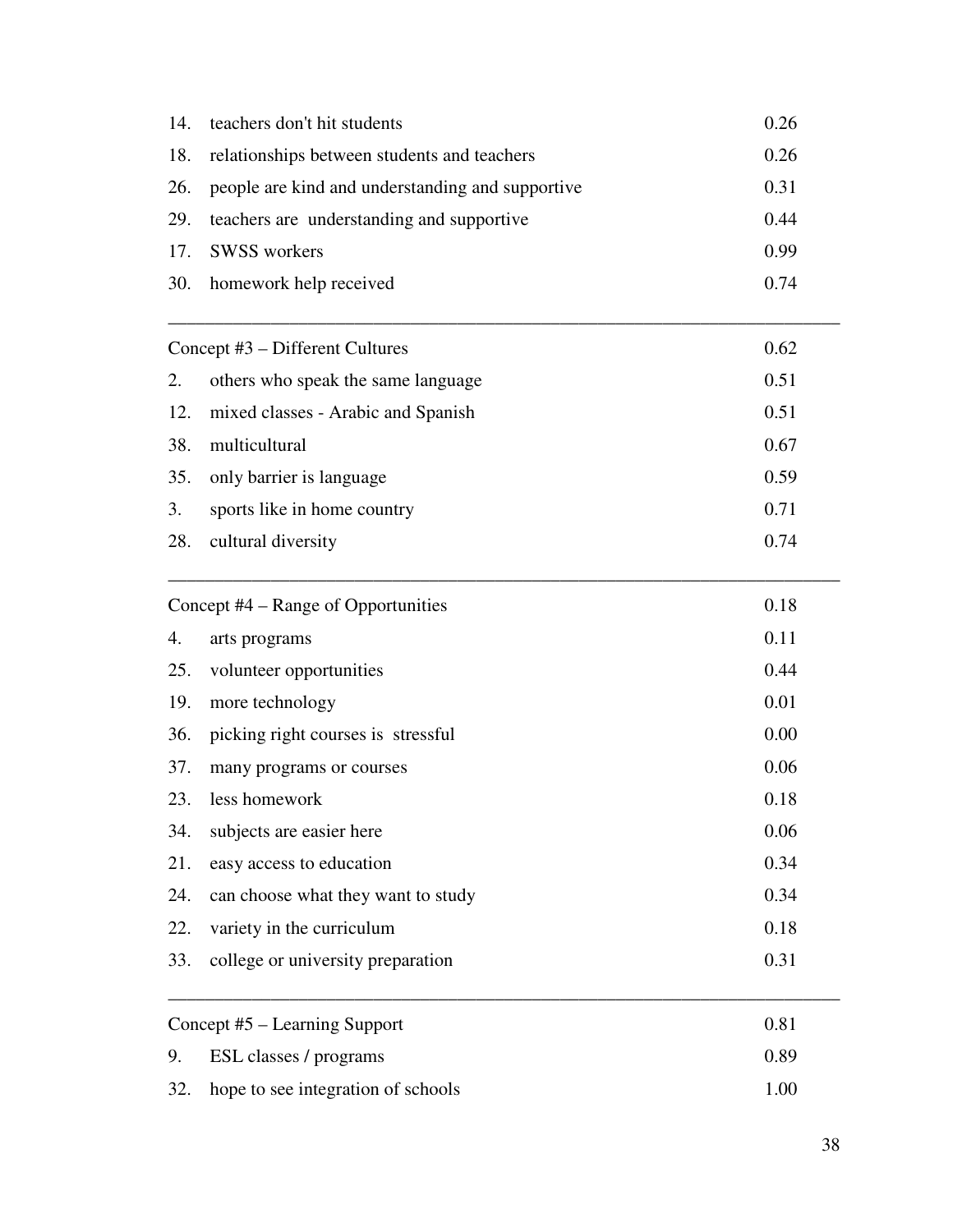20. lunchtime breaks 0.73

**Concept #1: Freedom.** This concept referred to the overall atmosphere that newcomer youth experienced at school, as it related to the possibilities and opportunities that newcomers were given. The bridging index for this concept was 0.25, a low score indicating that responses within this concept were often sorted together by participants.

\_\_\_\_\_\_\_\_\_\_\_\_\_\_\_\_\_\_\_\_\_\_\_\_\_\_\_\_\_\_\_\_\_\_\_\_\_\_\_\_\_\_\_\_\_\_\_\_\_\_\_\_\_\_\_\_\_\_\_\_\_\_\_\_\_\_\_\_\_\_\_\_

The participants felt it was necessary for newcomer youth to be able to be themselves and express themselves in way that they felt appropriate without punishment. This was highlighted in responses of "freedom to be themselves", freedom", and "no punishment or retaliation for freedom/ respect". These responses had low bridging index values of 0.08, 0.18, and 0.14 respectively.

Youth also appreciated the lack of violence and level of respect that they experienced in school exemplified in the response "safe school- less violence". Lastly, "friends" and "feeling included" were responses that reflected the atmosphere of the school system, although "friends" had a relatively high bridging index of 0.60 and "feeling included" had a lower index of 0.22. The high bridging index of "friends" suggests a response that is not as related as some others.

**Concept # 2: Teachers Who Help.** The focus of this concept was on how newcomer youth experienced support through the help of adults in their school, including teachers, vice principals and settlement workers. Newcomers felt it was helpful when they were able to build relationships between themselves and their teachers. This was evidenced by the response "relationships between students and teachers". This response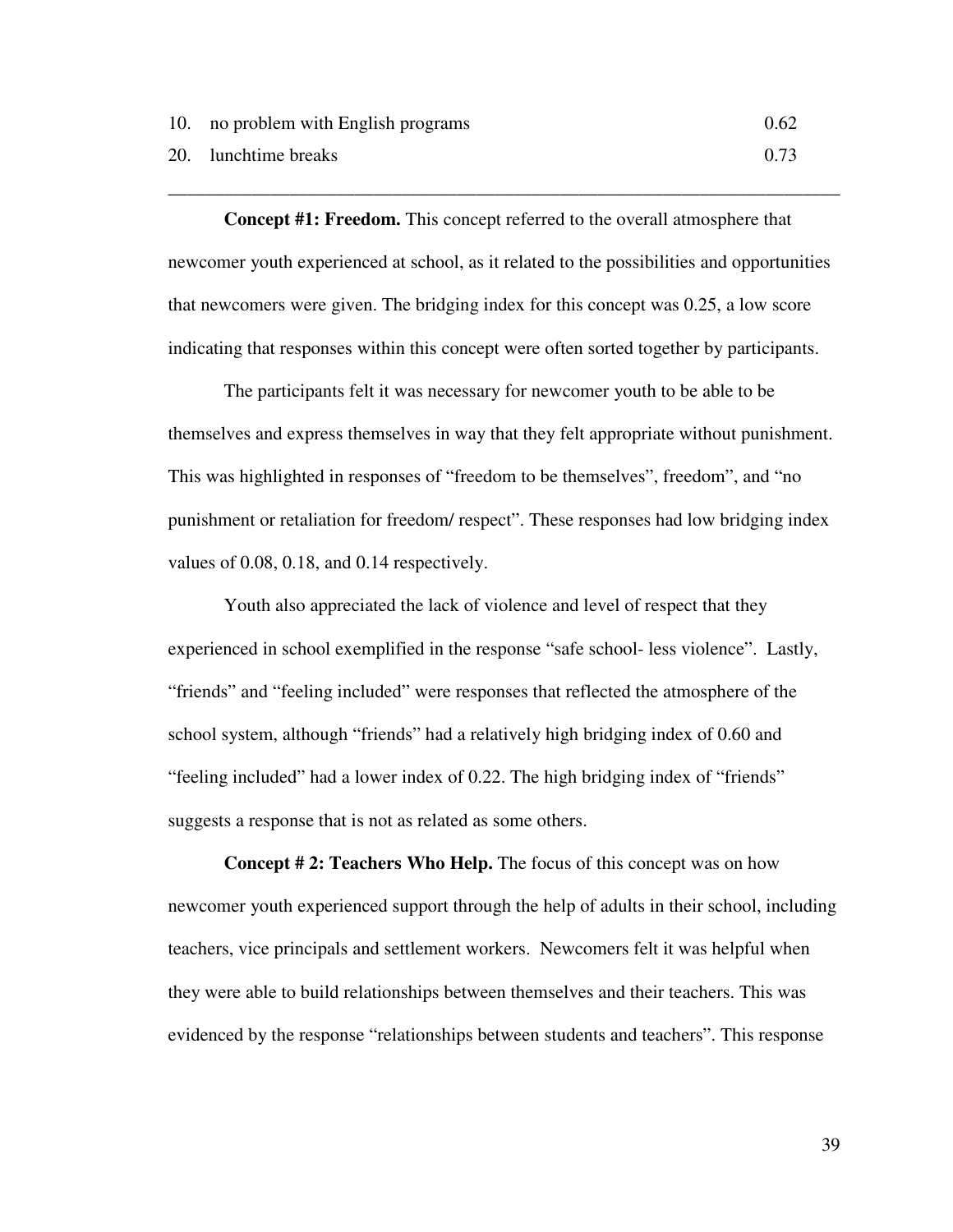had one of the lowest bridging indexes at 0.26, suggesting that it was central to the concept.

 Related to this, there was a lower bridging index of 0.31 for "people are kind, understanding and supportive" suggesting that newcomers encountered support from a variety of sources while at school. For instance, participants responded, "teachers are understanding and supportive". Teachers who were understanding and supportive had a moderate bridging index of 0.44. There was also mention of the support given to newcomer student by settlement workers with the response "SWSS workers". SWSS workers were professionals in schools that supported newcomers in their adaptation. According to participants, these professionals were an important component for newcomer youth, however, the bridging index for this response was 0.99, suggesting that it was somewhat unrelated to the responses with in this concept.

"Vice principal who helps when you have problems' was further evidence of other staff members who helped newcomers in school. This suggests that the relationships between newcomers and others can be most effective when newcomers feel that they are understood and cared for by peers, faculty, and auxiliary staff within school.

There were also moderate bridging indexes for, "friends and teachers both help", "parent-student meetings", "guidance when needed", "teachers don't hit students", and "homework help" suggesting that newcomers require supports both academically and socially in order to feel as though they are able to succeed.

**Concept #3: Different Cultures.** This concept described the multiculturalism that newcomer youth experience in school which often differs from the experiences that students have in their home countries, with a moderate bridging index of 0.62 overall.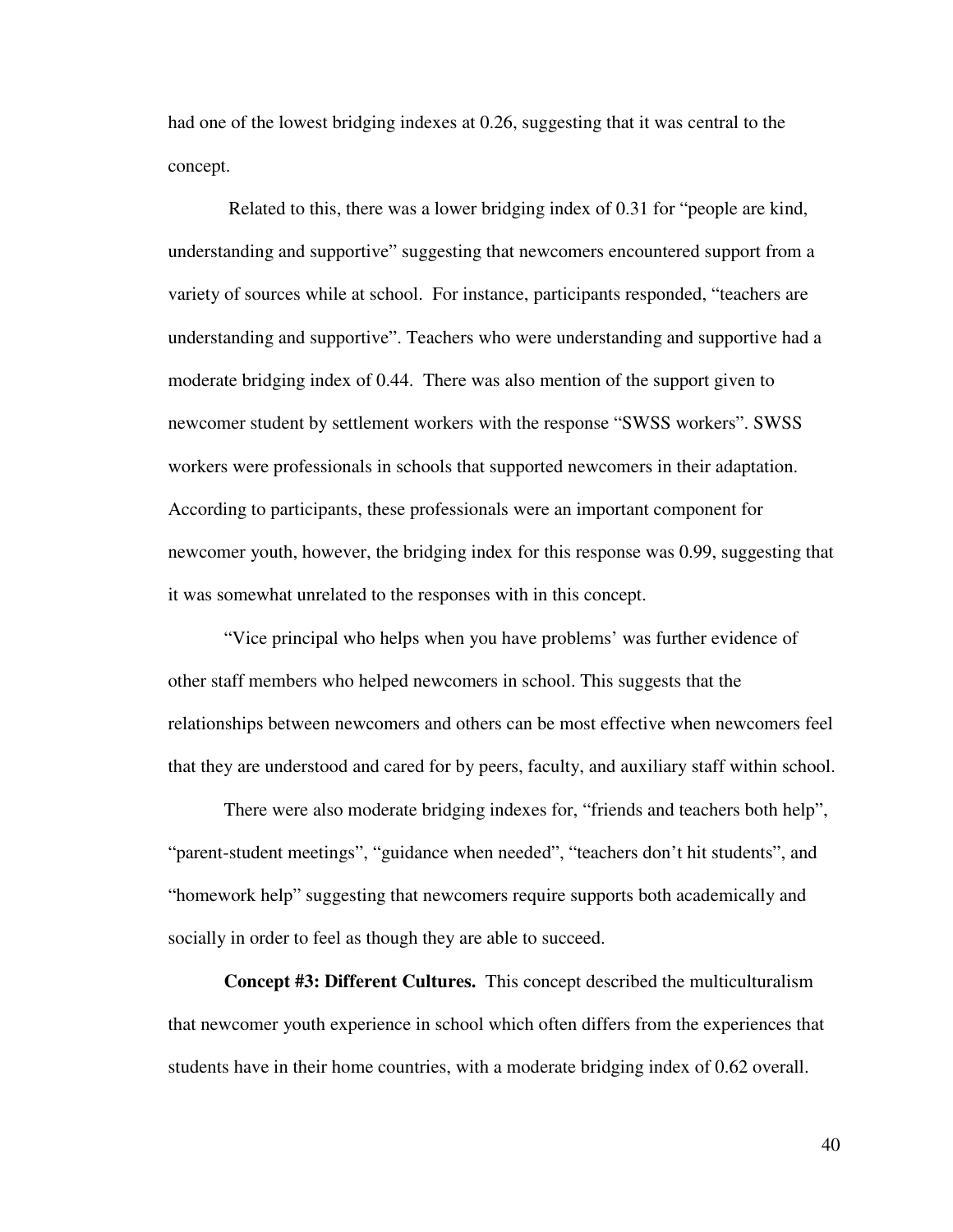Participants had a favorable perception of multiculturalism which was "cultural diversity" and "multicultural", "mixed classes- Arabic and Spanish". "Others who speak the same language" and "sports like home country", suggested that although newcomer students enjoy the new culture they experience, many still hold onto the familiarity of their native culture. These responses had bridging indices ranging from 0.51 to 0.74 indicating a moderate to low relatedness between them. Participants also mentioned that "the only barrier is language", suggesting that after the youth were able to acquire the language, they were able to create bonds and relationships with peers and faculty members, especially those from different enthocultural heritages.

**Concept #4: Range of Programs.** The bridging index for this concept was 0.18 which suggested strong cohesion. The responses in this concept discussed the school system itself and the opportunities for newcomers that were available. This included responses such as "variety in curriculum", "subjects are easier here", "many programs or courses" and "easy access to education", implying that the school curriculum had a large impact on the way the newcomer youth experienced school.

"Less homework", "more technology", "volunteer opportunities", "can choose what they want to study" and "arts programs" highlighted the differences between the school curriculum that students were familiar with in their country of origin and the new opportunities that were available in Canada.

 "College or university preparation", was another response included within this concept and highlighted the differences in postsecondary education within the Canadian educational system. However, "picking the right courses is stressful" showed that the postsecondary educational system for newcomers was potentially confusing.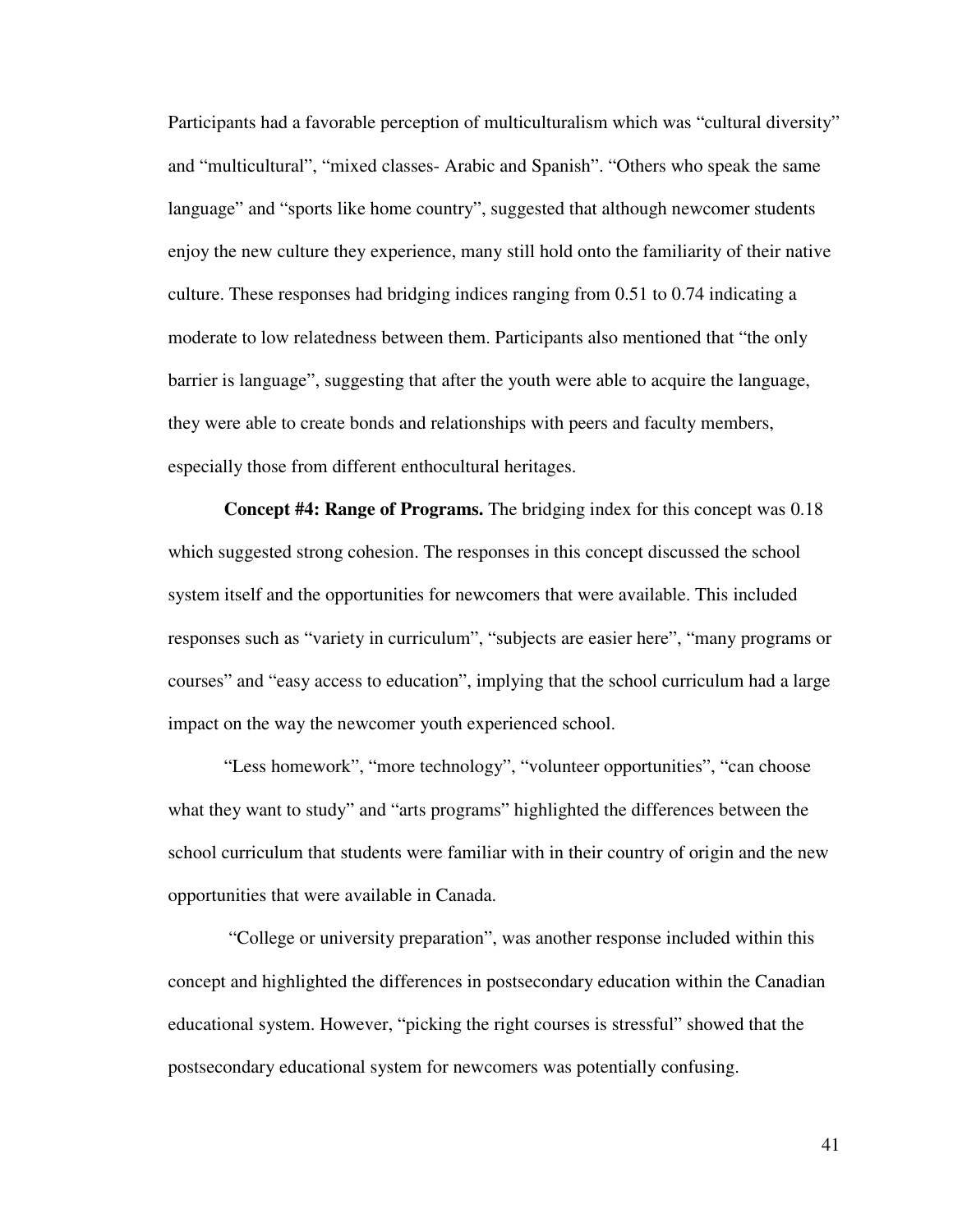**Concept #5: Learning Support.** Based on the responses in this concept, students appreciated the combination of ESL classes and programs in tandem with English programs as included in the response, "ESL classes/ programs". "No problems with English programs", suggested that newcomers felt capable of using English and that the programs at school were effective. Students also enjoyed lunchtime breaks as included in response, "lunchtime breaks" because it presumably gave them the opportunity to interact with other students and create more bonds. "Hope to see integration of schools" was also included in this concept. However, it had a high bridging index of 1.00, which indicated that it could just as easily have been placed within another concept to the other responses within this concept. The overall bridging index for this concept was relatively high at 0.81.

# **What Don't You Like About School?**

There were 33 unique responses to this question that were sorted by participants and statistically analyzed. To determine the most appropriate number of concepts, a map of 10 was initially examined. Reductions in the number of concepts continued until only 5 remained. Five concepts were deemed appropriate because they encapsulated the key concepts. The bridging index was an effective way to determine the cohesiveness of concepts. The bridging index ranges from 0 to 1, with a a lower bridging index (0.00- 0.25) suggesting conceptual cohesion while a higher bridging index (0.75-1.00) suggesting that responses within the concept were often grouped by participants with responses in other concepts.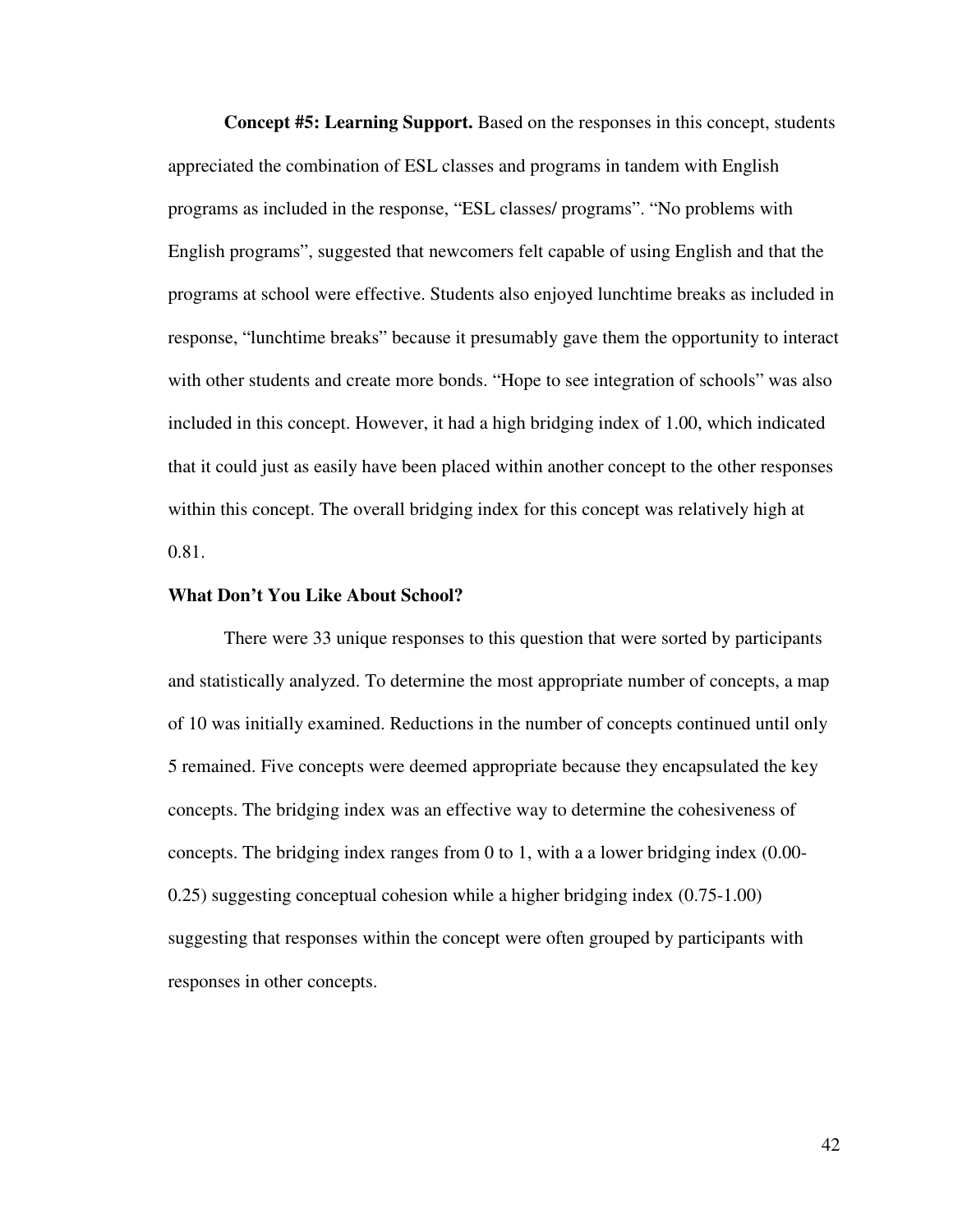Figure 2: Concept Map for Question 2



# Table 2: Concept Items and Bridging Values for Concept Map

| Concept and Response |                                                                       | Bridging Index |  |
|----------------------|-----------------------------------------------------------------------|----------------|--|
|                      | Concept #1 – Teachers who Understand Newcomers                        | 0.40           |  |
| 1.                   | teachers putting down children because of their English skills        | 0.49           |  |
| 26.                  | split of academic learning levels (academic, applied, essential)      | 0.42           |  |
| 23.                  | courses like history because I don't have the background              | 0.37           |  |
| 5.                   | strict teachers                                                       | 0.45           |  |
| 15.                  | some teachers not qualified                                           | 0.30           |  |
| 21.                  | be lectured by teachers about topics their parents lecture them about | 0.37           |  |
|                      | Concept $#2$ – Learning Difficulties                                  | 0.20           |  |
| 2.                   | homework                                                              | 0.36           |  |
| 3.                   | surprise quizzes                                                      | 0.22           |  |
| 4.                   | too much studying                                                     | 0.13           |  |
| 31.                  | no help with homework difficulties                                    | 0.08           |  |
| 16.                  | no follow up from teachers around homework                            | 0.14           |  |

\_\_\_\_\_\_\_\_\_\_\_\_\_\_\_\_\_\_\_\_\_\_\_\_\_\_\_\_\_\_\_\_\_\_\_\_\_\_\_\_\_\_\_\_\_\_\_\_\_\_\_\_\_\_\_\_\_\_\_\_\_\_\_\_\_\_\_\_\_\_\_\_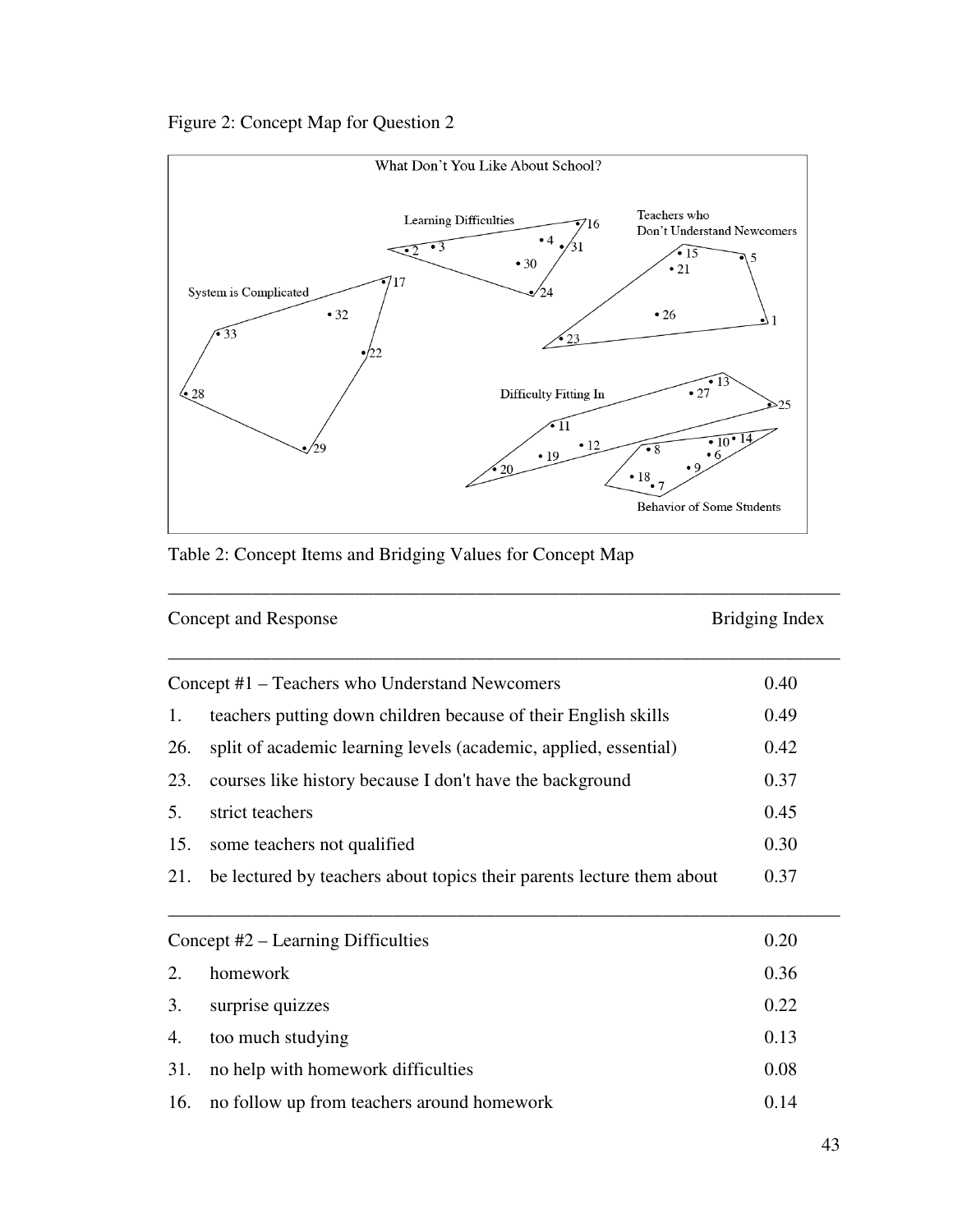| 24.                                | being bumped back 3 grades                                             | 0.30 |
|------------------------------------|------------------------------------------------------------------------|------|
| 30.                                | not enough time to complete work                                       | 0.19 |
|                                    |                                                                        |      |
| Concept #3 - System is Complicated |                                                                        | 0.71 |
| 17.                                | not having guidance on what courses to take                            | 0.17 |
| 32.                                | more guidance needed                                                   | 0.58 |
| 22.                                | phone calls about missing classes when at school in different activity | 0.74 |
| 33.                                | need positive help                                                     | 0.77 |
| 28.                                | school buses                                                           | 0.71 |
| 29.                                | waking up early                                                        | 1.00 |
|                                    |                                                                        |      |
|                                    | Concept #4 – Behavior of Some Students                                 | 0.04 |
| 6.                                 | bullying                                                               | 0.01 |
| 10.                                | smoking                                                                | 0.04 |
| 14.                                | racial discrimination                                                  | 0.12 |
| 7.                                 | drugs                                                                  | 0.00 |
| 18.                                | no limits when talking about sexual topics/issues (jokes)              | 0.00 |
| 9.                                 | sexual relationships                                                   | 0.03 |
| 8.                                 | peer pressure                                                          | 0.09 |
|                                    |                                                                        |      |
|                                    | Concept #5 – Difficulty Fitting In                                     | 0.26 |
|                                    | 11. clothing                                                           | 0.29 |
| 12.                                | concept of a relationship                                              | 0.11 |
| 19.                                | not all youth like to talk about relationships                         | 0.11 |
| 20.                                | too much freedom                                                       | 0.41 |
| 13.                                | difficulty fitting in at school in the beginning                       | 0.30 |
| 27.                                | feeling uncomfortable with a group you don't know                      | 0.29 |
| 25.                                | some students are just thrown in                                       | 0.33 |
|                                    |                                                                        |      |

# **Concept #1: Teachers Who Don't Understand Newcomers.** This concept had

an overall bridging index of 0.40 and encompassed some of the instructional and social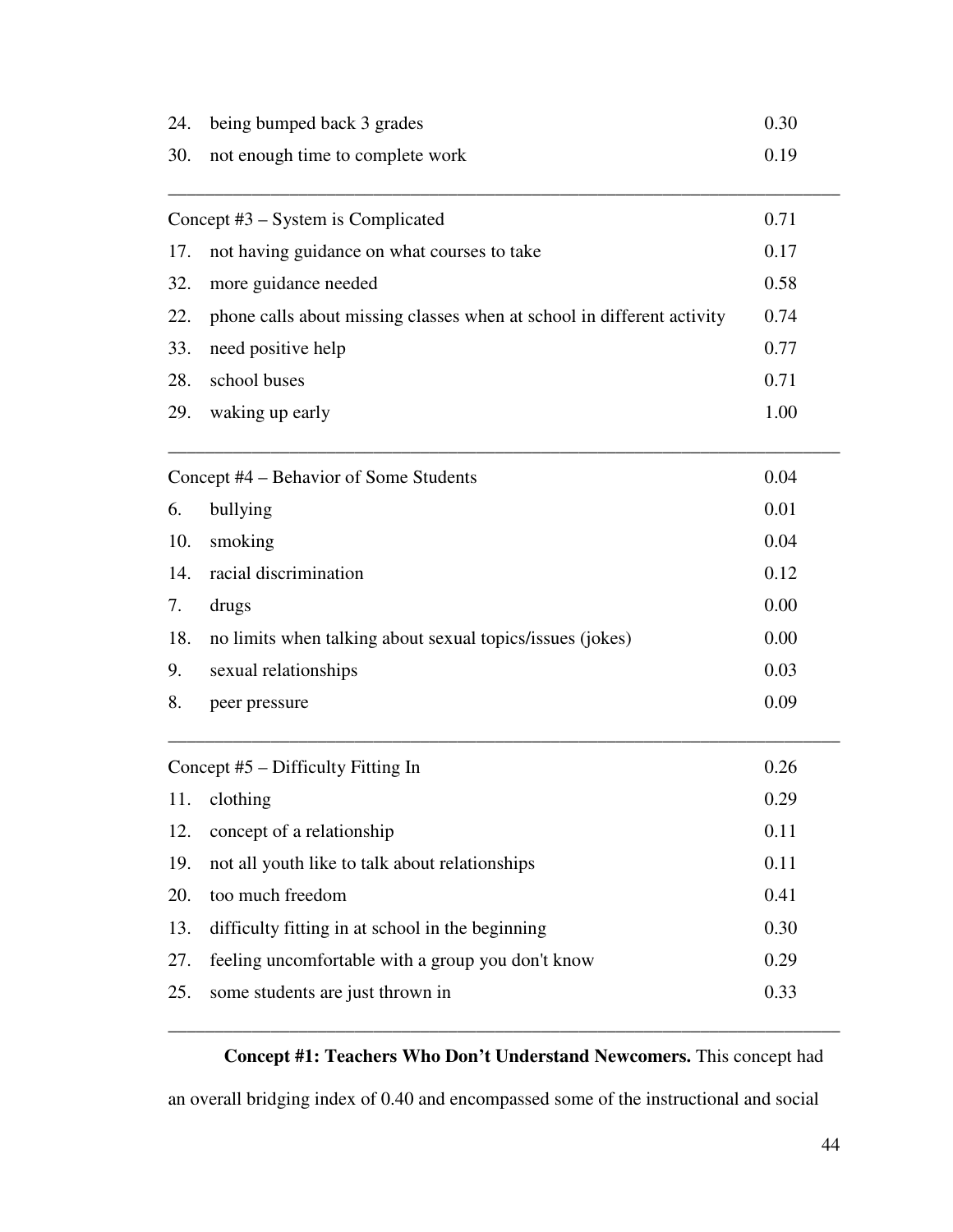issues that newcomer youth experienced with some teachers. Instructionally, newcomer youth had issues with "split of academic learning levels (academic, applied, essential)" and "courses like history because I don't have the background". These issues arose from the unfamiliarity with the academic system and some of the academic content. In relationships with teachers, some newcomers experienced "teachers putting down children because of their English skills", "strict teachers", "some teachers not qualified" and "be lectured by teachers about topics their parents lecture them about". This suggested that some teachers failed to recognize the skills and experience of newcomer youth. Additionally, some teachers were not connecting with students in order to help them become successful.

 **Concept #2: Learning Difficulties.** The main focus of this concept was on homework, studying, and learning difficulties that newcomer youth have had in schools, with an overall bridging with a bridging index of 0.20. More specifically, newcomers have faced issues with "homework", "surprise quizzes", "too much studying", "no help with homework difficulties", "no follow up from teachers around homework" and "not enough time to complete work". Newcomers were forced to adapt to a new way of education they were unfamiliar with, causing them confusion and distress. The teaching styles of some of the educators may come at a stark contrast to what newcomers were been used to. These differences were exemplified in the students' difficulty with not receiving the support when struggling and time constraints that may be found in some Canadian classrooms. "Being bumped back 3 grades" was also in this concept and described the experience of some students who despite educational training in their native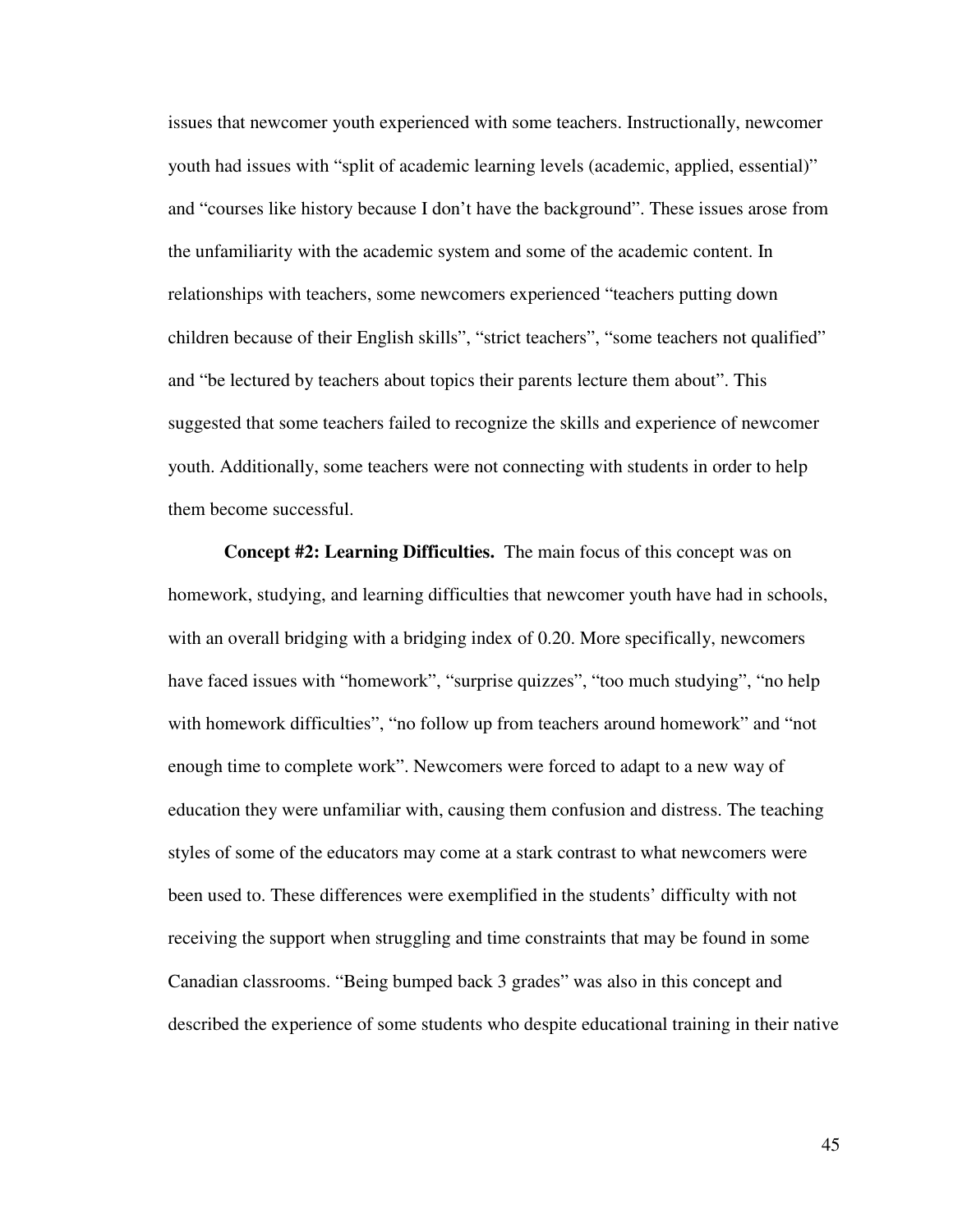country were placed at lower educational levels. This response had a bridging index of 0.30.

**Concept # 3: System Is Complicated.** This concept revealed some systemic issues that newcomer youth have experienced in school. "Not having guidance on what courses to take", "more guidance needed" and "need positive help" highlighted the need for support in order to deal with the educational system. "School buses" and "phone calls about missing classes when at school in a different activity" uncovered some of the miscommunication and confusion that newcomer youth experienced in schools. Overall, the bridging index for this concept was quite high at 0.71 suggesting that some of the responses were, in addition to being grouped with responses in this concept, grouped with responses in other concepts by participants. Some of the highest individual indexes were "waking up early" with an index of 1.00 and "school buses" with an index of 0.71.

**Concept #4: Behavior of Some Students.** This concept had the lowest overall bridging index on the map at 0.04 and elucidated some of the behaviors and attitudes of Canadian students that newcomers have found unfavorable and displeasing. Some of these negative behaviors included, "smoking", "drugs", "no limits when talking about sexual topics/issues (jokes)" and "sexual relationships". These negative behaviors highlighted the value differences that were present between newcomers and Canadian students. There was also evidence of negative behaviors and attitudes towards newcomers where there was the presence of "bullying", "racial discrimination" and "peer pressure". This highlighted the notion that despite the influx of newcomers to Canadian schools, newcomers experienced discrimination from their Canadian counterparts.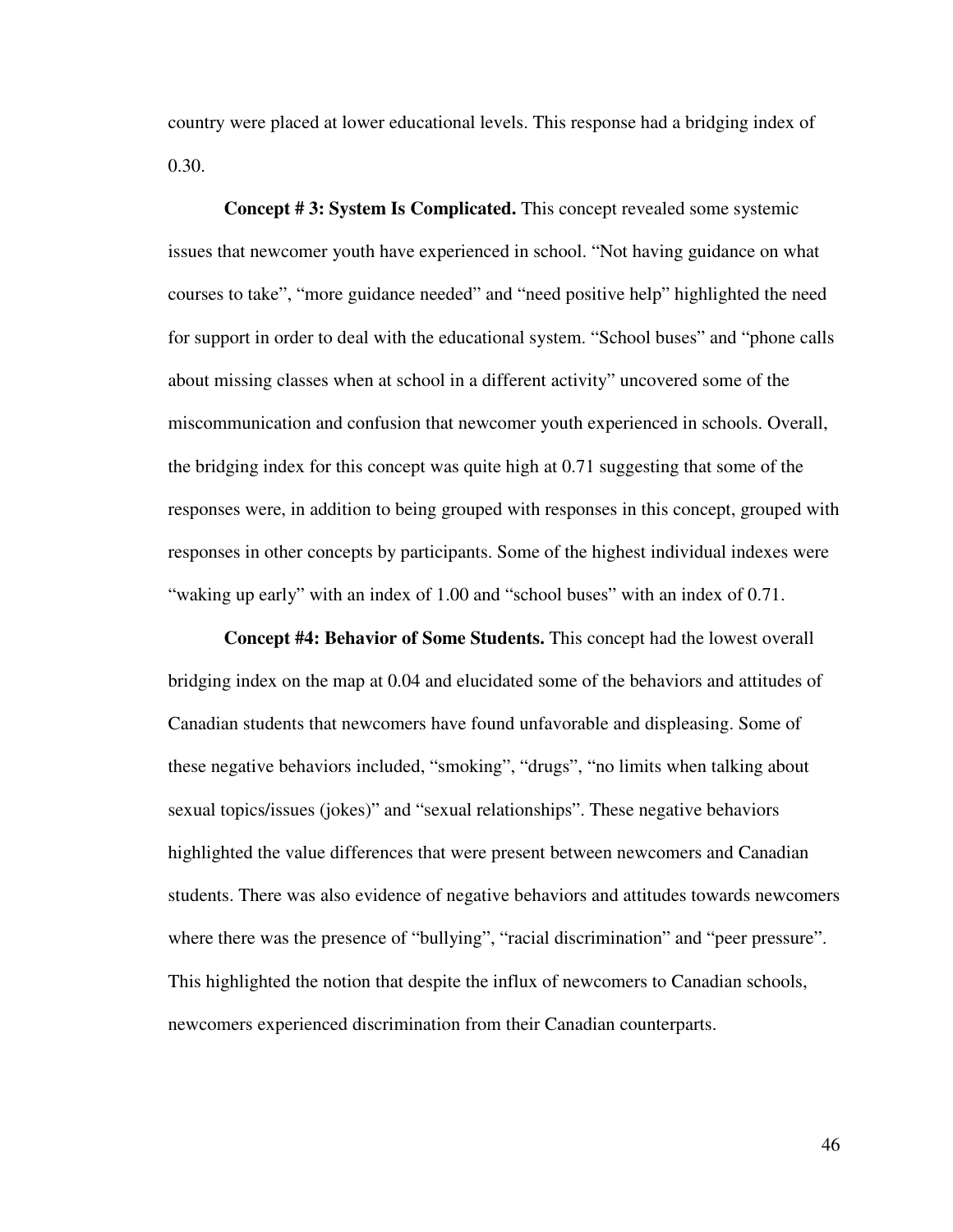**Concept #5: Difficulty Fitting In.** There were some cultural differences between newcomers and Canadian students that caused participants to feel uncomfortable and ostracized. There were often differences in "clothing" and "feeling uncomfortable with a group you don't know". It was also hard for newcomers to form relationships with other students because "some students are just thrown in", "not all youth like to talk about relationships", and there can be "difficulty in fitting in at school in the beginning". Lastly, there were differences in perception among newcomers and Canadian youth that were exemplified through the responses "concept of a relationship" and "too much freedom".

### **Results Summary**

A total of 37 unique responses were provided and sorted by participants to first question "What do you like about school?" These were organized into five concepts including: 1) Freedom, 2) Teachers who Help, 3) Different Cultures, 4) Range of Programs and 5) Learning Support. The first concept included responses such as "freedom to be themselves", "freedom", "friends" and "feeling included" and encompassed positive the overall atmosphere some newcomers experience in school. Concept two described how newcomer youth experienced school when they were given support by teachers and other staff in school. This concept included responses such as "teachers are understanding and supportive", "guidance when needed", and "relationship between teachers and students". Concept three contained responses such as "multicultural" and "cultural diversity" which spoke to the multiculturalism that newcomers experienced in schools. Concept four described the school system and the opportunities that were made available to newcomer youth. Some of the responses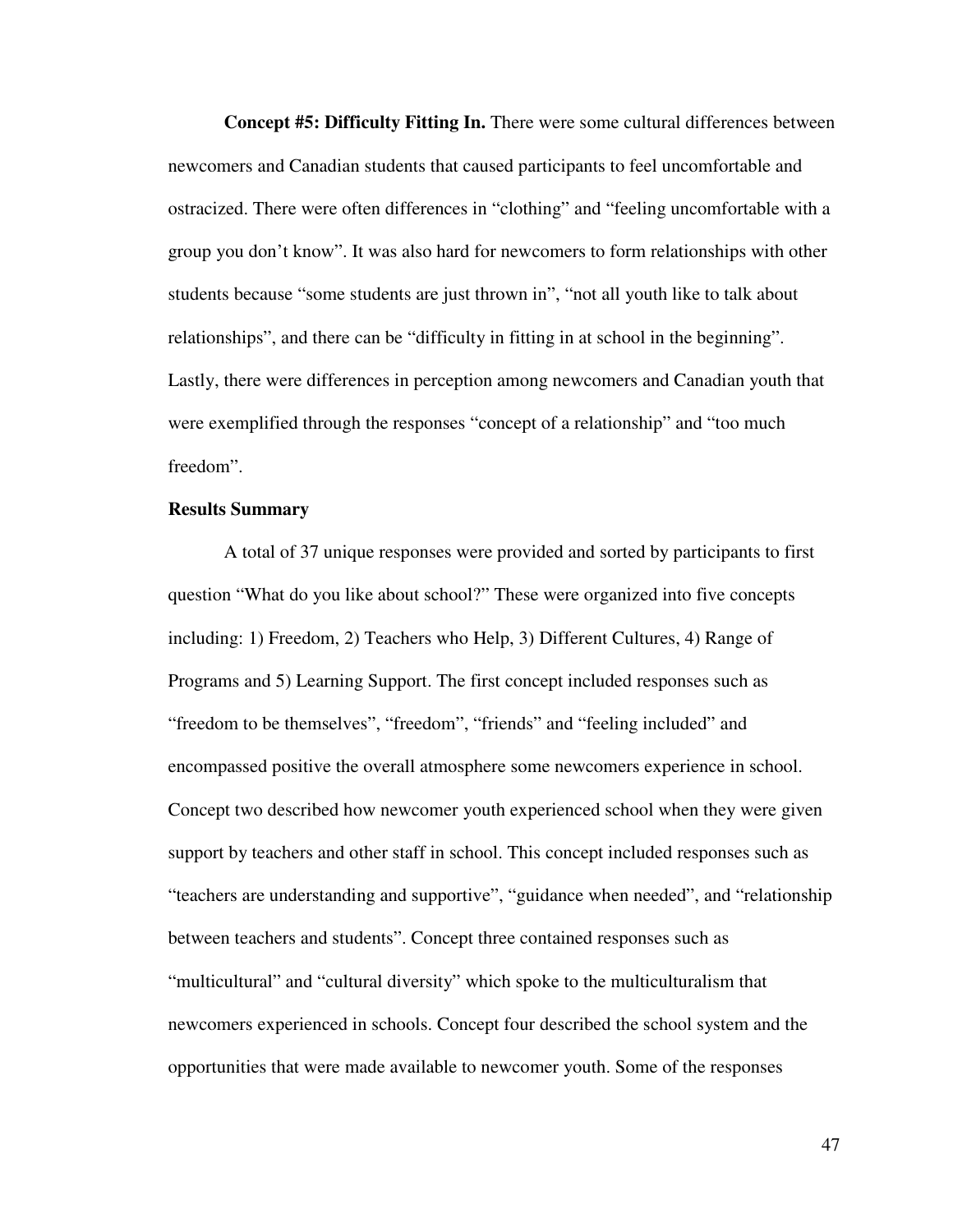included in this concept were "variety in curriculum", "many programs or courses" and "easy access to education". Finally, the fifth concept included responses, "no problems with English programs" and "lunchtime breaks" and described favorable views of ESL classes.

The second question that newcomer youth responded to was, "What don't you like about school?" There were 33 unique responses that were organized into five concepts including: 1) Teachers Who Don't Understand Newcomers 2) Learning Difficulties 3) System is Complicated 4) Behavior of Some Students and 5) Difficulty Fitting In. The first concept was exemplified by the responses, "teachers putting down students because of their English skills", and "strict teachers" and encompassed some of the instructional and social issues that newcomer youth experienced in relation to teachers. Concept two described the homework, studying and learning difficulties that newcomer youth experienced. Concept three included, responses such as "more guidance needed", "need positive help" and "not having guidance on which course to take" and elucidated some of the systemic issues that newcomer students faced. Concept four described some of the behaviors that newcomer youth found displeasing, including "drugs", "smoking" and "sexual relationships". Lastly, the fifth concept included responses, "difficulty fitting in at school in the beginning" and "feeling uncomfortable with a group you don't know" and described some of the cultural differences between newcomers and Canadian students.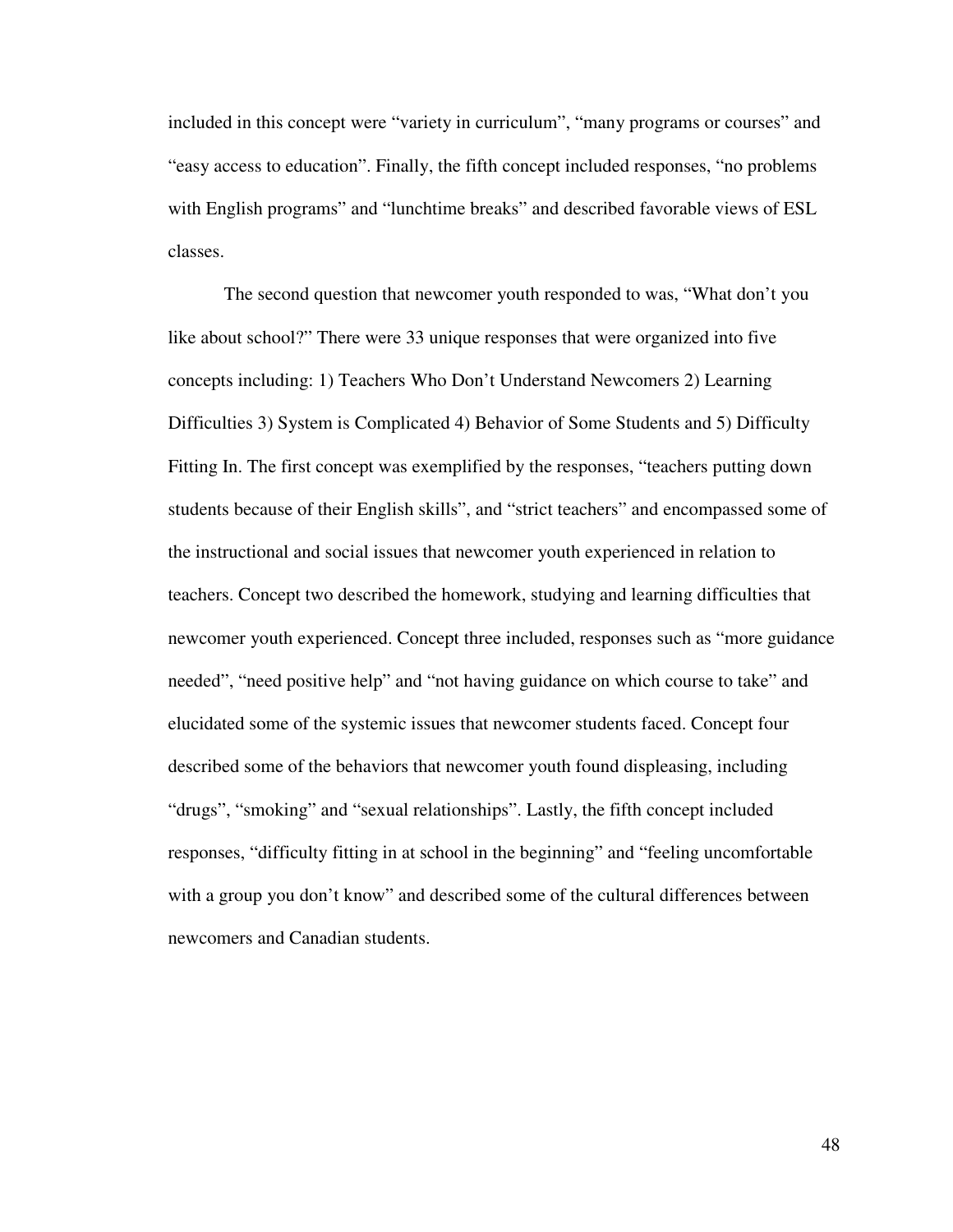#### **Chapter 5: Discussion**

The purpose of this study was to identify positive and negative aspects of school experiences among newcomer youth. In order to gather this information, newcomer youth who were attending local high schools participated in a group interview at a community centre. Information obtained from these interviews was summarized using multidimensional scaling and cluster analysis through the utilization of the method of concept mapping. The purpose of this chapter is to highlight similarities and differences between participants' responses and what has been reported in literature. This chapter contains a brief summary of concepts and the available literature for each concept presented. Next, a summary of similarities and differences follows along with the implications for research and practice. The chapter concludes with a description of the study's limitations.

There were two questions posed to the participants: "What do you like about school?" and "What don't you like about school?" The responses to "What do you like about school?" were organized into 5 concepts including: "Freedom"; "Teachers who Help"; "Different Cultures"; "Range of Programs"; and "Learning Support". "Freedom" discussed to the overall atmosphere that newcomer youth experienced in school, including the opportunities and possibilities that they were given to succeed. The second concept of "Teachers who Help" referred to the support that newcomer youth were given by adults in the school. Attitudes towards cultural diversity and multiculturalism were the main focus of the third concept of "Different Cultures". The fourth concept "Range of Programs" referred to the school systems and opportunities that were available therein.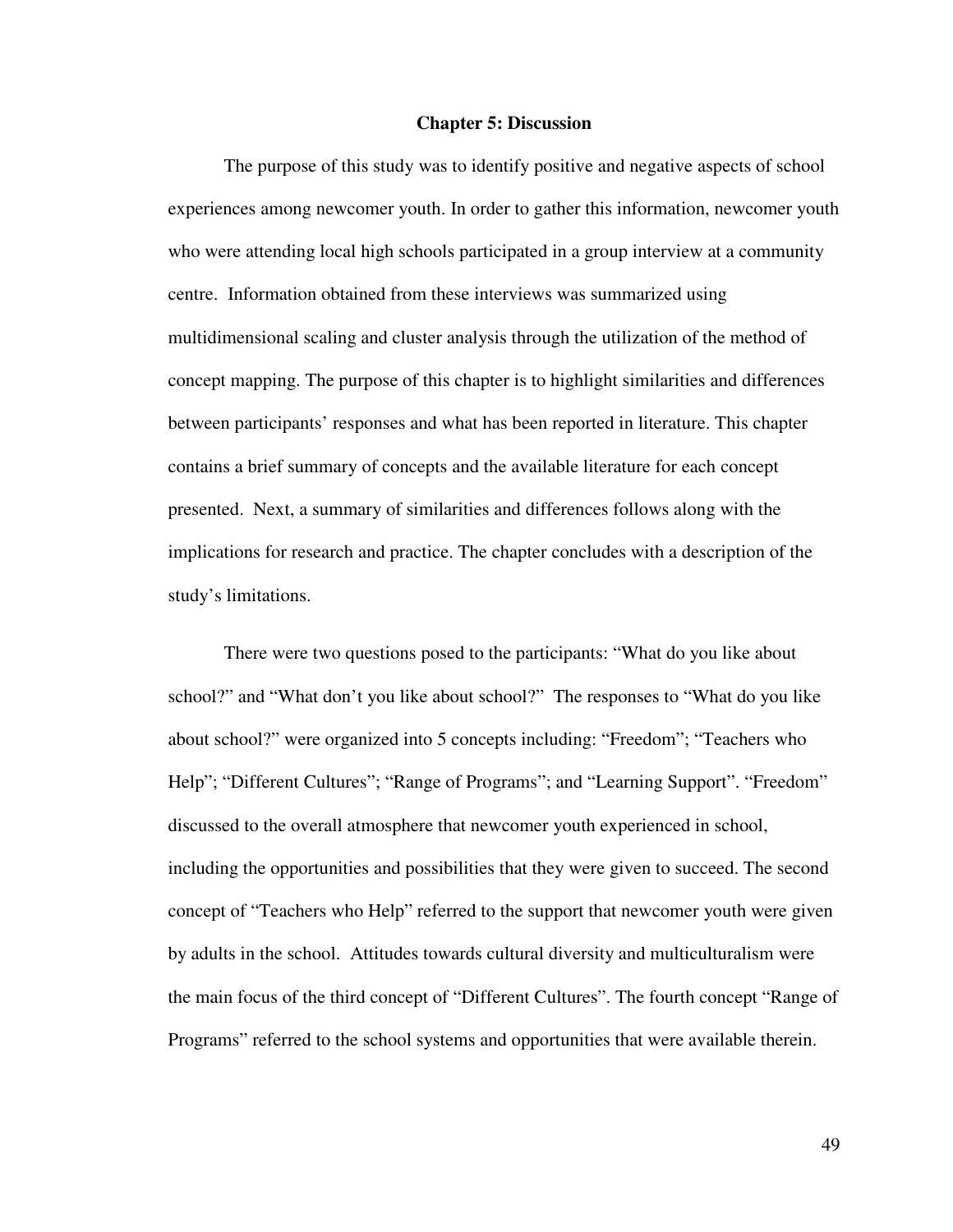The students' perceptions of ESL and programs were the main focus of the cluster of "Learning Support"

Responses to the second question "What don't you like about school?" were also organized into 5 concepts including: "Teachers who don't Understand Newcomers"; "Learning Difficulties"; "System is Complicated"; "Behavior of Some Students"; and "Difficulty Fitting In". The first concept, "Teachers who don't Understand Newcomers", referred to the instructional and social issues that newcomer youth experienced with some teachers. Homework, studying and instructional difficulties were included in the concept of learning difficulties. The third concept "System is Complicated", discussed the systemic issues about grades and credits, as well as, issues with future educational planning that newcomer youth experienced in school. The perceived differences in the areas of substance abuse and aggressive behaviors between newcomers and Canadian youth were areas of concern for newcomer participants. These concerns were contained in the first concept "Difficulty Fitting In". The fifth concept, "Difficulty Fitting In", summarized cultural differences between newcomers and Canadian peers that fostered feeling of ostracism among newcomer youth.

# **What Do You Like About School?**

 **Freedom.** The concept of freedom was addressed in in the literature. More specifically, mention was made that the period of adolescent development was fundamental in the formulation of identities for newcomer youth (Brough, Gorman, Ramirez, Westoby, 2003). According to the Samrock (2007), through the freedom to explore, adolescent newcomers are able to create an identity that is authentic to them.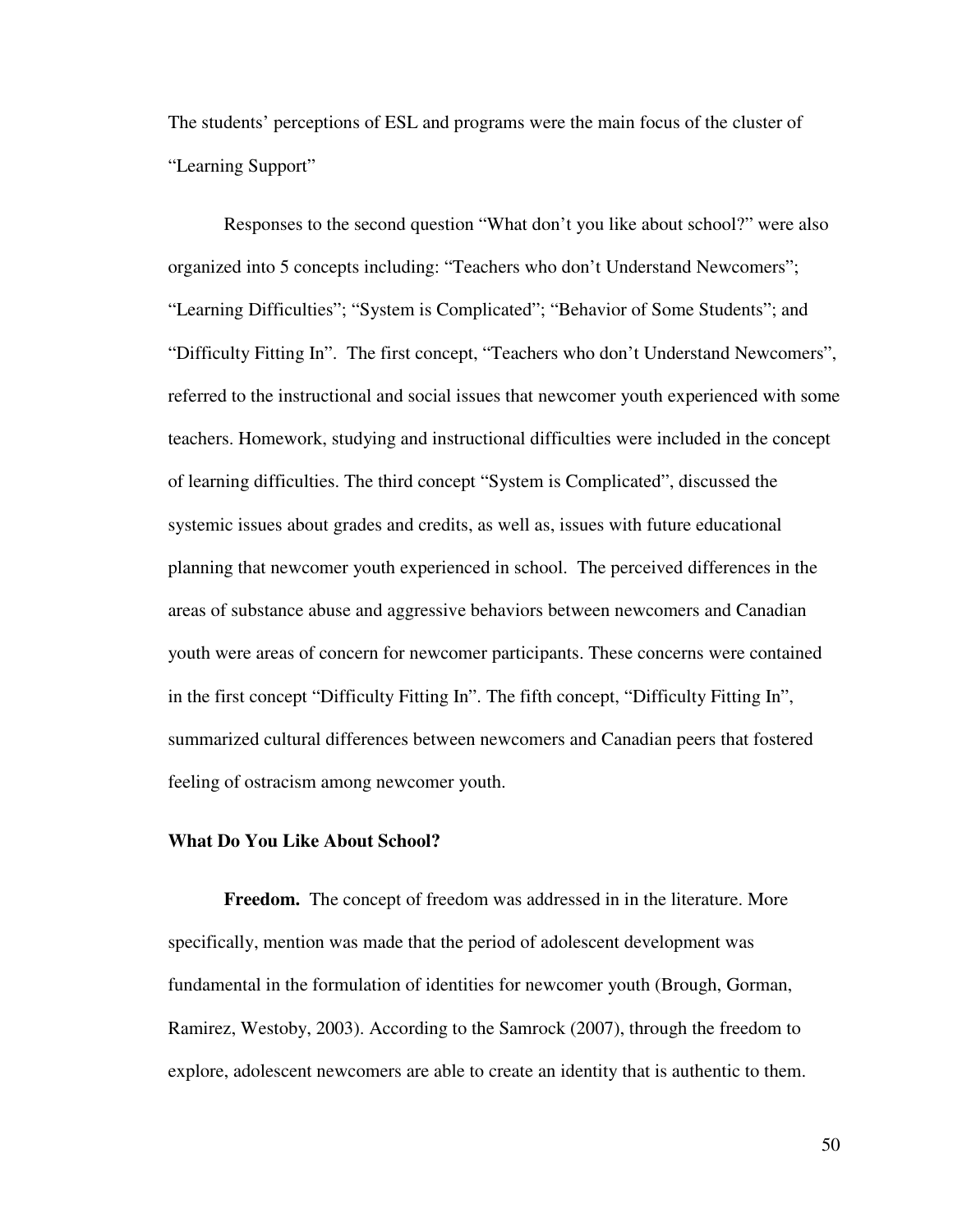Participants acknowledged that they were attempting to develop an identity with the "freedom to be themselves" while at school. Additionally, the literature and participants also mentioned the importance of atmosphere at school for newcomer youth (Stone & Han, 2005; Bang, 2011; Johansson & Hammaren, 2011) as well as the importance for newcomers, especially refugees, to feel safe at school and not experience violence (Habib, 2012; Bisson, 2013).

 The concept of freedom was generally well-researched. Much of what the participants discussed was found in the literature. The only area that the literature did not capture was the youths need to feel respected enough to have the freedom to participate in activities. For participants, this was an area of emphasis as they responded "no punishment or retaliation for freedom/ respect".

A possible reason for this omission may be that much of the research about newcomer youth has come from other sources and not from their personal experiences. Another reason for the omission of "respect" in the learning experience of adolescent newcomers could be that researchers may not have given enough thought on the impact that this issue has on their learning experience. Since the participants were from a culturally diverse population, this may be an area worthy of future research.

 **Teachers who help.** Both the literature and participants addressed the need for teachers to be supportive and understanding of newcomer students (Das, Gupta  $\&$ Pauchulo, 2009). The information obtained from newcomer youth in the present study closely resembles the information within the literature. According to youths' responses, they appreciate when "friends and teachers both help"; a positive "relationship between students and teachers"; and when "people are kind and understanding and supportive".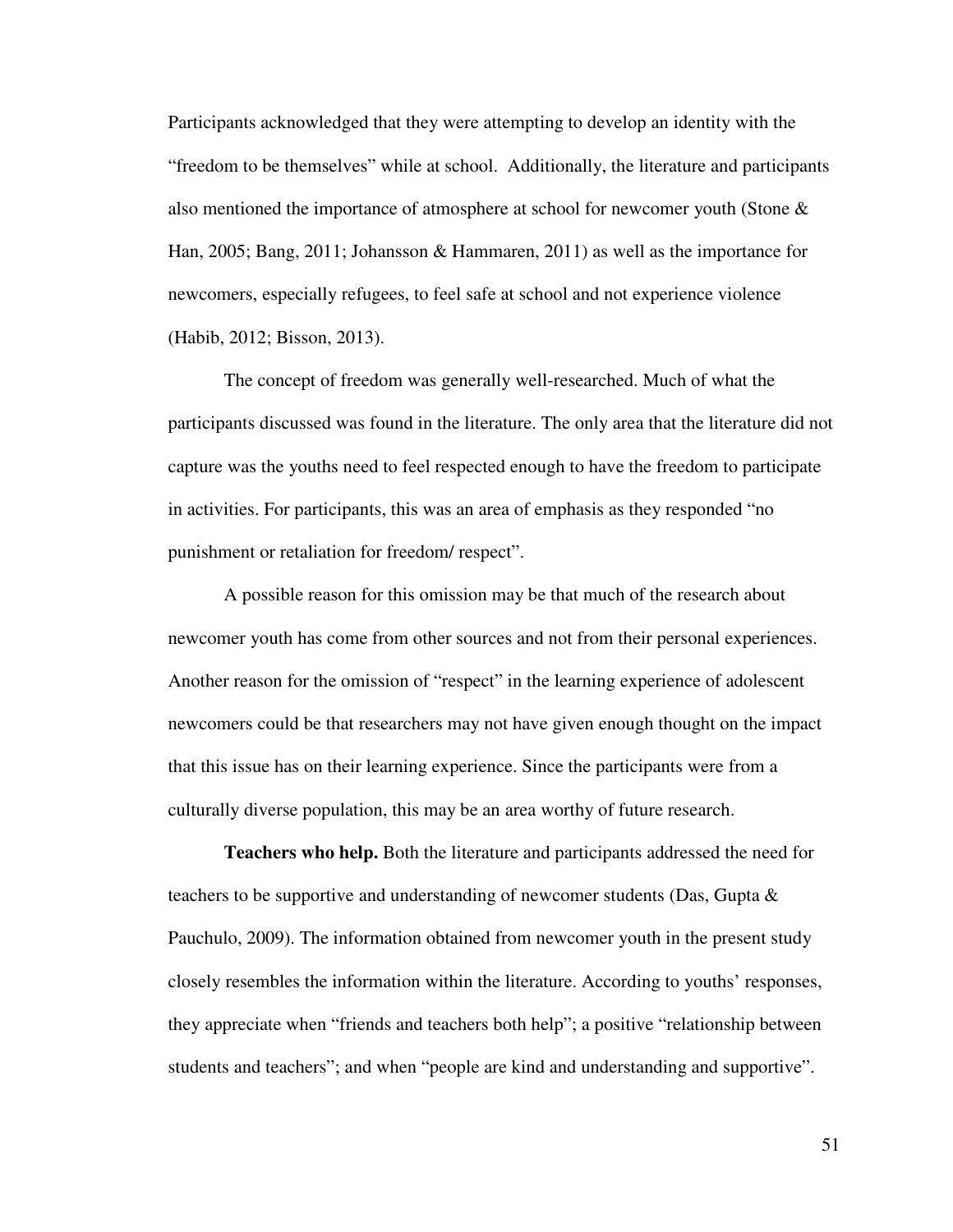Similarly, according to the literature, compassionate and understanding teachers were seen as a way to bolster against negative social experiences for newcomer by decreasing the student's overall psychological distress (Chui, Pong, Mori, & Chow, 2012). Further, support from teachers has shown to greatly impact the way in which newcomers are able to adjust to a new environment (Gutierrez, 2011). Additionally, Suarez-Orozco, Pimentel and Martin (2009), have suggested that school-based relationships foster engagement and academic success among newcomer youth.

 Much of the information in the "teachers who help" concept is consistent with the literature. This means that research supports the use of compassionate and understanding teachers as a way to help newcomer students adapt. In this, teachers can be an important component of the adaptation process for newcomer youth.

 **Different cultures.** There were few similarities between the literature and information provided by participants in relation to different cultures. Participants mentioned the positive aspects that they experienced with others from different cultures with the responses "multicultural", "cultural diversity", and the "only barrier is language".

Although the literature did mention cultural contact between groups of newcomers (Colvin, Volet, Fozdar, 2013), this information was largely not as positive as the aspects mentioned by participants. This literature suggests that despite opportunities to form bonds with others from other cultures, there is often limited interaction between cultural groups (Summers & Volet, 2008).

 Further, there were some aspects in the literature that were not mentioned by participants. For example, some authors discussed interaction between immigrants from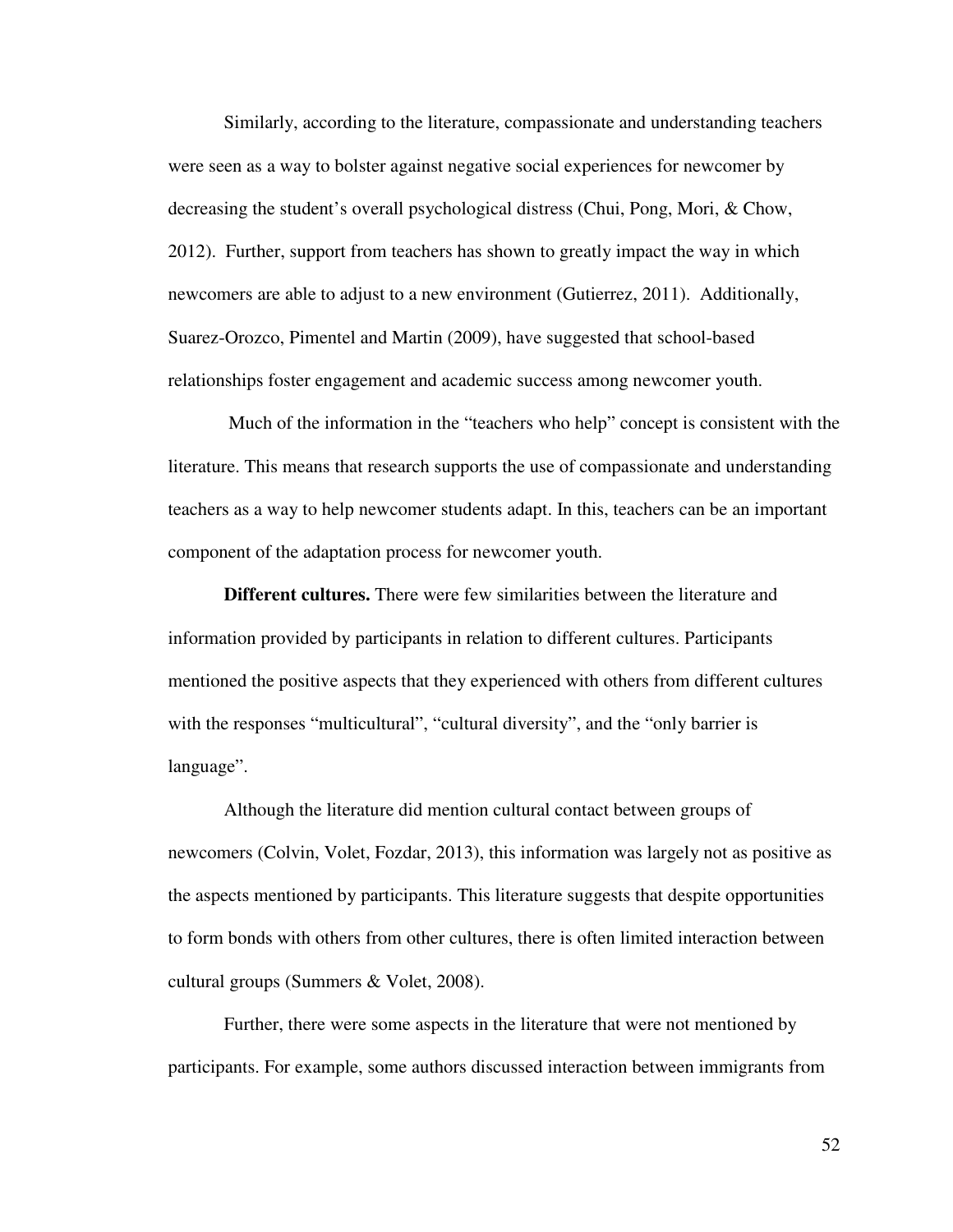different cultures and the existence of ethnocultural enclaves in many regions of North America, and the impact that these interactions have on youth. (Alba, 2009;Vo-Jutabha, 2006). Ethnocultural enclaves are defined as geographical areas populated by one ethnocultural group. The participants did not mention this.

 In addition, there is some evidence of the effectiveness of cross-cultural relationships among newcomers, where separate cultural groups benefit and there is greater acceptance of cultural differences (Matsumoto, 2013). Participants did not discuss the impact and the prevalence of enthocultual enclaves nor did they mention the outcomes of forming relationships with individuals outside of their ethnic or cultural background.

 There were many differences between what the participants and the literature mentioned in the "different cultures" concept. A reason for this may stem from the fact that the literature took a broader and more general approach than the participants did. These differences may suggest that more work needs to be done to address multiculturalism from the perspectives and experiences of newcomer youths in diverse communities.

 **Range of opportunities.** For newcomer youth**,** the way the curriculum affected their lives influenced how they viewed school as a whole. Perception of the curriculum was evidenced through remarks: "less homework"; "variety in curriculum"; and "more technology" in classrooms. Overall, there was little information of newcomer youths' perceptions of school in the literature. According to Watkins and Melde (2010), newcomer youth generally had favorable views toward their educational programs despite the difficulties they faced with the curriculum. Peguero (2011) also noted that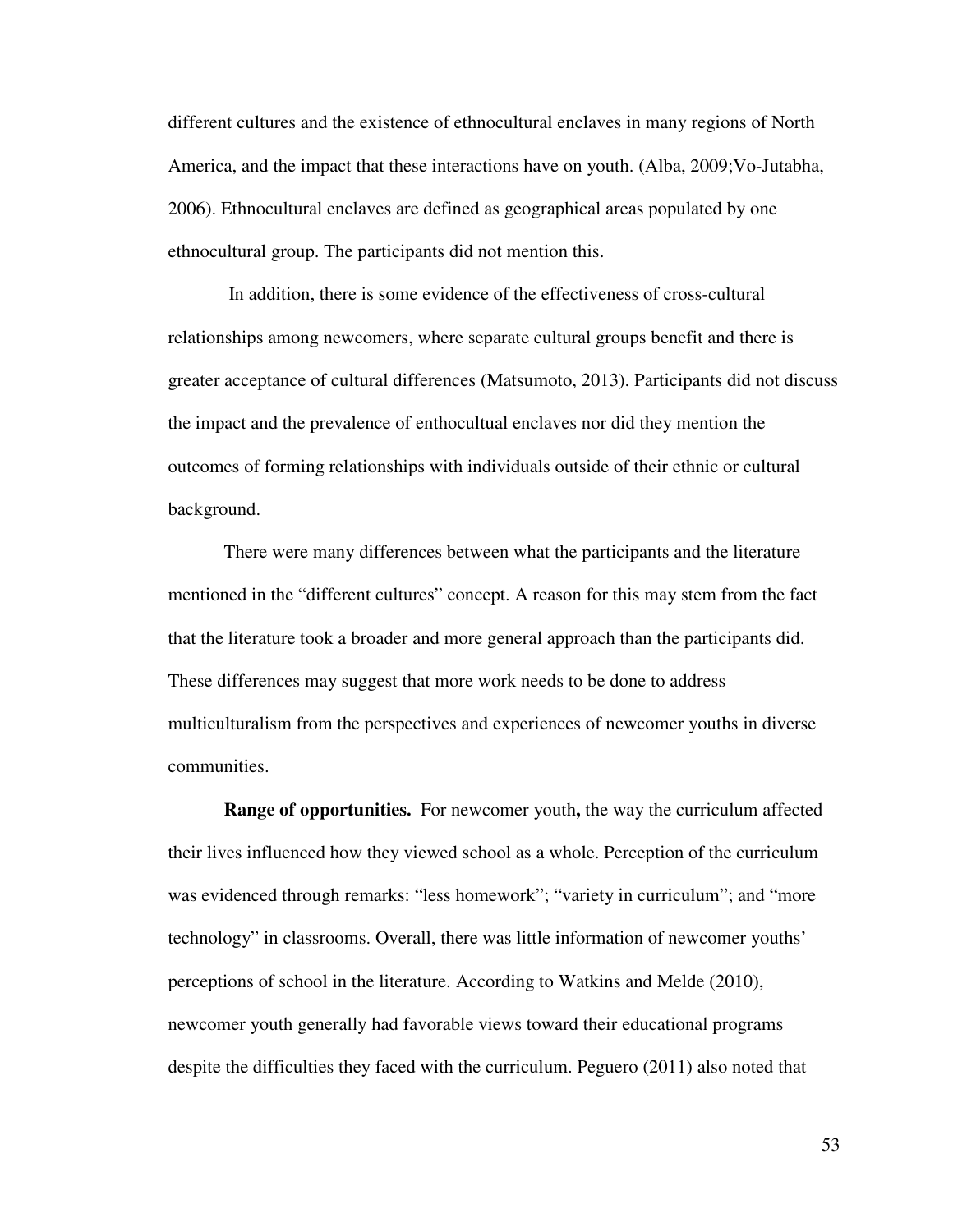newcomers had favorable views of the educational curriculum because they were given more opportunities to participate in arts and extracurricular activities that they experienced in their countries of origin. Participants responded consistently with responses that they enjoyed "arts programs" and "volunteer opportunities".

There was some information in the literature that was not mentioned by participants. According to Song (2008), there is no general consensus about the curriculum due to the varying background and opinions of newcomers. And thus it is her view that no overarching judgments may be made about curriculum experience of newcomers. There were few differences between the literature presented and the information provided by participants. This suggests, despite being an under-researched area, the benefits that newcomer participants were in line with what researchers have described.

 **Learning support.** Newcomer youth participants found that they enjoyed ESL classes and programs. Participants responded that "ESL classes/programs" were aspects of school they liked and they had "no problems with English classes".

However, the literature painted a much bleaker picture from that of the experience of participants. According to Das Gupta and Pauchulo (2009), newcomers have been often placed into ESL classes, regardless of their English proficiency, forcing more capable students to be held behind. As such, in these instances, ESL has been used to segregate newcomers from their peers and thus have created a divide. The literature also stated there was a need for newcomers to be supported both linguistically and socially through their transition and beyond, due to the fact that some newcomers, despite their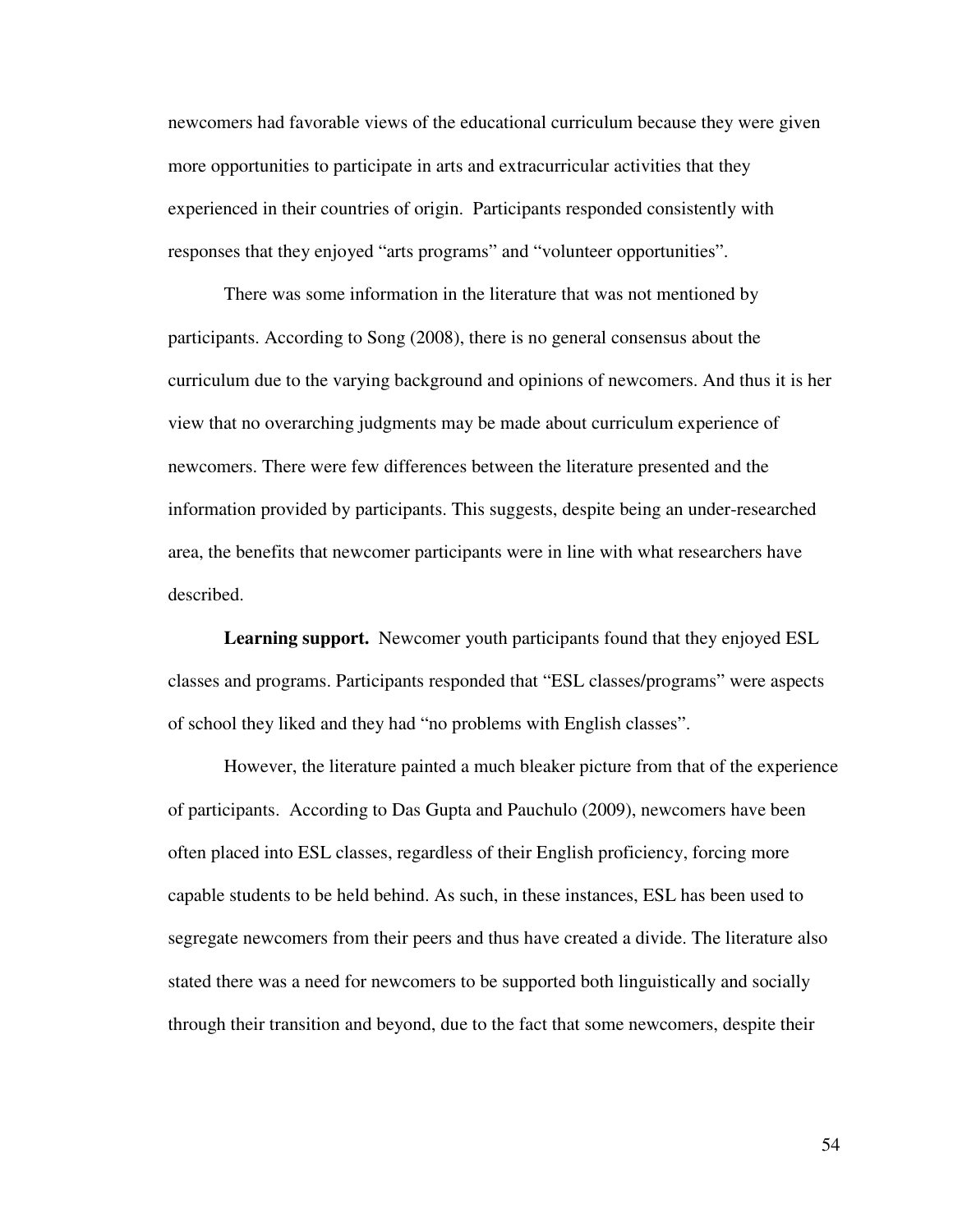ESL education, fail to flourish. Some literature calls for additional support in these areas (von Grünigen, Kochenderfer-Ladd, Perren, & Alsaker, 2012).

The differences between information presented by the participants and the literature may follow from local school experiences that are more effective with newcomer populations. As well, differences may stem from different population sampling methods used in the literature, compared to those in the present study. In order to determine a more complete picture of ESL education for newcomers, further research should be conducted.

### **What Don't You Like About School?**

 **Teachers who don't understand newcomers.** Participants mentioned the problem of strict teachers. The perceptions of newcomer youth on the fairness of noncorporal punishment by teachers for student misbehavior have been studied. Peguero (2012) found that perception about the fairness of punishment was heavily dependent upon ethnicity and not the duration of time that the individual has left his or her homeland. Regardless of time in Canada, it is experience prior to relocation and those sanctioned at home that appears to be most related to strict rule adherence and sanctions for student transgressions.

The participants mentioned areas of concern that were not present within the literature. Specifically, participants had concerns with the effectiveness of teachers as evidenced by the response "some teachers not qualified" and their placement in different classes for academic and general studies, as evidenced by the response "split of academic learning levels".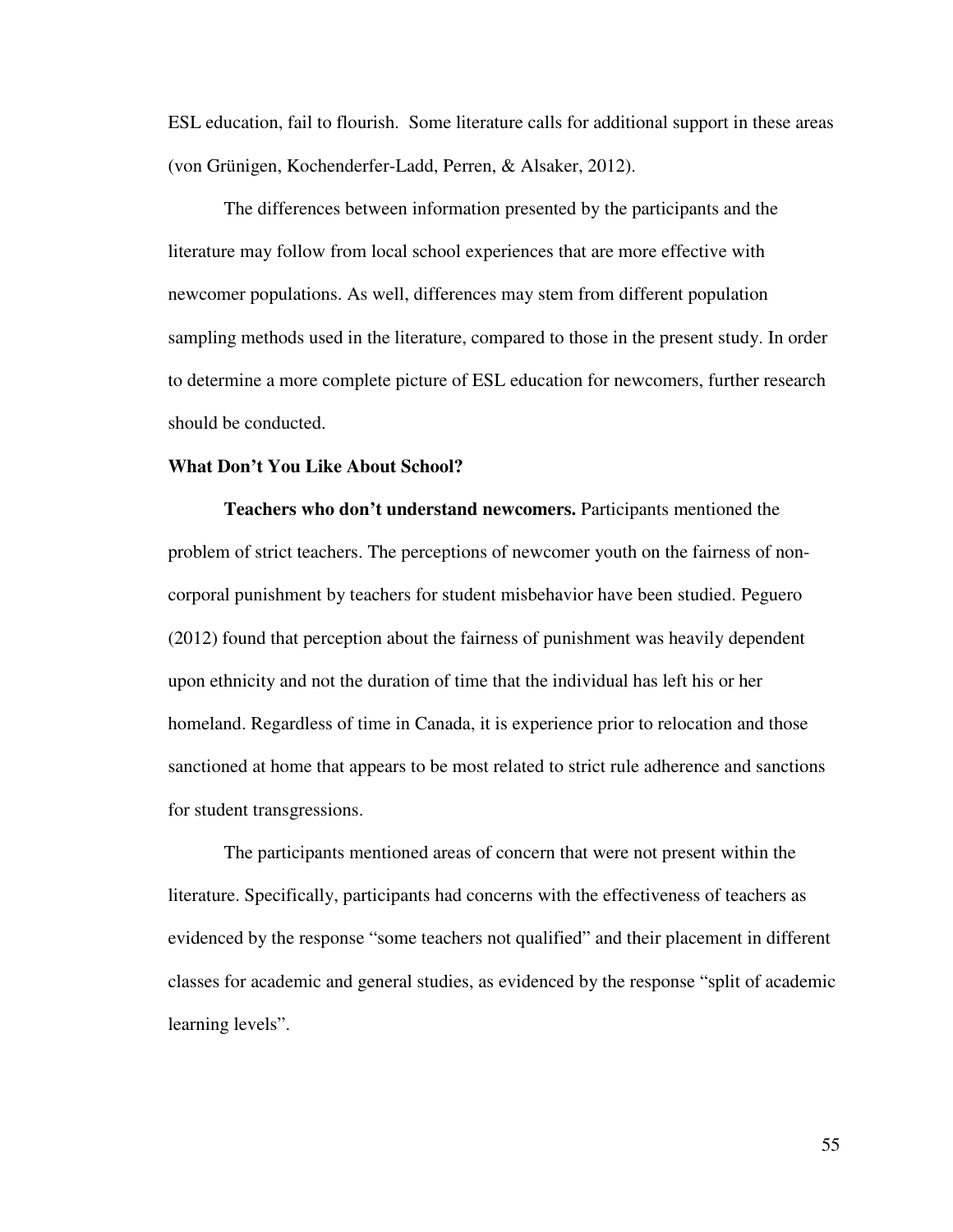Both the literature and participants explored the role of teachers in the lives of newcomer youth. However, there were some differences in the emphasis. The participants focused on teachers who used discriminatory actions, for example, by putting the participants down because of the poor English skills. The literature focused on the discriminatory attitudes of some teachers, in general. There have been instances when teachers have perpetuated inequities and prejudices and subsequently students have had negative experiences with these teachers. This has caused some students to dislike and mistrust some educators (Peguero & Bondy, 2011; Prino, Quagilia, & Sclavo, 2008).

The similarities between the literature and participants may be attributable to perceptions of punishment cross-culturally have been well documented. The differences may arise from the fact that newcomers themselves are discussing their issues in this thesis and therefore the information has come directly from them and not inferred from other sources. The presence of both similarities and differences in this concept suggests that further research is worth pursuing.

 **Learning difficulties.** Information pertaining to the homework and academic difficulties that newcomers face was identified by both participants and the literature. Participants stated that there was "no help with homework difficulties", "not enough time to complete work" and "no follow up from teachers around homework".The literature on the homework experiences of newcomer youth suggested that some do not complete their homework because of varying levels of homework involvement by parents, schoolbased homework support, and learning styles of youth (Bang, 2011; Bang, Hee, Suarez-Orozco, & O'Connor, 2011) .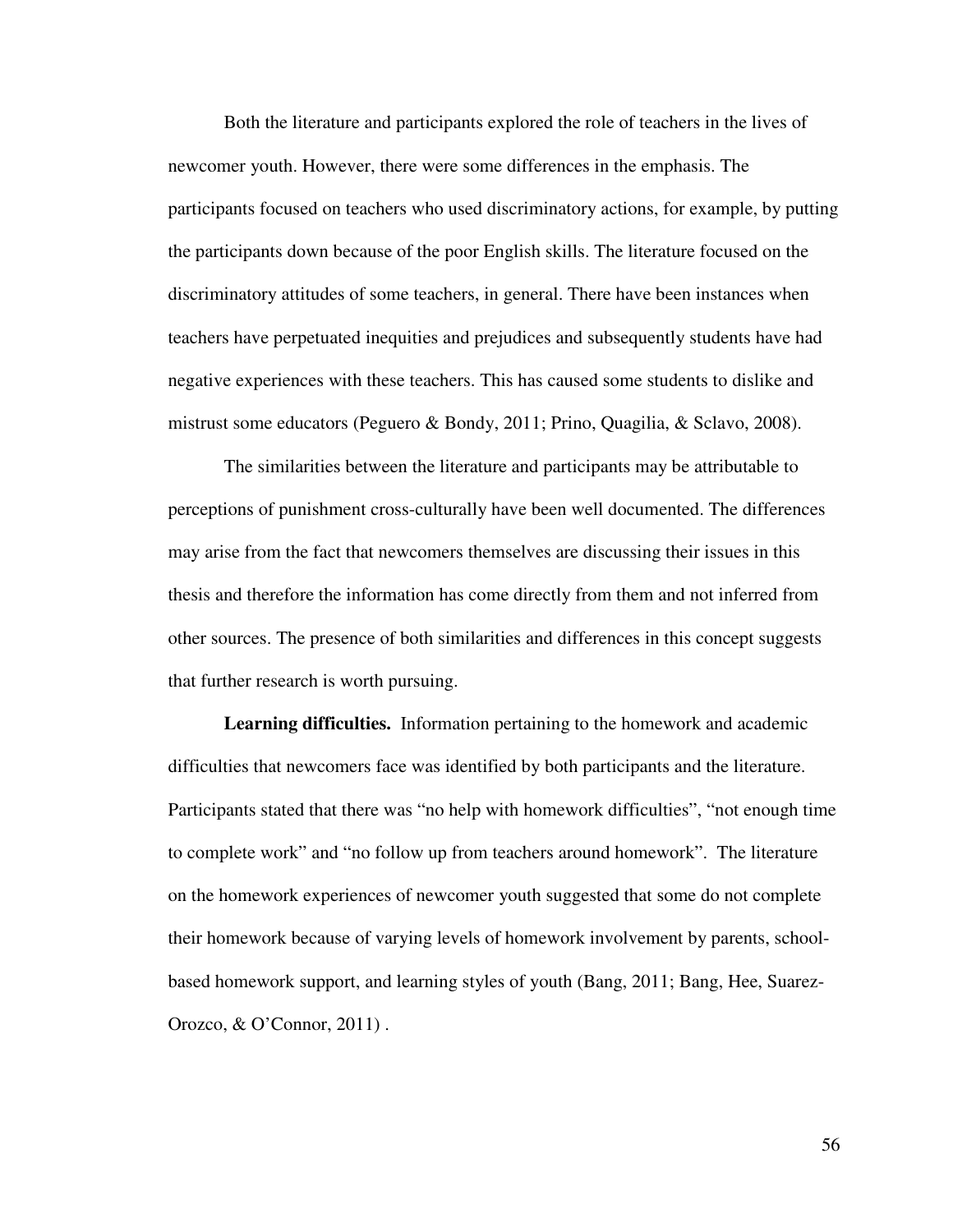Generally, the academic difficulties that some newcomers face were a central focus in the literature review presented. The participants did not identify this. The literature noted that not all students have the same prior school experience and therefore may find it difficult in adapting to the teaching in Canadian schools (Chiu et al, 2003). This lack of prior experience may be a crucial factor that causes newcomer students to struggle with school.

Much of the research on newcomers focuses on their ability to function academically. This information is found in both the literature and in a more indirect way, in the responses of participants. However, there were some differences between what the literature and the participants stated in this concept. As in other concepts, the differences may arise from the fact that the participants speak from their own experiences in a particular community where there appears to be better support for newcomer youth than in some other contexts.

**System is complicated.** A complicated educational system was a major issue identified by newcomers who participated. Participants found it difficult because there was, "[no] guidance on what courses to take", and many felt that, "more guidance was needed". Participants also found it difficult to adapt to the new system and found difficulty "waking up early" and taking "school buses". These issues would be very challenging for newcomer youth and highlight the differences in experience for newcomer youth versus a youth who has grown up in the local community and understands the system.

There was information in literature pertaining to the systematic issues that newcomers faced. The literature addressed the displeasure and confusion that some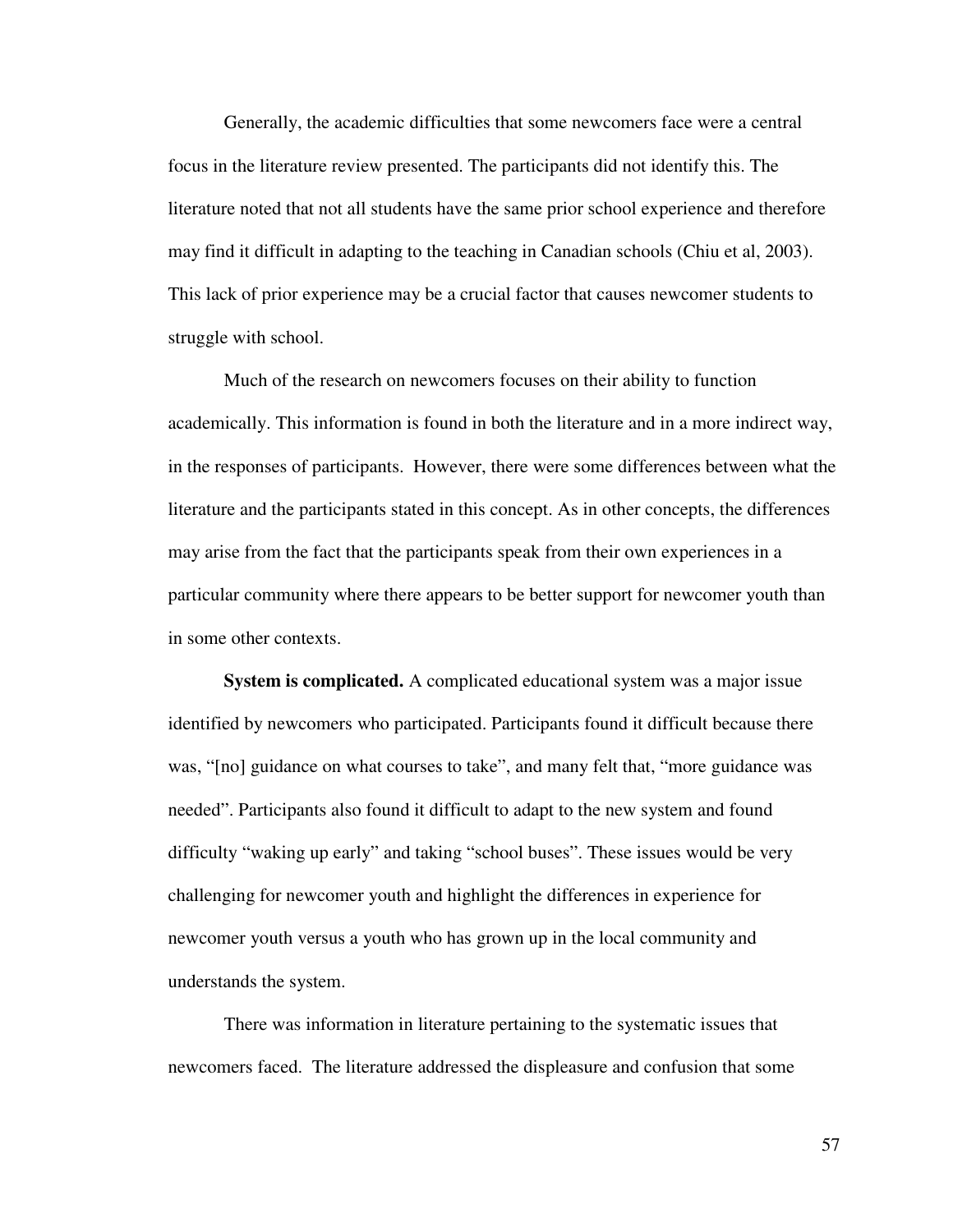youths had with the educational system and its content because of vastly different experiences of youths' in their own countries of origin (Lauture, 2008; Tohme, 2008; Ferreira, 2011). The general information in this concept was present in the literature but not the extent to which the participants described it. This is attributable to the fact that much of the literature did not have a small-scale local approach but rather, larger samples from different geographical areas. In order to get a better understanding of the experiences of newcomers in this respect, further small-scale, locally conducted research may be helpful.

 **Behavior of some students.** Bullying and discrimination were featured heavily within the literature. Newcomers felt that they experienced "racial discrimination" and "bullying" from some of their peers. Similarly, according to the literature, some newcomers experienced bullying due to their differences in language and appearance (Das Gupta & Pauchulo, 2009; Grunigen, et al, 2010; Medvedva, 2010).

Some of the behavior differences that participants described were mentioned within the literature. Newcomers had issues with the "peer pressure" that they experienced including the push to partake in "smoking", "drugs", and sexual relationships. There was also discomfort for newcomers when it came to discussing topics of a sexual nature. Most of the information in the literature focused on the bullying and discriminatory behaviors of some students as well as the attitudes that may be present in newcomers in areas such as drinking, smoking and sexual activity.

 **Difficulty fitting in.** Fitting in was another focus of the literature. Forming bonds with peers and understanding customs is often a complicated process. This process is complicated by newcomers attempting to establish a genuine identity based upon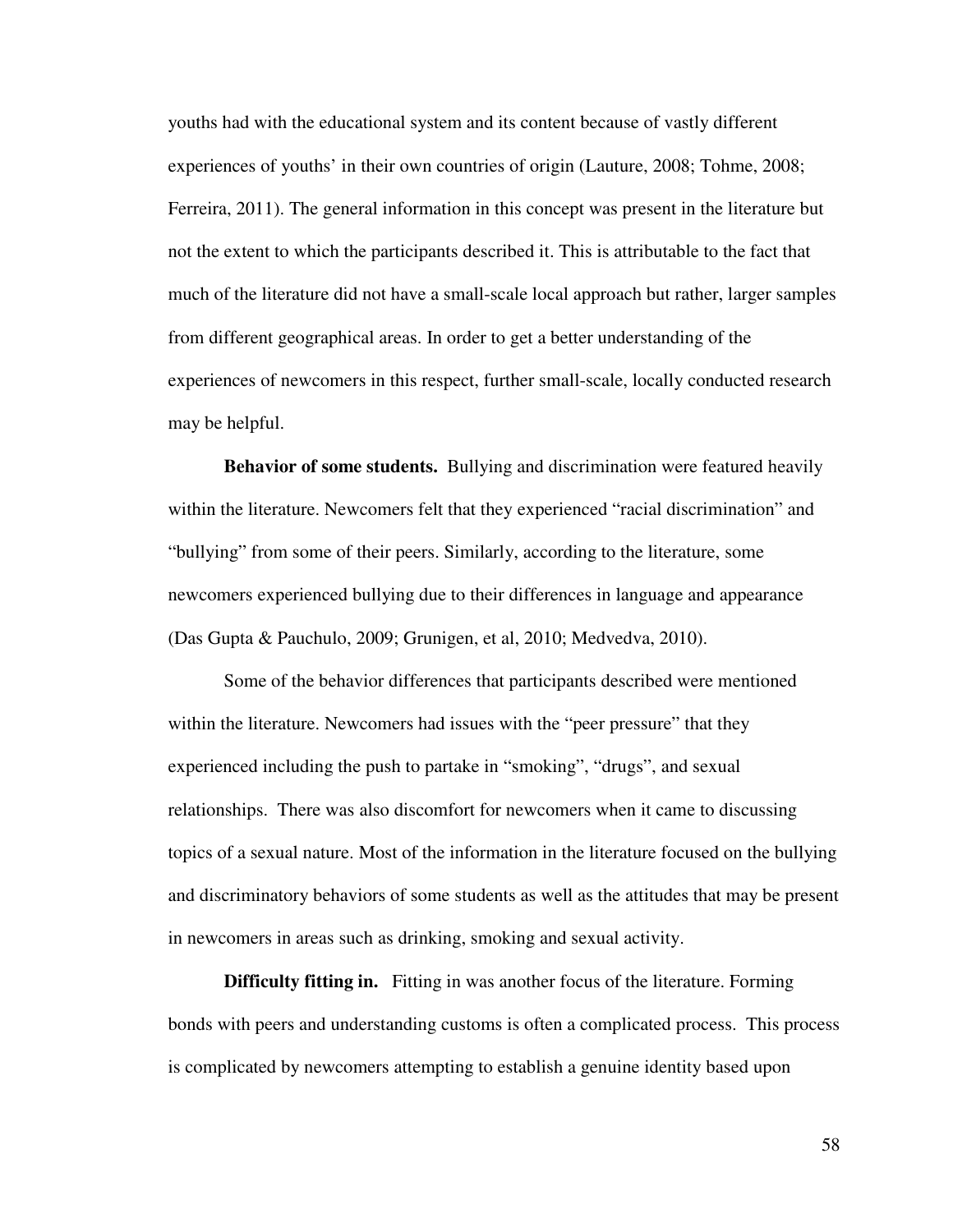cultures and traditions from their home countries (Das Gupta & Pauchulo, 2009). Participants in this study also found it difficult to establish an identity and fit in with their peers and remarked that there was "difficulty fitting in at school in the beginning" and "not all youth like to talk about relationships".

If newcomer youth experience discrimination, it inhibits their ability to fit in. Participants remarked that it was difficult to fit in because of the clothing that they wore. This decreases their self-esteem and likelihood of forming social bonds (Oxman-Martinez, Rummens, Moreau, Choi, & Beiser, 2012). Newcomer youth experienced discrimination and oppression from a variety of sources and therefore it is important to attempt to remedy these instances, where possible, in order to promote success (Caxaj  $\&$ Berman, 2010)

Fitting in and the ramifications of discrimination are well researched areas within the newcomer literature. Discrimination and fitting in are heavily researched because they are seen as symptoms of societal attitudes towards newcomers (Oxman-Martinez, Rummens, Moreau, Choi, Beiser, Oglivie & Armstrong, 2012; Closson, Darwich, Hymel, & Waterhouse, 2013; Yoon, Hacker, Hewitt, Abrams & Cleary, 2012). If bullying and discrimination of newcomers can be diminished in schools, new generations adults will be tolerant and understanding of these peoples. Therefore, it suggests that despite the best efforts of schools and teachers, some newcomers are still experiencing negative emotions in school and that research in this area should continue to be conducted to address these issues.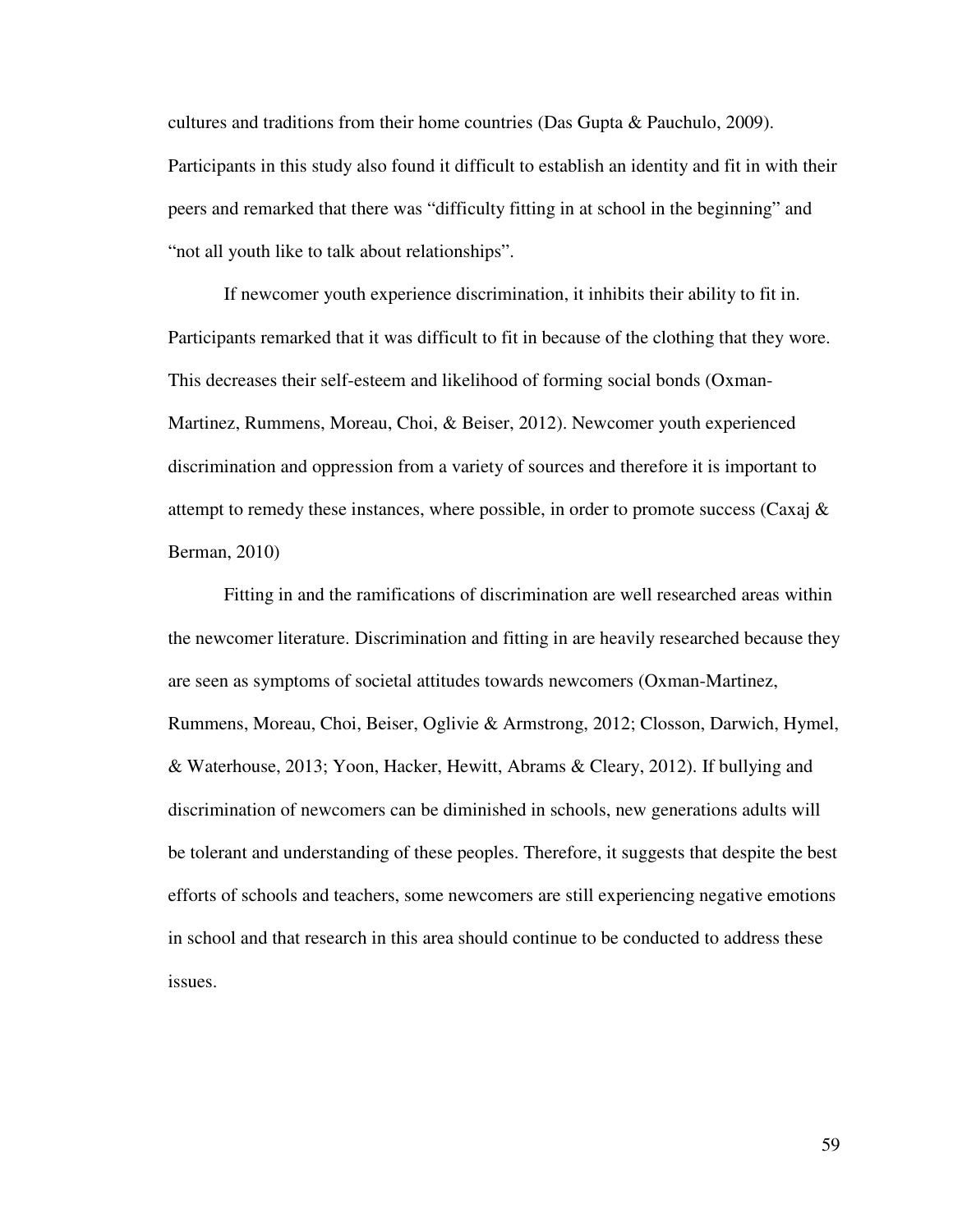# **Discussion Summary**

 There were some similarities between the literature and what participants identified in response to the first question, "What do you like about school?" Of the concepts, "Freedom"; "Teachers who Help"; "Different Cultures"; "Range of Opportunities"; and "Learning Support", the similarities were strongest within three of the five. In the "Freedom" concept, both the literature and the participants emphasized the need for a welcoming atmosphere for newcomer youth. Also, both the literature and the participants mentioned the process of developing an identity through trial and error. In the "Teachers who Help", there was a need expressed by both participants and evident in the literature, for teachers to be supportive and understanding of the needs of newcomers so that they can be better able to adjust to their new environment. In, "range of opportunities", participants and research suggested that newcomer youth experience the range of activities and opportunities in their new schools as exciting, and interesting, but also, as evident in response to the second question, confusing and overwhelming.

Despite the similarities in the "What do you like about school?" question, four of the five concepts had differences. The literature generally lined up well to the "Freedom" concept. However, the participants identified their need to feel respected enough to explore their identities and this connection was not apparent in the literature. The "Different Cultures" concept was largely different from the literature. In the literature, cross-cultural contact was viewed as unlikely, there was evidence of ethnocultural enclaves and there was mention of the benefits that occur when individuals make contacts outside of their cultural background. In the "Range of Opportunities" the main difference between participants and literature was that some researchers suggested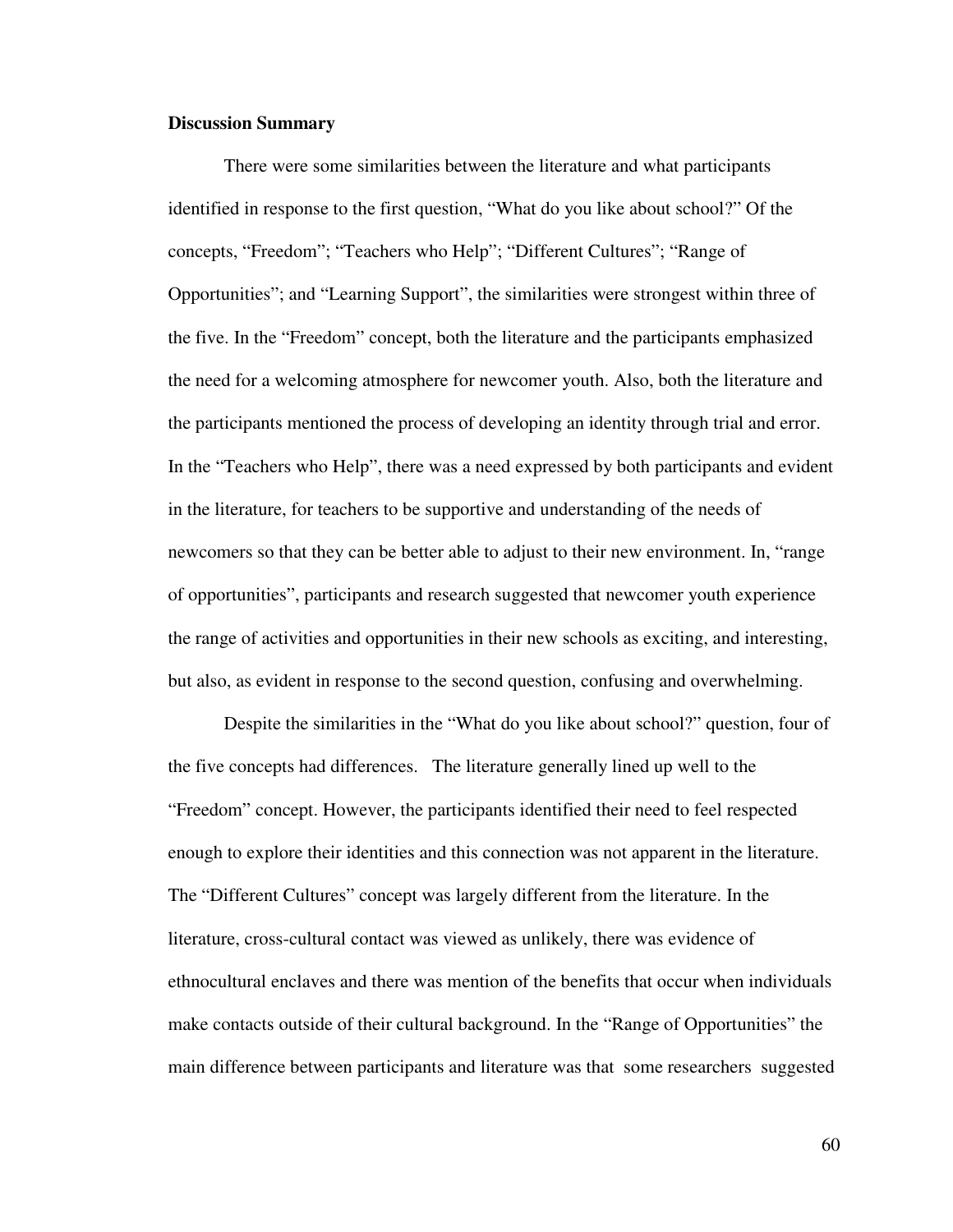that newcomer experiences of curriculum may vary from person to person and no general consensus can be made. The final concept with differences was "Learning Support". The literature on newcomer experiences with ESL was generally negative, while participants in the present study found it to be quite positive.

In response to "What don't you like about school?' there were similarities evident between the participants' experiences and the literature in all five concepts. Strictness of teachers experienced negatively by newcomers was identified both in the literature and by participants in "Teachers who Understand Newcomers". Mention was also made of the challenges of learning the content and language that newcomers have in school by both participants and in the literature in relation to "Learning Difficulties". In the "System is Complicated" concept, there was consistency between participants and the literature about the difficulties navigating through the system in terms of course progression and future directions post-graduation. Information in the "Behavior of Some Students" shows congruence between literature about bullying and discrimination. Finally, there was consistency between participants' experiences and the literature concerning difficulty in forming bonds between students and teachers as well as the peer pressures that newcomer youth face when attempting to adapt to a new culture.

There were also differences in response to "What don't you like about school?' between participants and the literature. In four of the five concepts, these differences were present. In "Teachers who Understand Newcomers", participants discussed the negative actions that they experienced with teachers while the literature explored the negative attitudes that some teachers have towards newcomers. While largely consistent with the literature, in relation to "Learning Difficulties", the literature mentioned that not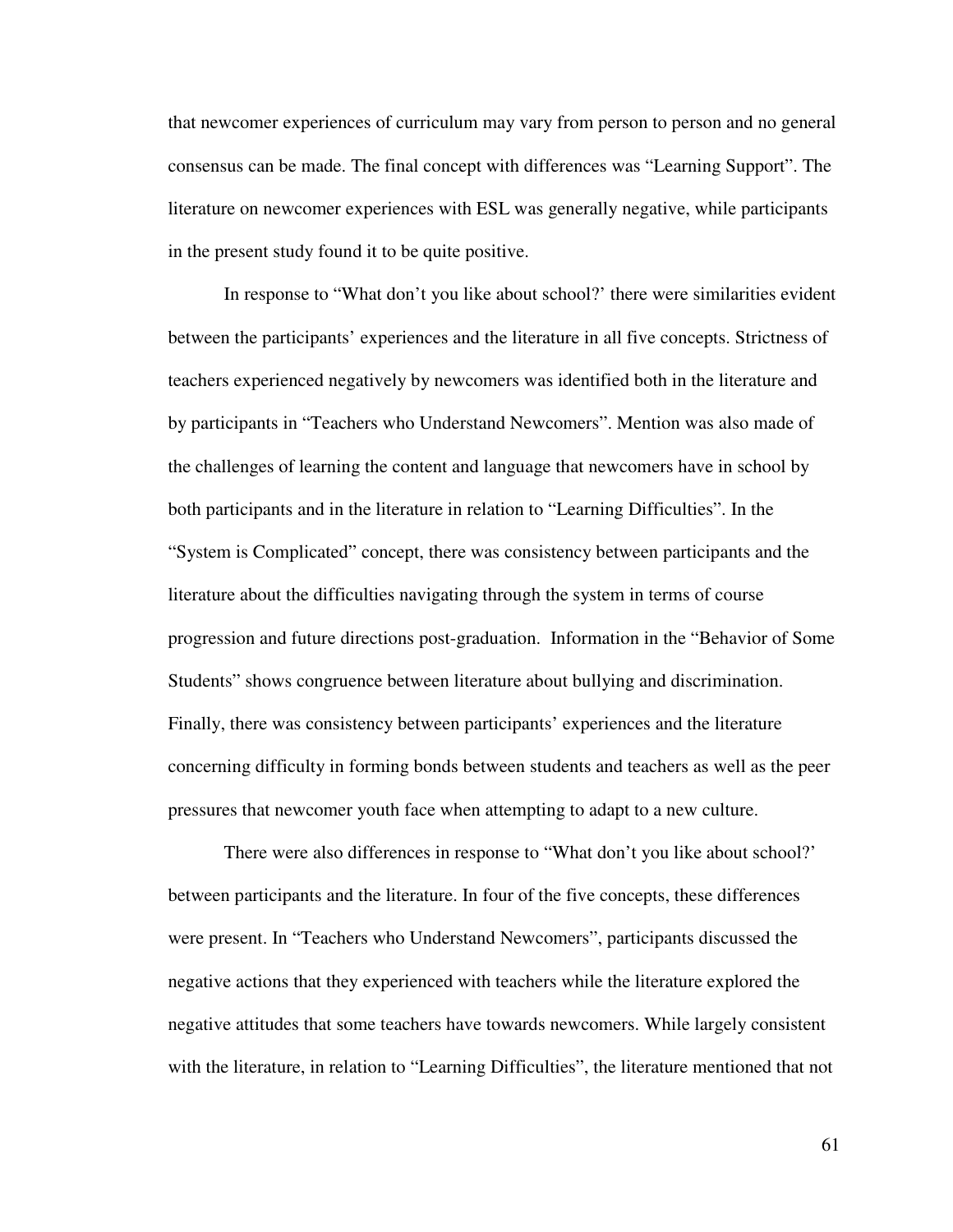all newcomers have the same school experiences, which can result in students having difficulty in adapting to Canadian teaching styles. In "System is Complicated", the dayto-day concerns of newcomers such as adjusting to a new schedule, were not evident in the literature.

#### **Implications**

Newcomer youth have regular contact with teachers and settlement workers in schools. Teachers interact with students on a daily basis. It is the responsibility of teachers to ensure that students have the knowledge base to accomplish goals that are governmentally mandated. Teachers need to be cognizant of responsibility that they have towards all students, especially newcomers. Based on the information provided by newcomer participants, it is important for teachers to understand the uniqueness of each newcomer and recognize each individual's strengths and weaknesses. With this in mind, each newcomer may view the school system and curriculum differently and therefore each may require individualized supports. Teachers should also be cognizant of this fact and attempt to embody compassion and understanding to facilitate success. Conversely, when teachers are discriminatory and punitive, it diminishes the likelihood of success for newcomer students.

Settlement workers assist newcomers and their families by orienting them to the school and the school system. Settlement workers also refer students to specific services, when necessary. Information from settlement workers can be disseminated through information sessions as well as one on one. A settlement worker not only works with the school to ensure that the student is capable and well-adjusted but also advocates on behalf of the student when necessary. Based on the responses of participants, settlement workers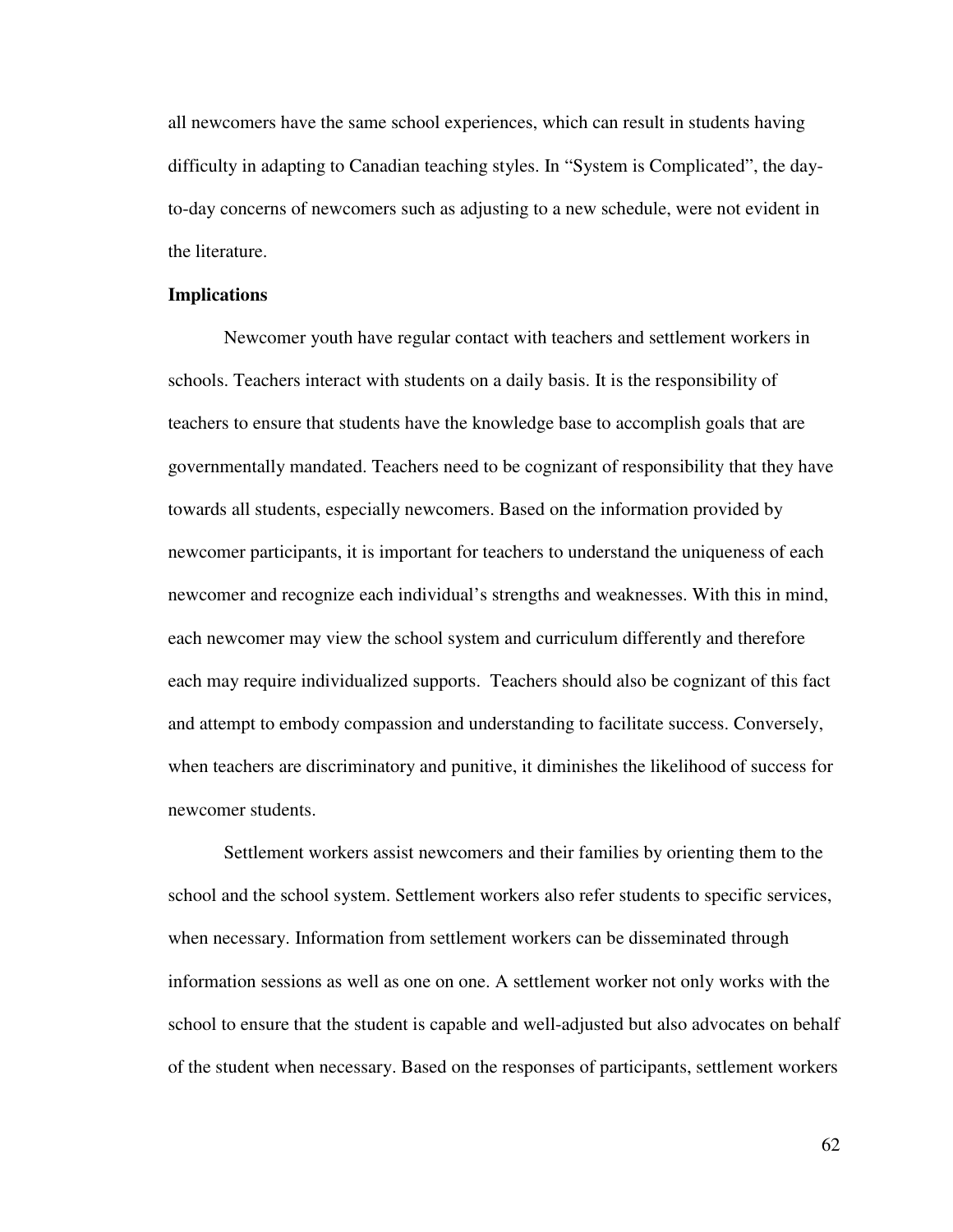should be cognizant of the fact that some newcomers remain confused about the school system. It is may be useful to continue to assist newcomers over a longer term to help navigate new choices and opportunities as well as challenges when they occur.

Researchers work to examine issues, and by doing so, broaden the understanding of the factors surrounding these issues. There are some points that participants discussed that researchers should be aware of. Researchers can begin by examining issues from the perspectives of newcomers to get a fuller picture of the issues that newcomers face. More specifically, researchers can begin to examine the curriculum opportunities available for newcomers, newcomers' views of other cultures and newcomers views of ESL classes; as well as how newcomers accommodate peer pressure and attitudes differences.

The author of this study contends that policymakers should know that despite initiatives to help newcomers to Canada, many are still having negative experiences upon arrival. Because these challenges still occur, it is necessary for the education system to continue to assist newcomers in meaningful ways in order to promote their success and subsequently the success of the nation as a whole. It is also necessary for Canadians to be informed of the issues that newcomers face so added pressure may be given to elected officials to ensure that equity is promoted and policies that attend to the educational needs of newcomers be reflected.

# **Limitations**

 There are several limitations to this research that should be taken into consideration. First, participants were only sampled from a single community centre in one city. This sampling procedure may have unintentionally created some bias or overrepresented some issues. Further, some of the information presented may be unique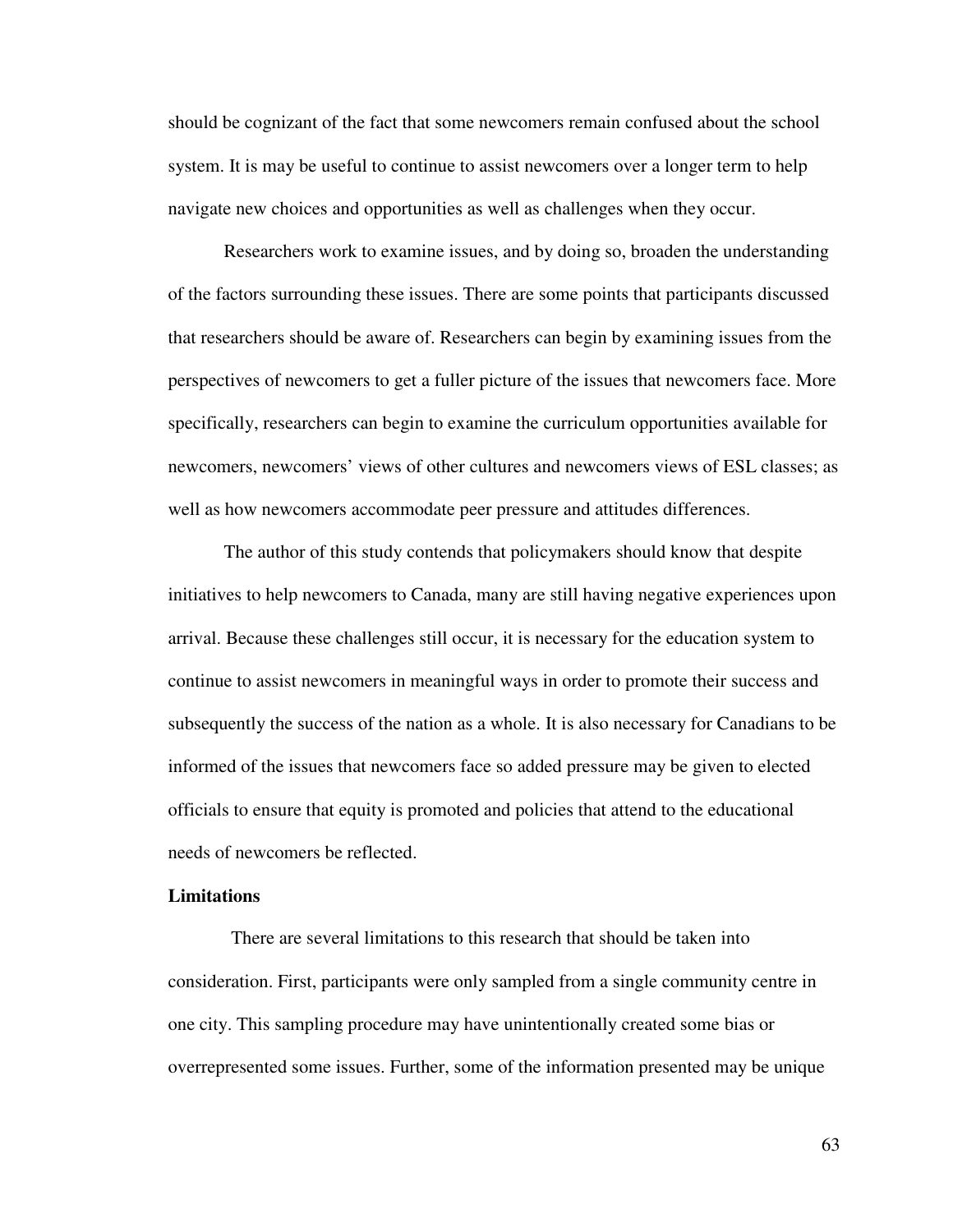experiences of some participants and therefore may not represent the overall experience of the population. Finally, some of the concepts were not clearly distinguished from one another resulting in some overlap between ideas.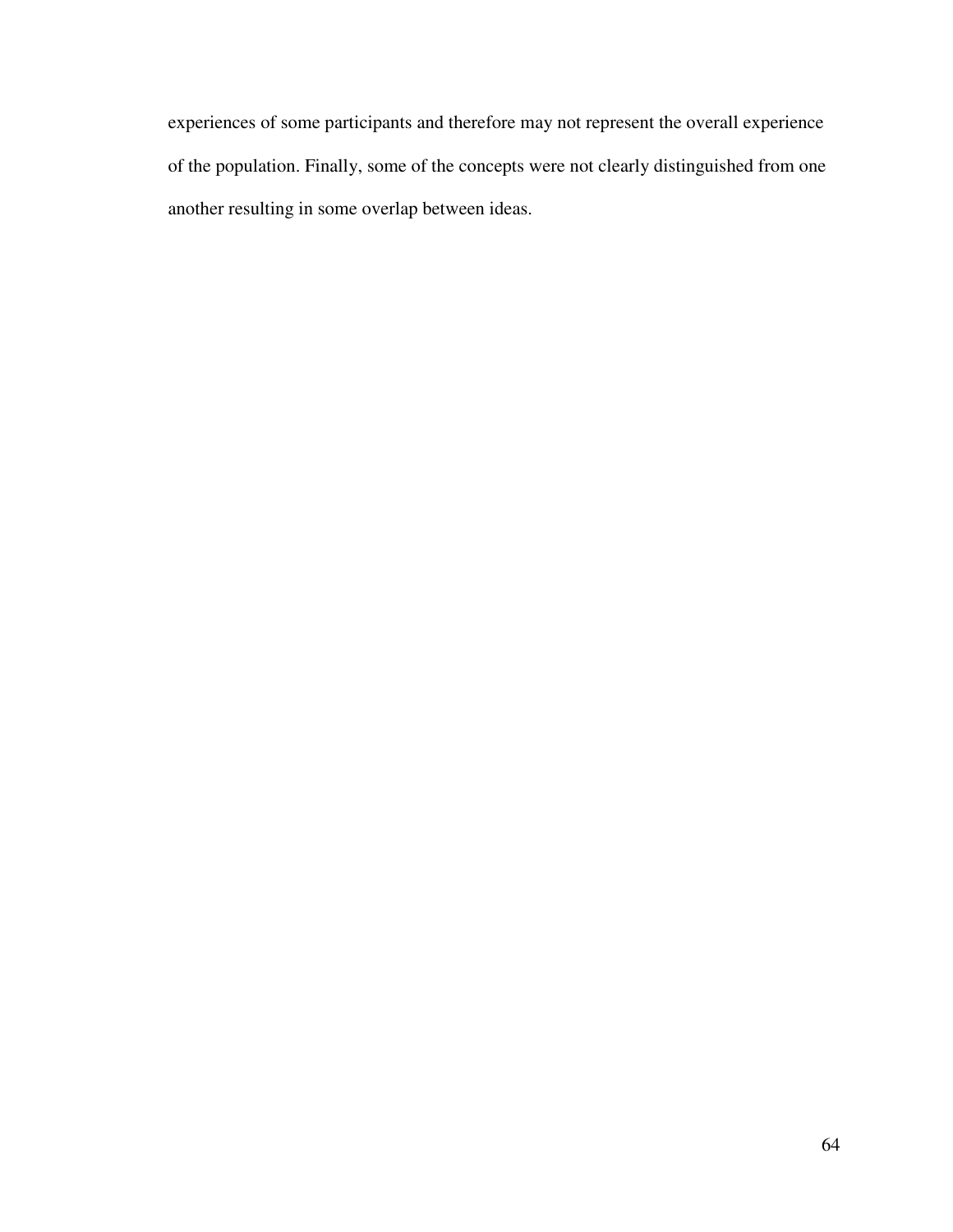# **References**

- (n.d.). The needs of newcomer youth and emerging best practices to meet those needs. *The Joint Centre of Research on Immigration and Settlement*, Retrieved from atwork.settlement.org/downloads/Newcomer\_Youth\_Best\_Practices.pdf
- Alba, R. (2009). *Blurring the color line: The new chance for a more integrated America.*  Retrieved from Harvard University Press website,

http://www.hup.harvard.edu/catalog.php?isbn=9780674035133.

- Australian Government. (2008) *Social inclusion: Origins, concepts, and key themes.*  Retrieved from http://www.socialinclusion.gov.au/sites/default/files/ publications/pdf/si-origins-concepts-themes.pdf
- Australian Government. (2010). *Social inclusion in Australia how Australia is fairing.*  Retrieved from http://www.thesmithfamily.com.au/webdata/resources/files /Social\_InclusionHow\_Australia\_is\_faring\_May10.pdf
- Bang, H. J. (2011).Newcomer immigrant students' perspectives on what affects their homework experiences. *The Journal of Educational Research.* 104(6) 408-419.
- Bang, H. J., Suárez-Orozco, C., O'Connor, E. (2011). Immigrant students' homework: Ecological perspective on facilitators and impediments to task completion. *American Journal of Education.* 118(1) 25-55.
- Banerjee, 2009. Income Growth of New Immigrants in CanadaEvidence from the Survey of Labour and Income Dynamics. *Industrial Relations. 64.* 3. 466-488.

Bauer, S., Loomis, C., Akkari, A. (2013). Intercultural immigrant youth identities in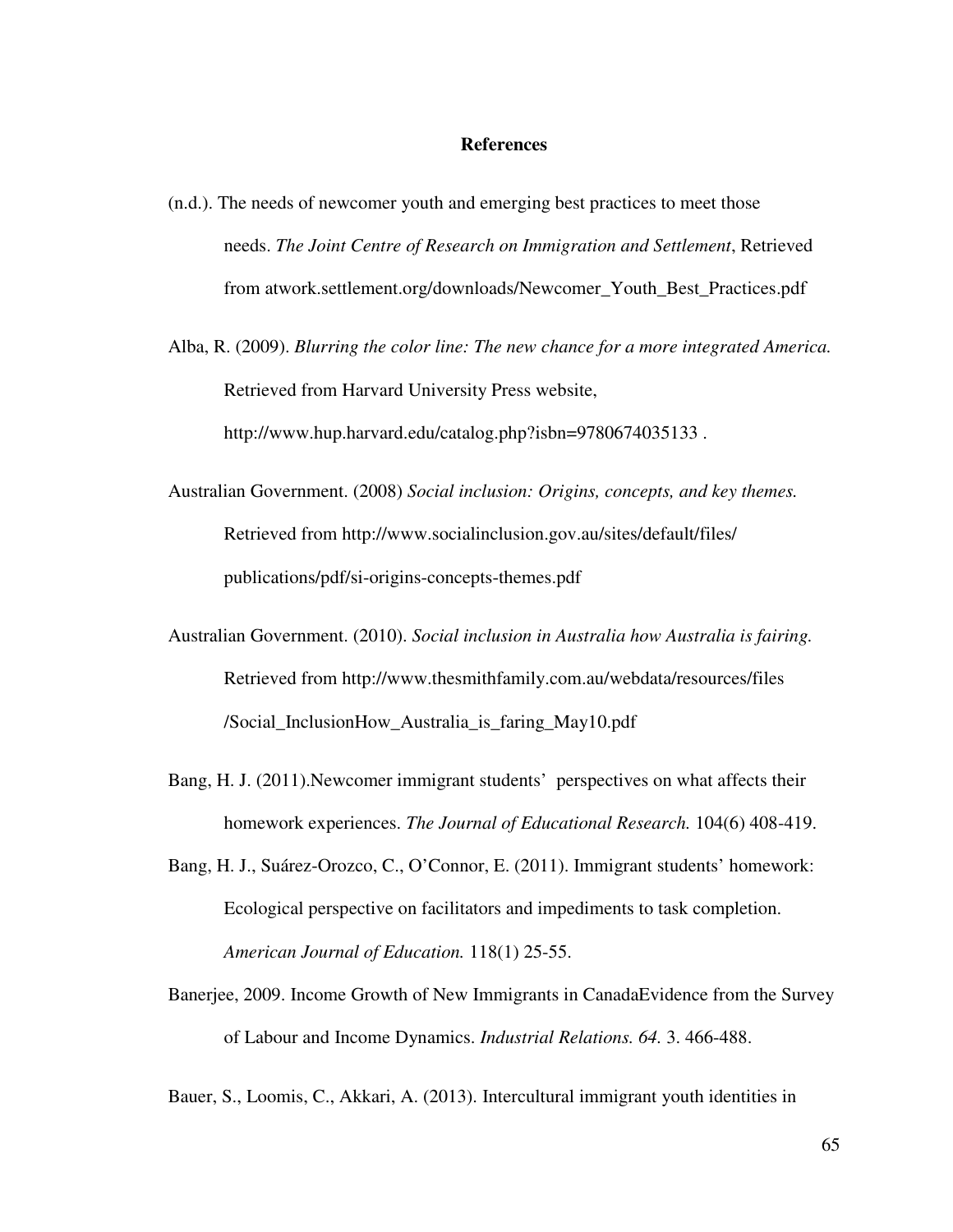contexts of family, friends, and school. *Journal of Youth Studies* 16(1): 54-69.

- Berhard, Hyman, Tate. (2010). *Meeting the needs of immigrants through the life cycle.*  Retrieved from the Region of Peel Humans Services website: http://www.peelregion.ca/social-services/pdfs/discussion-paper-2.pdf
- Berry, J., Phinney, J., Sam, D., and Vedder, P. (2006). Immigrant Youth: Acculturation, Identity, and Adaptation. Applied Psychology: An International Review, 2006, *55*  (3), 303–332
- Bisson, M. A. (2013). *Successfully adapting to Canada: Refugee youths share their expertise.* (Doctoral Dissertation). Available from Dissertation Abstracts International Section A: Humanities and Social Sciences.
- Bobo, L. and Fox, C. Race, Racism, and Discrimination: Bridging Problems, Methods, and Theory in Social Psychological Research. Social Psychology Quarterly. 66. 4. 319-332
- Brenick, A., Titzman, P., Michael, A., and Silbereisen, R. (2012). "Perceptions of discrimination by young diaspora migrants: Individual- and school-level associations among adolescent ethnic German immigrants." *European Psychologist* 17(2): 105-119
- Brettell, C. (2011). Experiencing Everyday Discrimination: A Comparison Across Five Immigrant Populations. Race Social Problems (2011) 3:266–279
- Brough, Mark and Gorman, Don and Ramirez, Elvia and Westoby, Peter (2003) *Young refugees talk about well-being: a qualitative analysis of refugee youth mental health from three states.* Australian Journal of Social Issues, 38 (2). 193-208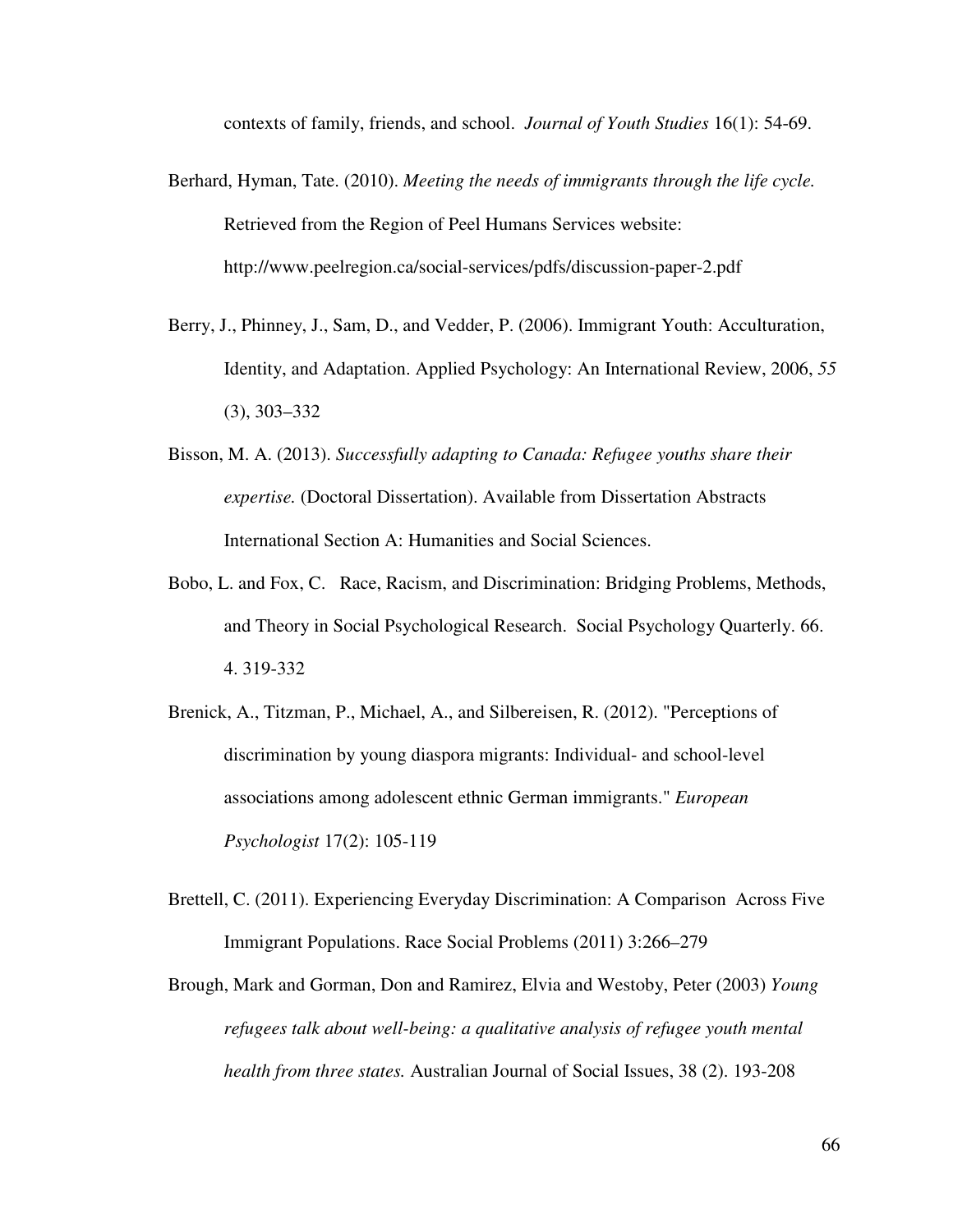- Canadian Council for Refugees. (2000). A Hundred Years of Immigration to Canada. Retrieved from http://ccrweb.ca/en/hundred-years-immigration-canada-1900- 1999
- Canadian Council for Refugees. (2010a). Refugees and immigrants: A glossary. Retrieved from http://ccrweb.ca/en/glossary
- Canadian Council for Refugees. (2010b). The experience of refugee claimants at port-ofentry interviews. Retrieved from http://ccrweb.ca/files/poereport.pdf
- Caxaj, C. S. and H. Berman (2010). Belonging among newcomer youths: Intersecting experiences of inclusion and exclusion. *Advances in Nursing Science* 33(4): E17- E30.
- Chang, S. (2010). *New start for youth study: An Examination of the Settlement Pathways for Newcomer Youth.* Retrieved from Canadian Immigrant Settlement Sector Alliance website: integration-net.ca:81/infocentre/2010/008e.pdf
- Chiu, Y., Lam, L., Nsaliwa, C., & Bernardino, C. (2003). Safe and caring schools for newcomer students. *Alberta Teacher Association.* Retrieved from *safeandcaring.files.wordpress.com/2012/08/newcomer\_students.pdf*
- Chiu, M., Pong, S., Mori, I., & Chow, B. (2012). Immigrant students' emotional and cognitive engagement at school: A multilevel analysis of students in 41 countries. *Journal of Youth and Adolescence,* 41(11), 1409-1425
- Cho, Y., & Haslam, N. (2010). suicidal ideation and distress among immigrant adolescents: The role of acculturation, life stress, and social support. *Journal of Youth and Adolescence*, (39), 370-379. doi: DOI 10.1007/s10964-009-9415-y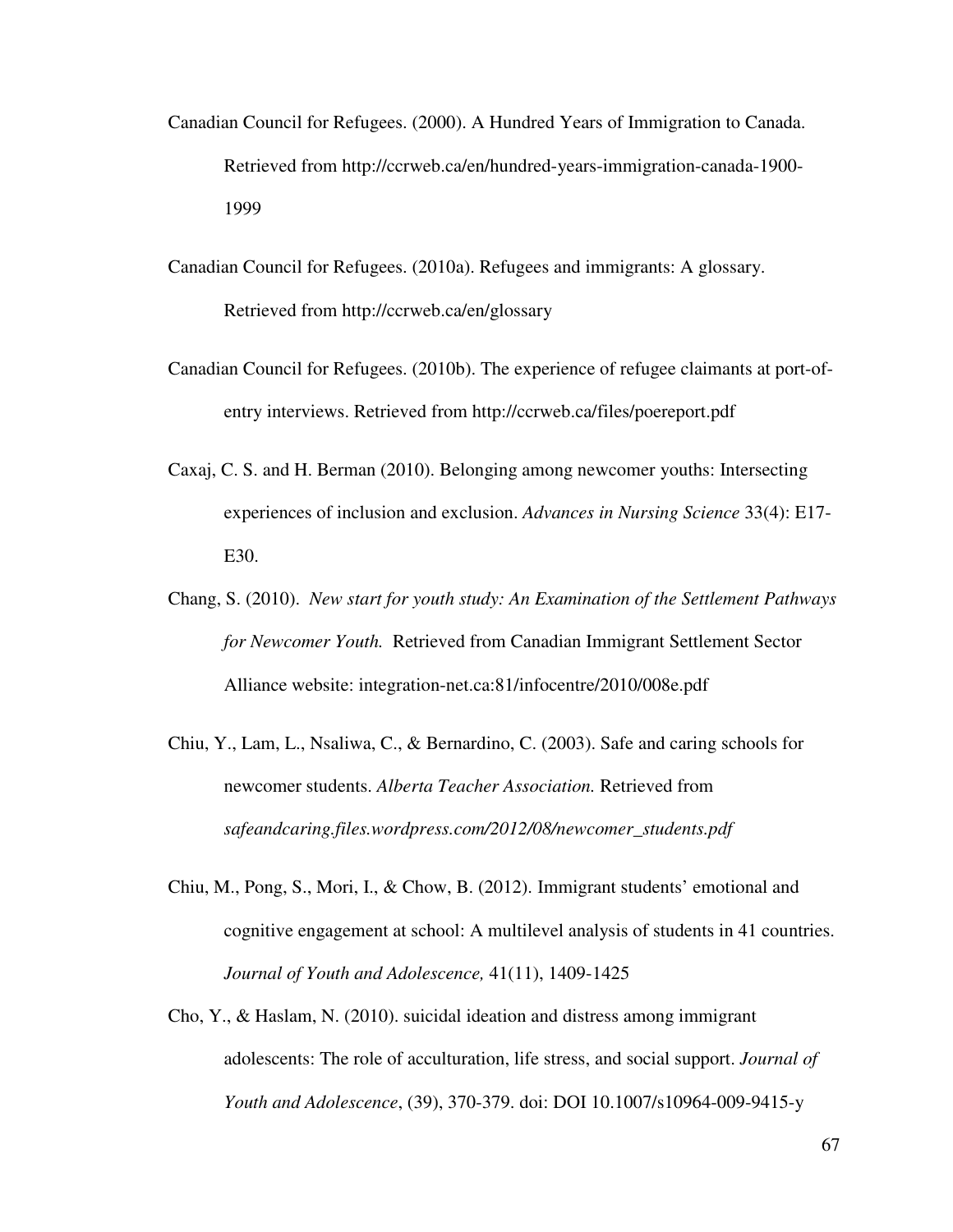- Choi, Y., He, M., & Harachi, T. (2008). Intergenerational cultural dissonance, parentchild conflict and bonding, and youth problem behaviors among vietnamese, and Cambodian immigrant families. *Journal of Youth and Adolescence.* 85-96.
- Citizen and Immigration Canada. (2010). Evaluation of welcoming communities initiative. Retrieved from http://www.cic.gc.ca/english/resources/evaluation /wci/section2.asp#a2\_3
- Citizen and Immigration Canada. (2011a). Facts and figures 2011 Immigration overview: Permanent and temporary residents. Canada – Total entries of temporary residents by yearly sub-status. Retrieved from website http://www.cic.gc.ca/english/resources/statistics/facts2011/temporary/03.asp
- Citizen and Immigration Canada. (2011b). Facts and figures 2011 Immigration overview: Permanent and temporary residents. Canada – Permanent residents by source country. Retrieved from website

http://www.cic.gc.ca/english/resources/statistics/facts2011/permanent/10.asp

Citizen and Immigration Canada. (2011c). Facts and figures 2011 – Immigration overview: Permanent and temporary residents. Canada – Permanent residents by category and source area. Retrieved from website

http://www.cic.gc.ca/english/resources/statistics/facts2011/permanent/08.asp

Citizen and Immigration Canada. (2011d). Facts and figures 2011 – Immigration overview: Permanent and temporary residents. Canada – Total entries of refugee claimants by top source countries. Retrieved from website http://www.cic.gc.ca/english/resources/statistics/facts2011/temporary/25.asp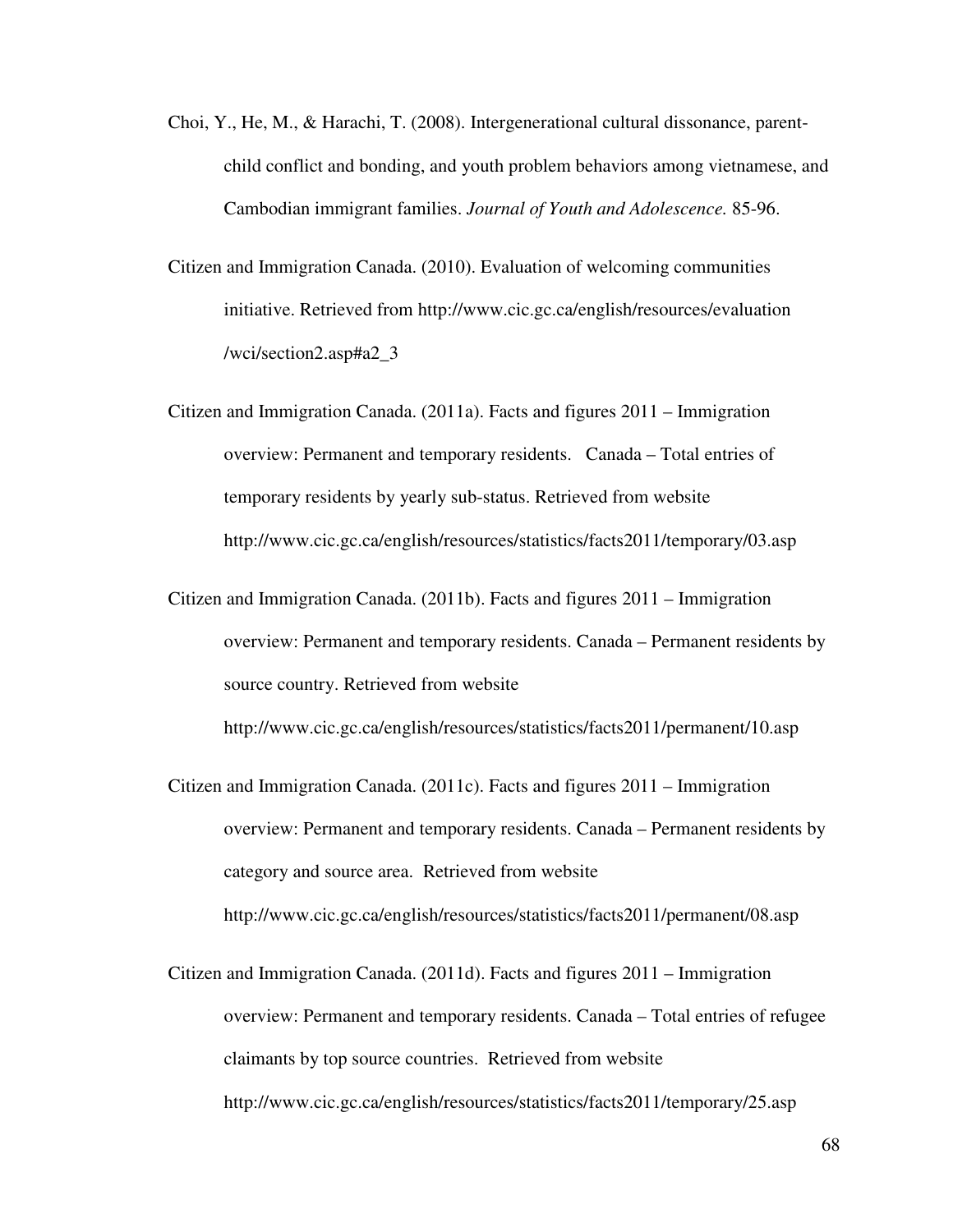- Citizen and Immigration Canada. (2011e). Facts and figures 2011 Immigration overview: Permanent and temporary residents. Canada – Permanent residents by province or territory and urban area. Retrieved from website http://www.cic.gc.ca/english/resources/statistics/facts2011/permanent/11.asp
- Citizen and Immigration Canada. (2011f). Facts and figures 2011 Immigration overview: Permanent and temporary residents. Canada – Total entries of foreign students by province or territory and urban area. Retrieved from website http://www.cic.gc.ca/english/resources/statistics/facts2011/temporary/15.asp
- Citizen and Immigration Canada. (2013). Apply to immigrate to Canada. Retrieved from http://www.cic.gc.ca/english/immigrate/apply.asp
- City of London Community Profile. (2006). Retrieved from website http://www.london.ca/About\_London/PDFs/CityofLondon19962006.pdf
- Cohen, J. (2012). Imaginary community of the mainstream classroom: Adolescent immigrants' perspectives. *The Urban Review.* 44(2) 265-280
- Courage, D. (2012). Beyond the illusion of inclusion: Implications for education in culturally diverse societies: Perspectives from Canadian experience. In Kashope, H, Singh, M & Race, R (Eds). *Precarious international multicultural education: Hegemony, dissent and rising.* Pp. 187-218.
- Colvin, C., Volet, S., & Fozdar, F. (2013). Local university students and intercultural interactions: Conceptualising culture, seeing diversity, and experiencing interaction. *Higher Education Research and Development., 32,* 1-16. DOI: 10.1080/07294360.2013.841642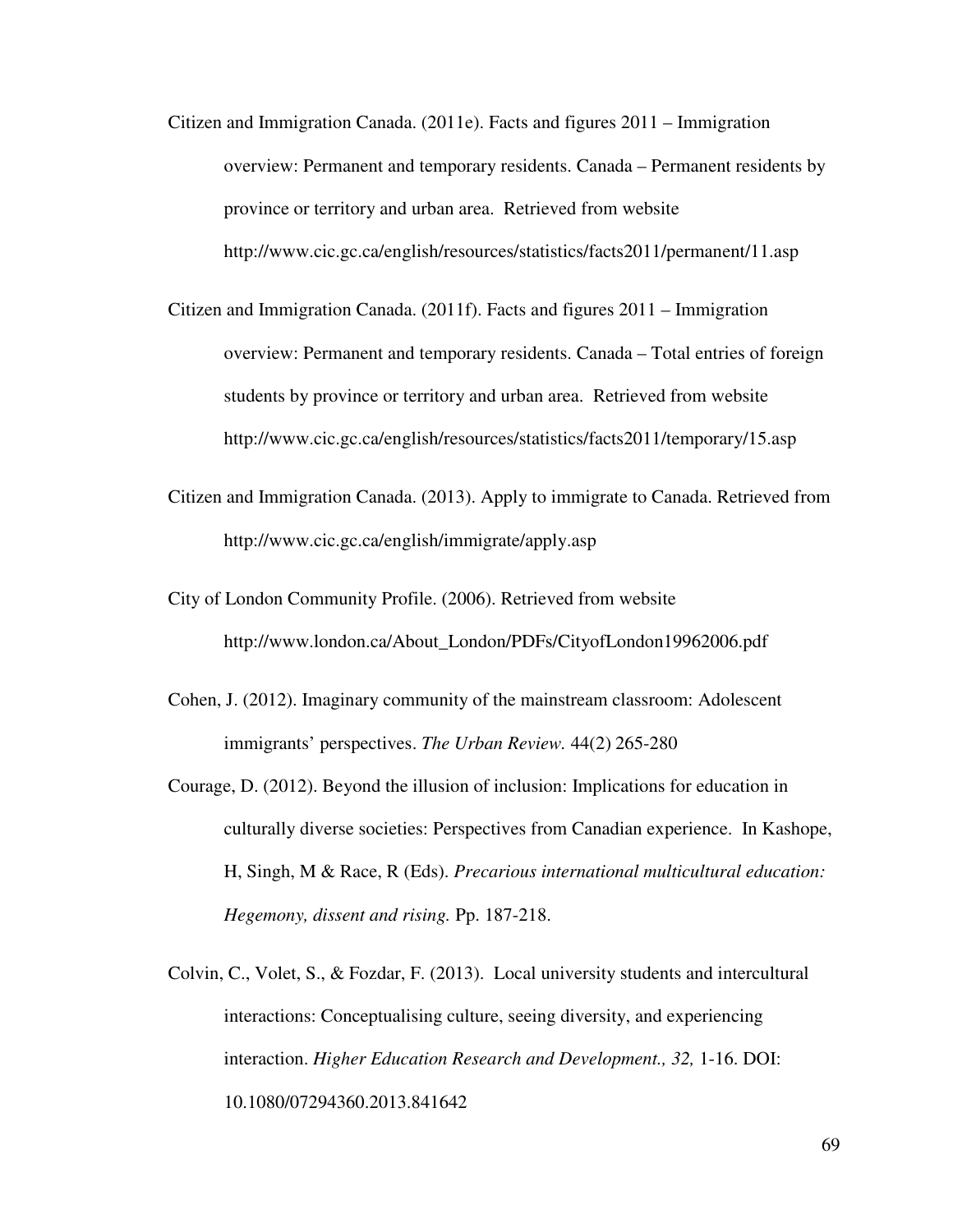- Closson. L.M., Darwich, L., Hymel, S., & Waterhouse, T. (2013). Ethnic discrimination among recent immigrant adolescents: Variations a function of ethnicity and school context. *Journal of Research on Adolescence.*
- Das Gupta , T., & Pauchulo, C. (2009). Newcomer youth settlement guide for service providers. *Ontario Council of Agencies Serving Immigrants*. Retrieved from *atwork.settlement.org/.../OCASI\_SYNC\_Youth\_Guide\_English.pdf*
- Ellis, L. M. and E. C. Chen (2013). Negotiating identity development among undocumented immigrant college students: A grounded theory study. *Journal of Counseling Psychology* 60(2): 251-264.
- Fay, K. (2012). Review of Immigrants raising citizens: Undocumented parents and their young children. *Journal of Youth and Adolescence.* 41(11): 1544-1547.
- Ferreira, M. (2011).*How retention and high stakes testing closes the door to educational opportunity for immigrant youth: A case study of Dominican students.* (Order No. AAI3427002, *Dissertation Abstracts International Section A: Humanities and Social Sciences,* , 4315.
- Fortune, B. V. (2012). *Acculturation, intergenerational conflict, distress and stress in filipino-american families.* (Order No. 3535626, Regent University). *ProQuest Dissertations and Theses,* , 115.
- Gindling, T., and Poggio, S. (2009). Family Separation and the Educational Success of Immigrant Children. UMBC Policy Brief . 7. 3.

Grünigen, R., Perren, S., Nagele, C. (2010). Immigrant children's peer acceptance and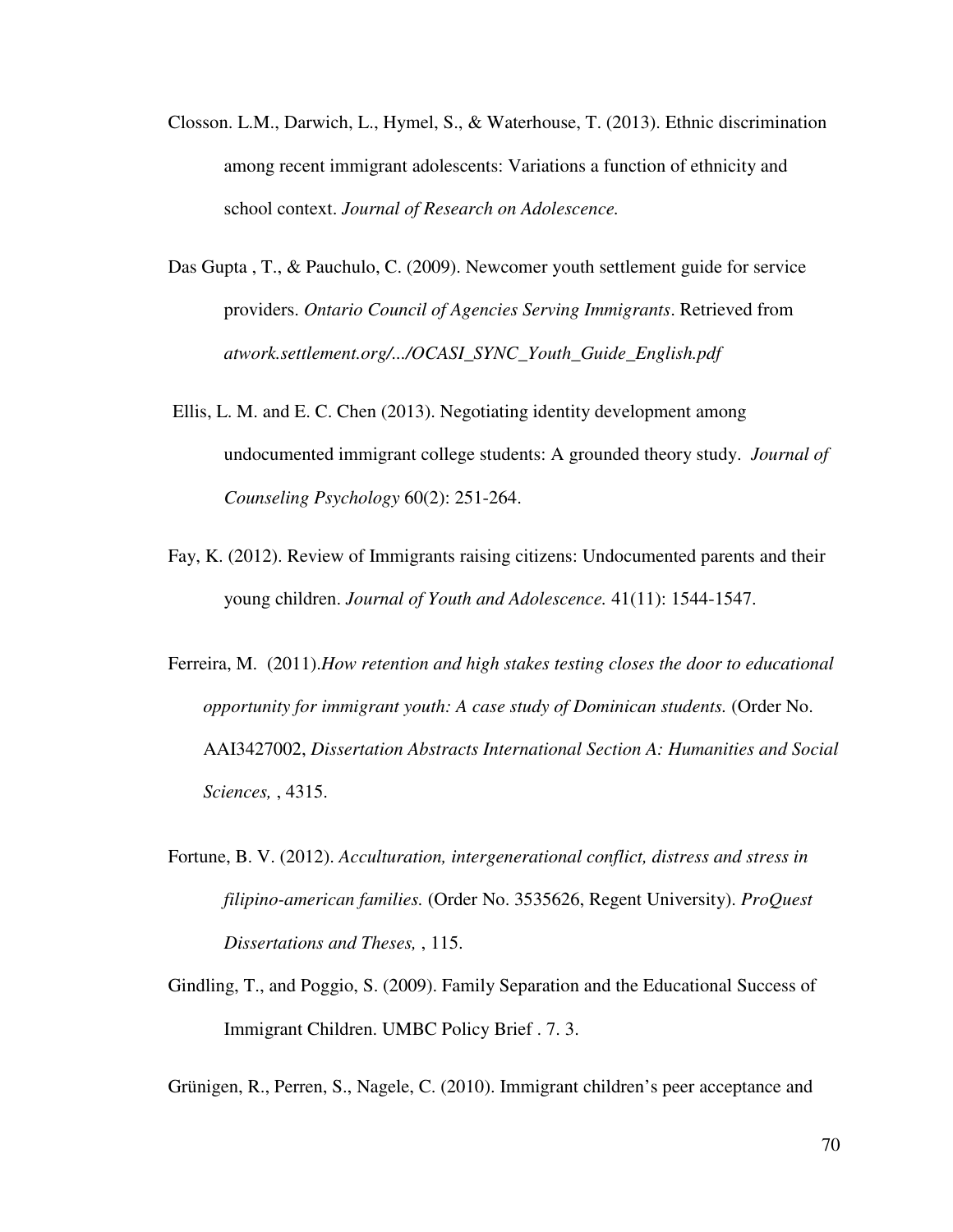victimization in kindergarten: The role of local language competence. *British Journal of Developmental Psychology* 28(3): 679-697.

- Gutierrez, M. (2011). Alien in an unknown world. *Harvard Educational Review*, 81(3), 573-577.
- Habib, F. (2012). Universal school-based mental health programmes for multicultural contexts: Insights and potential for cultivating safe, socially inclusive schools. *Advances in School Mental Health Promotion, 5*(1), 4-22.
- Henry, C., Merten, M., Plunkett, S., Sands, T. (2008). Neighborhood, parenting and adolescent factors and academic achievement in Latino adolescents from immigrant families. *Interdisciplinary Journal of Applied Family Studies.* 57. 5. 579-590.
- Jebwab, J. (2008). Reasonable Remuneration: The Earnings Gap between Immigrants and Non-Immigrants in Canadian Cities. Association for Canadian Studies. Retrieved from http://www.acs-aec.ca/pdf/polls/12099996958728.pdf
- Johansson, T., & Hammarén, Nils. (2011). The art of choosing the right tram: Schooling, segregation and youth culture. *Acta Sociologica*, 54(1), 45-5
- Jung, E., & Hecht, M. L. (2008). Identity gaps and level of depression among Korean immigrants. *Health Communication, 23*(4), 313-325. doi:http://dx.doi.org/10.1080/10410230802229688
- Kilbride, K., Anisef, P., Baichman-Anisef, E., Khattar, R. ( 2001). *Between two worlds: The experiences and concerns of immigrant youth in Ontario.* Retrieved from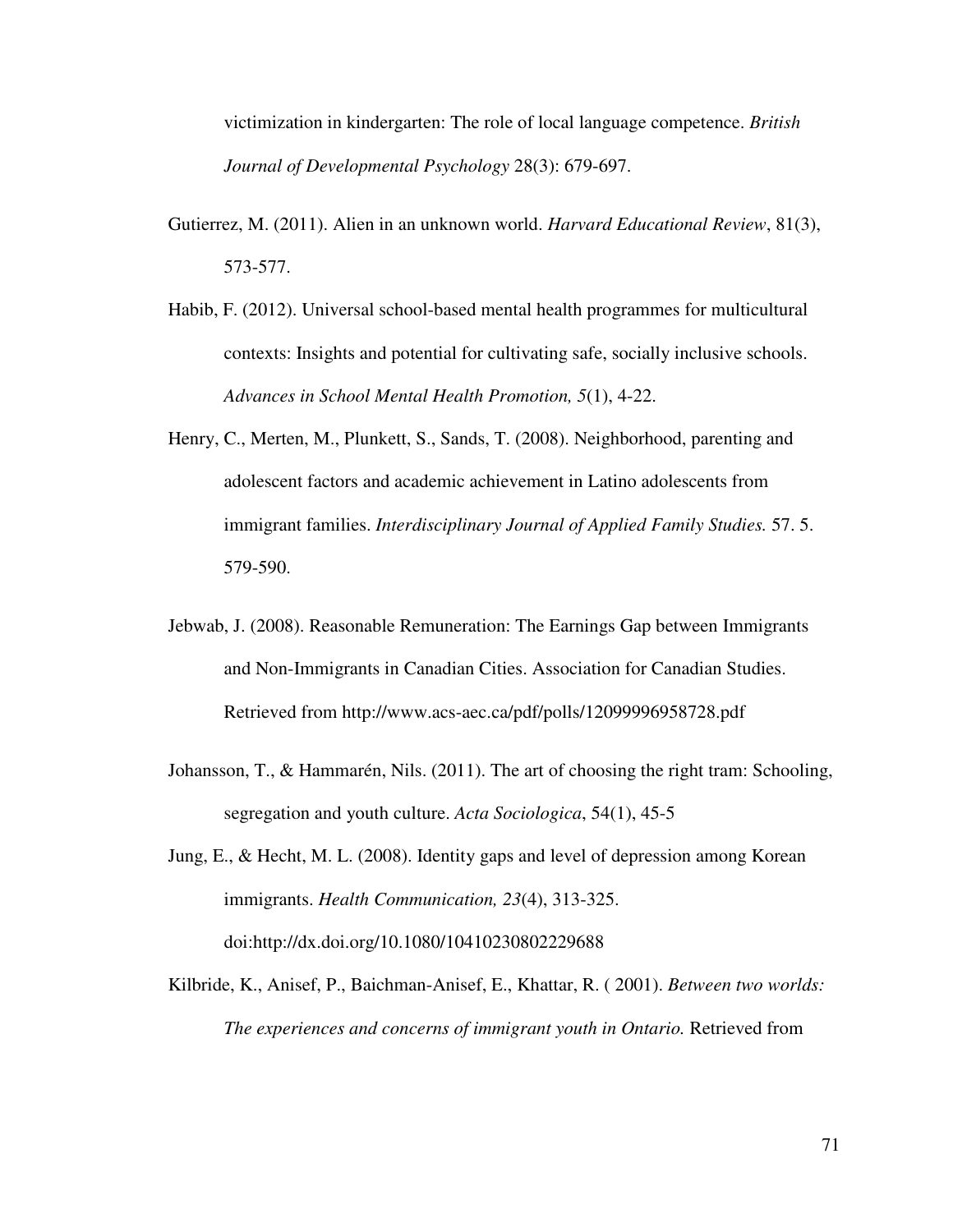Joint Centre of Excellence for Research on Immigration and Settlement- Toronto Website: www.settlement.org/downloads/between\_two\_worlds.pdf

- Kwak, K. (2003). *Adolescents and their parents: A review of intergenerational family relations for immigrant and non-immigrant families.* Human Development. 46(2)115-136. (DOI:10.1159/000068581)
- Lauture, M. B .*Cultural factors affecting the transition of haitian immigrants in american colleges: A phenomenological study.* (Order No. AAI3284285, *Dissertation Abstracts International Section A: Humanities and Social Sciences,* , 4606.
- London and Middlesex County (2013). *Immigration Statistics*. Retrieved from http://immigration.london.ca/about-us/immigrant\_stats/
- Matsumoto, N. (2013). *Constructing multiethnic space: East Asian immigration in fort lee, new jersey.* (Doctoral Dissertation) Available from Dissertation Abstracts International Section A: Humanities and Social Sciences.
- Martinez, O., Rummens, J. Moreau, A.J, Choi, J. Perceived ethnic discrimination and social exclusion: newcomer immigrant children in Canada. *American journal of orthopsychiatry*, 82 (3), 376-388
- May Yeh, L., Liang, J., Lau, A., McCabe, K. Acculturation Gap, Intergenerational Conflict, Parenting Style, and Youth Distress in Immigrant Chinese American Families Soh-Leong Marriage & Family Review Vol. 45, Iss. 1, 2008
- Medvedeva, M. (2010). Perceived discrimination and linguistic adaptation of adolescent children of immigrants. *Journal of Youth and Adolescence* 39(8): 940-952.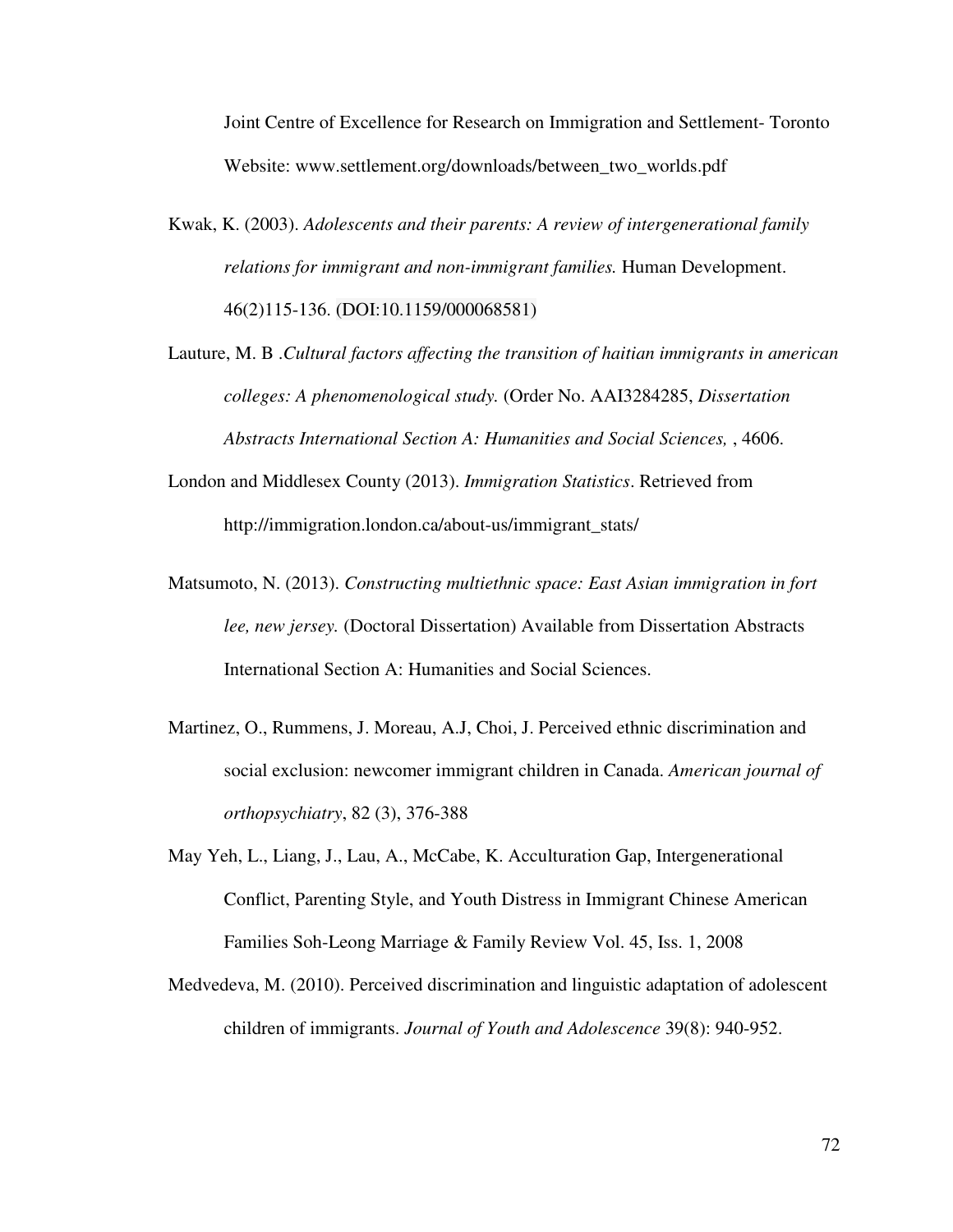- McIntyre, T. (2001). History of Canadian immigration policy. *Canadian Geographic,*  11(1). Retrieved from http://www.canadiangeographic.ca/magazine /jf01/culture\_acts.asp
- Ming Fang He et al (2008). Immigrant students' experience of curriculum. In Connelly et al (eds). *The Sage handbook of curriculum and instruction*. Los Angeles: Sage Publications. Pp.219-239.
- Morales, A., Hanson, E. (2005). Language brokering: An integrative review of literature. *Hispanic Journal of Behavioral Sciences. 27,* 471-503.
- Ockhocka, J., Janzen, R., Westhues, A., Roderick, K. (2006). *Pathways to success: Immigrant youth at high school.* Retrieved from: Centre for Research and Education in Human Services website: http://www.communitybasedresearch.ca/Project/view/id/1497.html
- Ockhocka, J., Janzen, R., Westhues, A., Roderick, K. (2006). *Pathways to success: Immigrant youth at high school.* Retrieved from: Centre for Research and Education in Human Services website: http://www.communitybasedresearch.ca/Project/view/id/1497.html
- Omidvar, R., & Richmond, T. (2003). *Immigrant settlement and social inclusion in canada.* (Perspectives on Social Inclusion). Retrieved from: The Laidlaw Foundation Website: www.laidlawfdn.org/working-paper-series-social-inclusion
- Oxman‐Martinez, J., Rummens, A., Moreau, J., Choi, Y., Beiser, M., Ogilvie, L., and Armstrong. R. (2012). Perceived ethnic discrimination and social exclusion: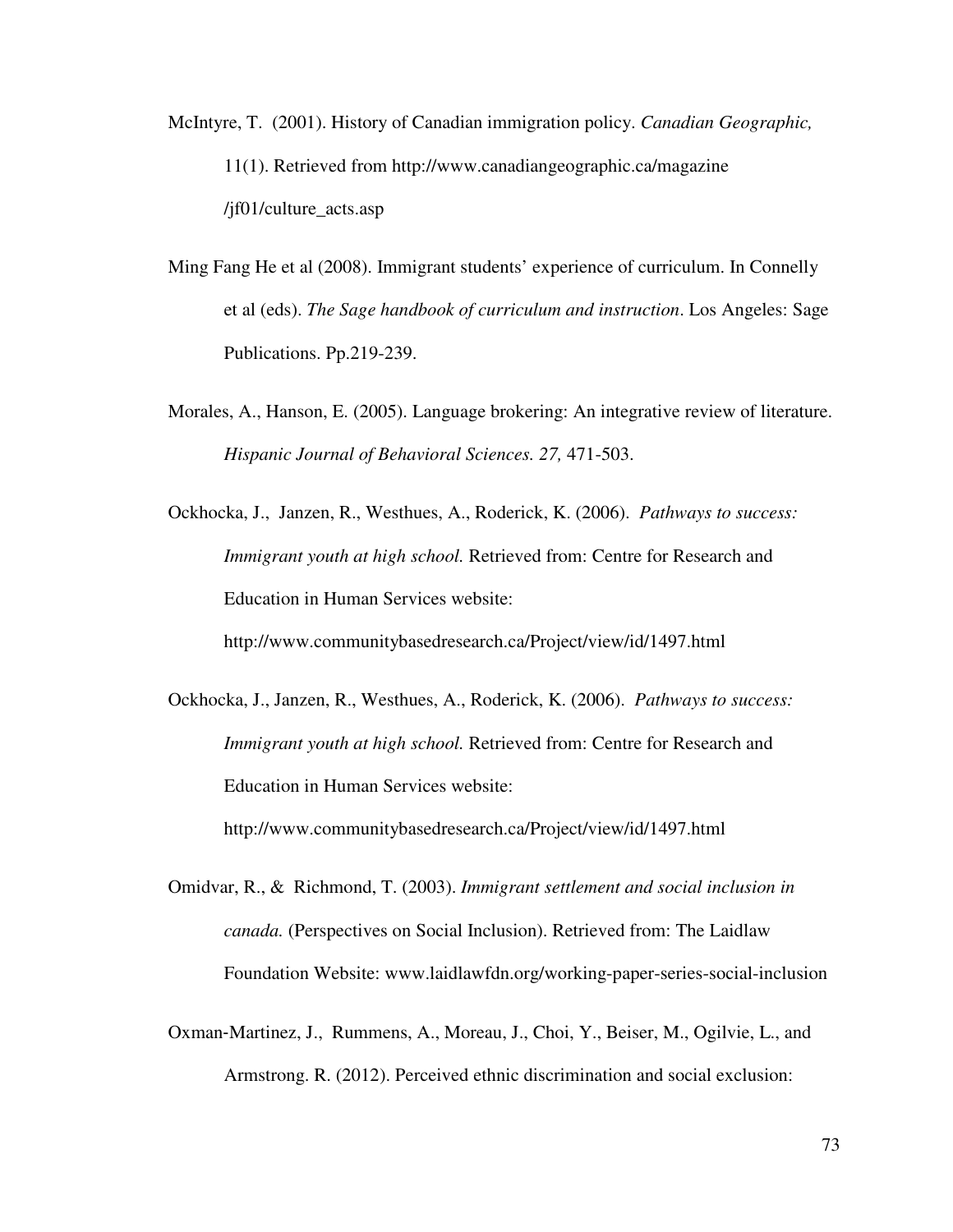Newcomer immigrant children in Canada. *American Journal of Orthopsychiatry*  82(3): 376-388.

- Pasch, L.D., Deardorff, J.,Tschann, J.M., Flores, E., Penilla, C. & Pantoja, P (2006). Acculturation, parent-adolsecent conflict, and adolescent adjustment in mexican american families. *Family Process*, 75-85
- Peguero, A.A., Bondy, J.M. (2011). Immigration and students' relationship with teachers. *Education and Urban society.* 43 (1) 165-183
- Peguero, A. A. (2011). Immigrant youth involvement in school-based extracurricular activities. *The Journal of Educational Research*, 104(1), 19-27.
- Peguero, A.A. The children of immigrants' diminishing perceptions of just and fair punishment. *Punishment & Crime.* 14(4), 429-451.
- Potochnick, S., Perreira ,K. M (2010). Depression and anxiety among first-generation immigrant Latino youth. *Journal of nervous and mental disease*. 198 (7), 470-477
- Prino, L. E., Quaglia, R., & Sclavo, E. (2008). Prejudice in school: A research among primary school teachers. *European Journal of Education and Psychology, 1*(3), 27-37.
- Rousseau, C., Hassan, G., Moreau, N., & Thombs, B. D. (2011). Perceived discrimination and its association with psychological distress among newly arrived immigrants before and after September 11, 2001. *American Journal of Public Health*, 101(5), 909-915.
- Santrock, J. (2007). *A topical approach to life-span development* . (4th ed., pp. 104 ;119; 242-247; 354-356; 574-575; 618).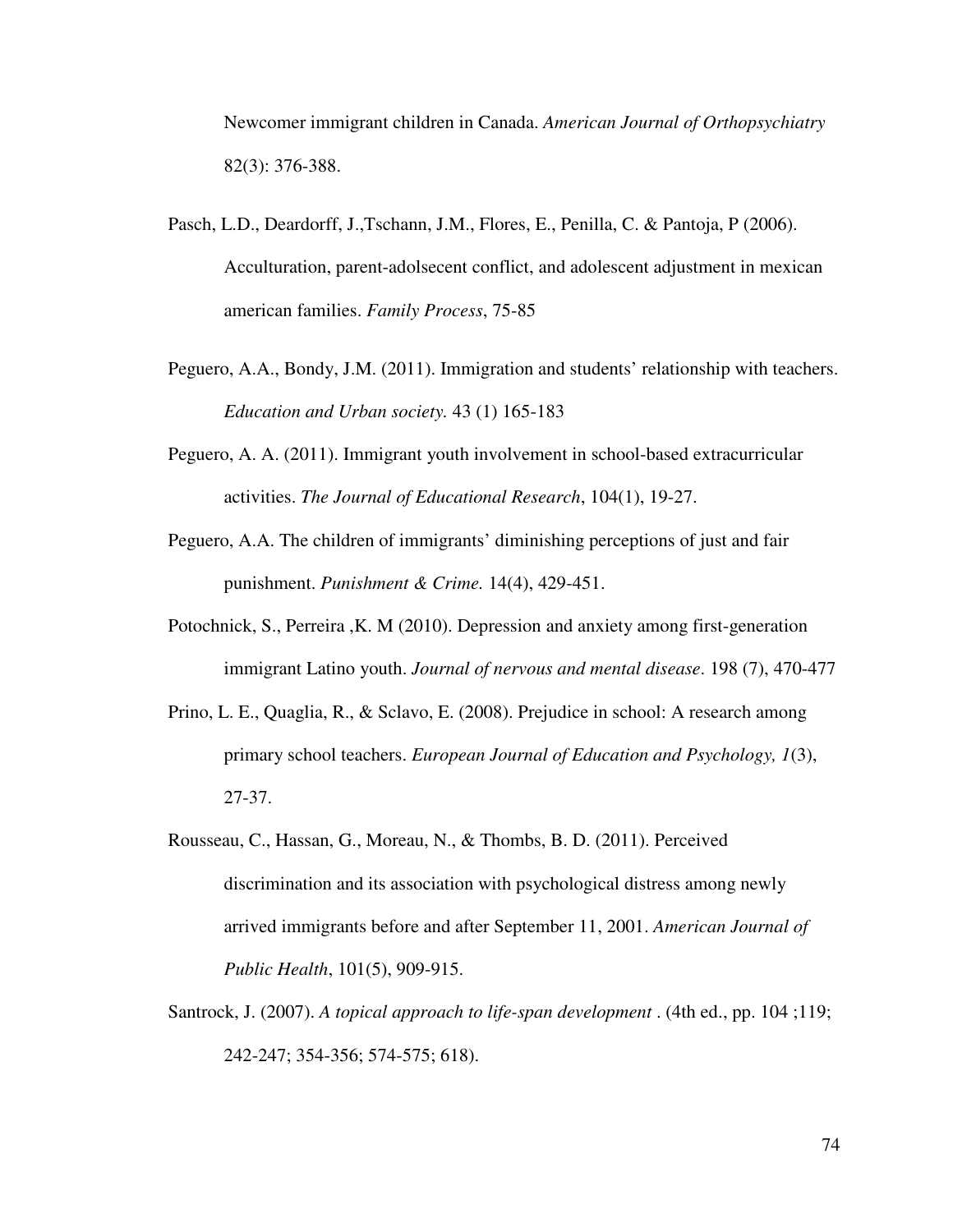- Schen, C. (2005). When mothers leave their children behind. *President and Fellows of Harvard College. 7.* 233-243. *DOI: 10.1080/10673220500243380*
- Sensoy, & DiAngelo, (2012). *Race, ethnicity, gender, and class: The sociology of group conflict and change*. New York : SAGE Publications Ltd.
- Settlement At Work. Settlement workers in schools. (2014). Retrieved from http://wiki.settlementatwork.org/wiki/Settlement\_Workers\_in\_Schools\_%28SWI S%29
- Song, Ya-Hong. (2008). A narrative inquiry into classroom assessment: Stories of six Chinese adult learners of English as a second language. (Doctoral Dissertation). Available from Proquest Information & Learning.
- Soto, L. (2012). On becoming Mexican in Napa: Mexican immigrant girls negotiating challenges to transnational identities. *Social Identities: Journal for the Study of Race, Nation and Culture* 18(1): 19-37.
- Statistics Canada, Longitudinal Survey of Immigrants to Canada (2003). Progress and Challenges of New Immigrants in the Workforce. Catalogue no. 89-615-XIE. Retrieved from http://publications.gc.ca/Collection/Statcan/89-615-XIE/89-615- XIE2005001.pdf?
- Statistics Canada. (2009). Earnings differences between immigrants and the Canadianborn – The role of literacy skills. Retrieved from http://www.statcan.gc.ca/pub/81-004-x/2008005/article/10798-eng.htm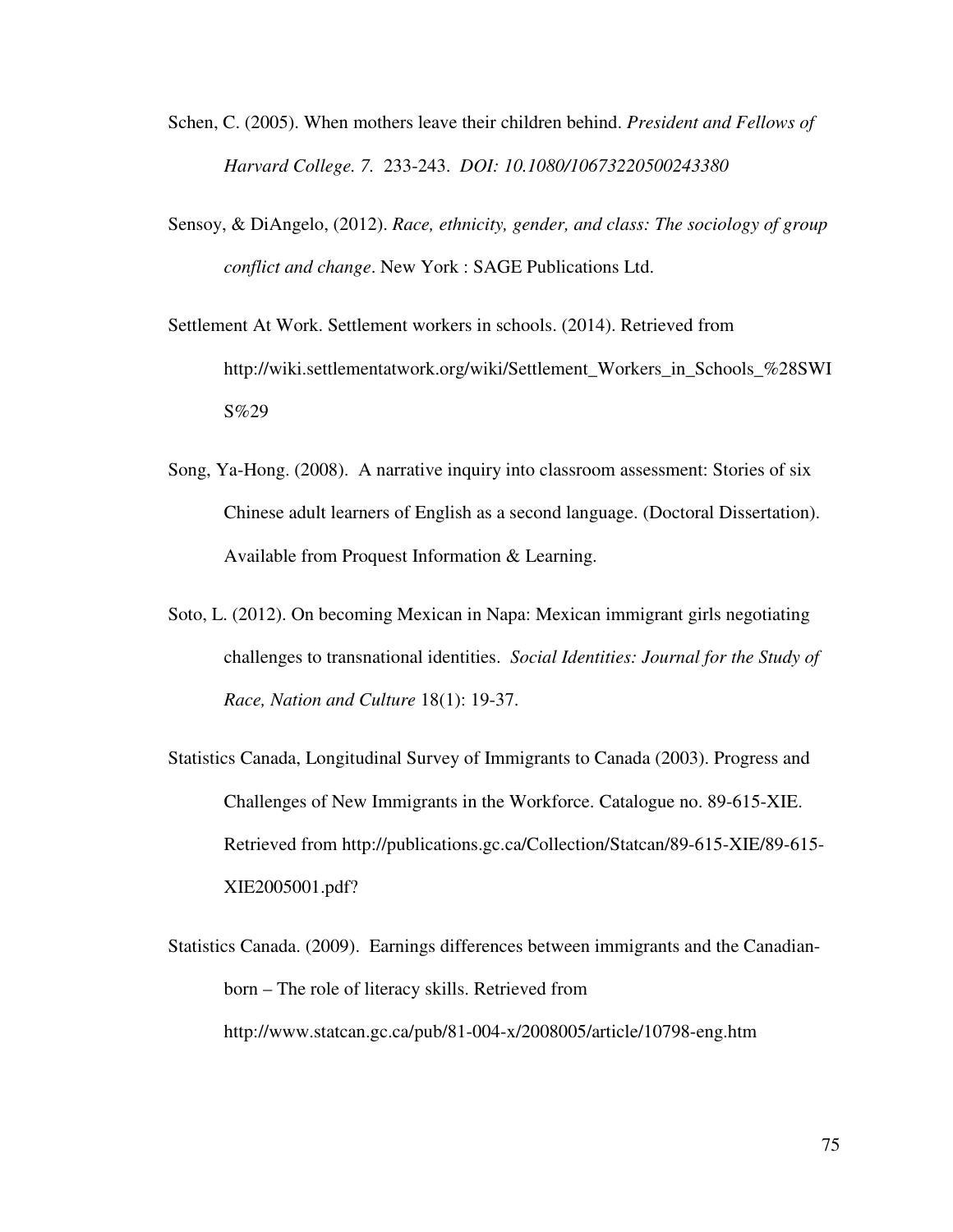- Stone, S., & Han, M. (2005). Perceived school environments, perceived discrimination, and school performance among children of mexican immigrants. *Children and Youth Services Review, 27*(1), 51-66. doi:http://dx.doi.org/10.1016/j.childyouth.2004.08.011
- Suárez-Orozco, C., Bang, H., and Kim, H. (2011). "I felt like my heart was staying behind: Psychological implications of family separations & reunifications for immigrant youth." *Journal of Adolescent Research* 26(2): 222-257.
- Suárez-Orozco C. · Hernández M.G. (2012). Immigrant Family Separations: The Experience of Separated, Unaccompanied, and Reunited Youth and Families. The Impact of Immigration on Children's Development. Contrib Hum Dev. Basel, Karger, 2012, vol 24, pp 122–148 (DOI:10.1159/000331032
- Suárez-Orozco, C., Pimentel, A., Martin, M. The significance of relationships: Academic engagement and achievement among newcomer immigrant youth - *The Teachers College Record,* (1)Summers, M., & Volet, S. (2008). Students attitudes towards culturally mixed groups on international campuses: Impact of participation in diverse and non-diverse groups. *Studies in Higher Education*, 33(4), 357–370. doi: 10.1080/03075070802211430
- Svensson, Y., Burk, W, Sattin, H. (2012). Peer selection and influence of delinquent behavior of immigrant and nonimmigrant youths: Does context matter? *International Journal of Behavioral Development* 36(3): 178-185.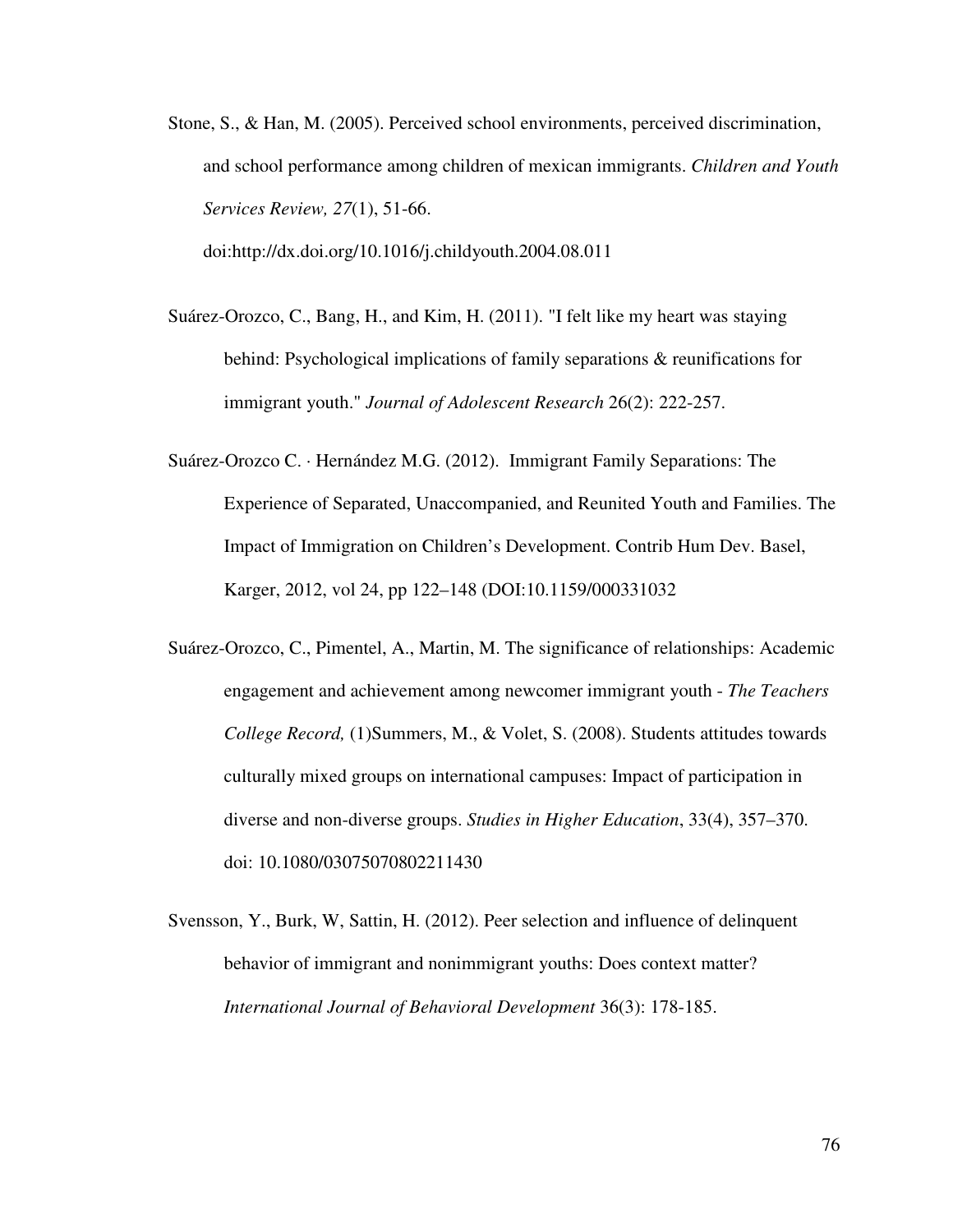- Tohme, J. D. (2008). *Perceptions and experiences of recent immigrant latino parents of the educational system as reflected at horizon school: A case study of advocacy and empowerment.* Dissertation Abstracts International Section A: Humanities and Social Sciences
- Trochim, W. (1989a). An introduction to concept mapping for planning and evaluation. In W. Trochim (Ed.) A Special Issue of Evaluation and Program Planning, 12, 1-16.
- Trochim, W. (1989b). Concept mapping: Soft science or hard art? In W. Trochim (Ed.) A Special Issue of Evaluation and Program Planning, 12, 87-110.
- Troper, H. (2012). Immigration. In *The Canadian Encyclopedia.* Retrieved April 7, 2013, from http://www.thecanadianencyclopedia.com/articles/immigration
- Vo-Jutabha, E. *The impact of historical, social, and cultural contexts on Vietnamese adolescent identity exploration.* (Doctoral Dissertation). Available from Dissertation Abstracts International: Section B: The Sciences and Engineering. (UMI No. 3189859).
- Von Grünigen, R., Kochenderfer-Ladd, B., Perren, S., & Alsaker, F. D. (2012). Links between local language competence and peer relations among Swiss and immigrant children: The mediating role of social behavior. Journal of School Psychology, 50(2), 195-213.
- Watkins, A. M., & Melde, C. (2010). Latino and Asian students' perceptions of the quality of their educators: The role of generational status and language proficiency. *Youth & Society,* 42(1), 3-32.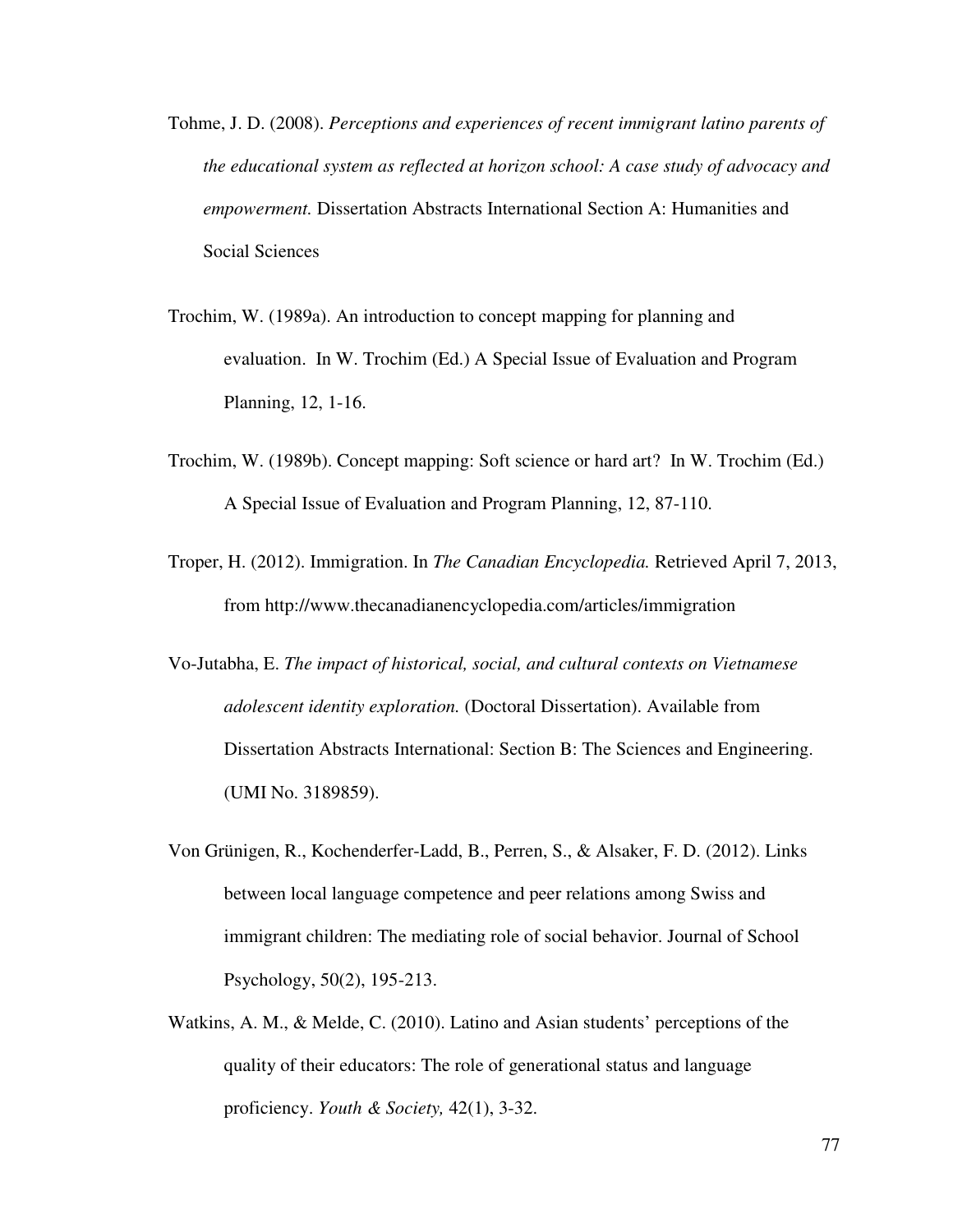Yoon, E., Hacker, J., Hewitt, A., Abrams, M., & Cleary, S. (2012). Social connectedness, discrimination, and social status as mediators of acculturation/ enculturation and well-being. *Counselling Psychology.* 59 (1). 86-96.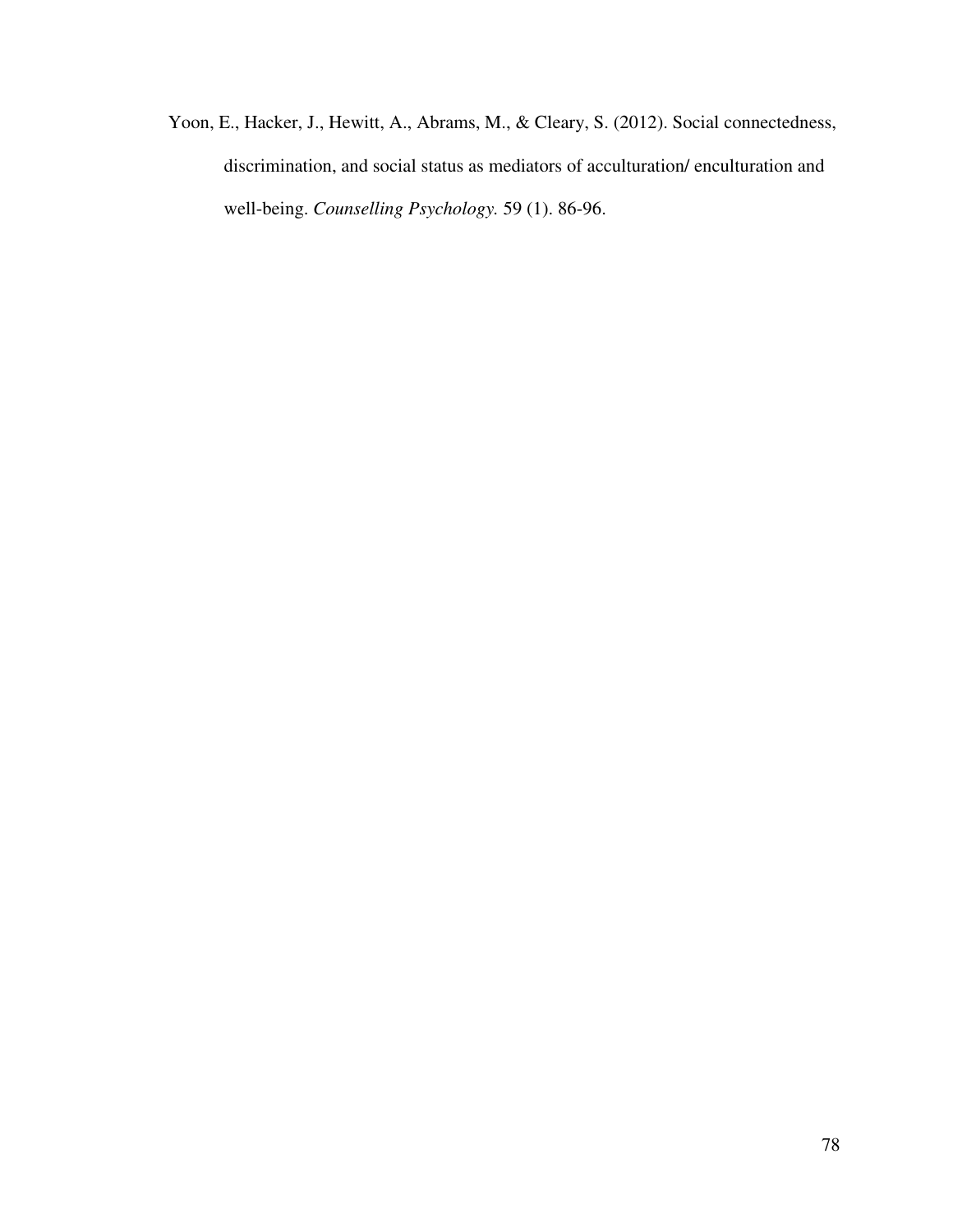### **YOU are INVITED to a Meeting to participate in a Research Study About**

#### **NEWCOMER YOUTH, their FAMILIES and COMMUNITY**

**We want to know what makes a healthy welcoming community for newcomer youth in south London** 

**We would like to talk about:** 

**what is working well and, what improvements could be made** 

> **for newcomer youth: at home in school within the neighbourhood**

**there will be separate meetings for** 

**1) Newcomer Youth 2) Parents of Newcomer Youth 3) Service Providers to Newcomer Youth** 

**These meetings will be held at South London Neighborhood Resource Centre** 

**on TBA TBA TBA** 

**please contact your school Settlement Worker to register** 

**if you have any questions about the study please call or email Jason Brown at Western University.**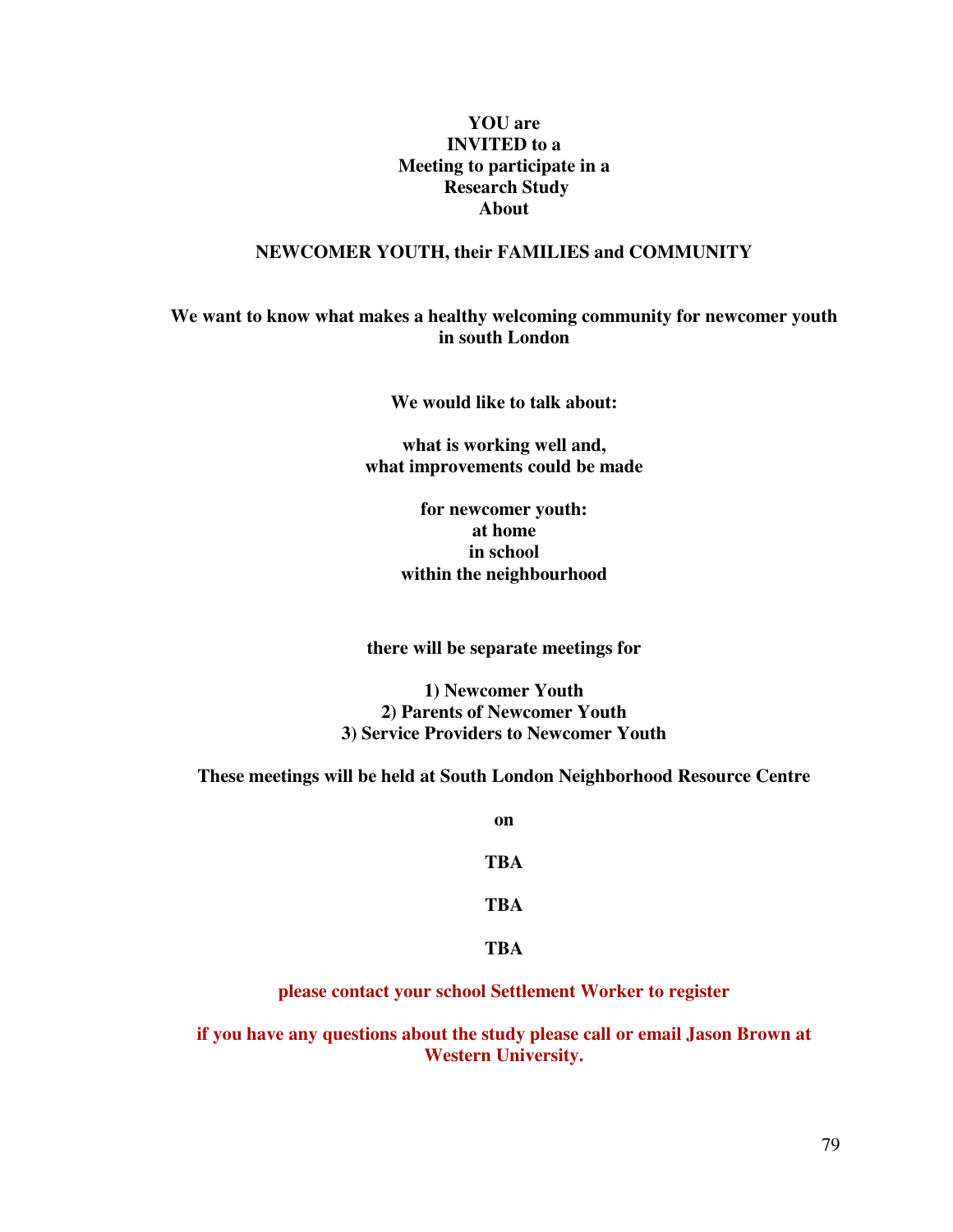## **Healthy Welcoming Communities Created by Newcomer Youth**

## **LETTER OF INFORMATION**

|  | Youth                    |
|--|--------------------------|
|  | <b>Parents</b>           |
|  | <b>Service Providers</b> |

#### **Introduction**

My name is Jason Brown and I am an Associate Professor at the Faculty of Education at Western University. Dr. Mohamed Al-Adeimi, Settlement Coordinator, South London Neighborhood Resource Centre, and Dr. Paul Tarc, Assistant Professor at Western University and I are currently conducting research into what makes a healthy welcoming community for newcomer youth and would like to invite you and your son/daughter to participate in this study.

### **Purpose of the study**

The aims of this study are to learn from newcomer youth about what will help them survive and thrive in school, with their families and in their neighbourhoods.

## **If you agree to participate**

If you (parent) **agree that** *your son/daughter* **can participate** in this study she or he will be asked to meet with at the South London Neighborhood Resource Centre on June 2, in a small group with about 8 other youth to talk about these issues. The meeting will take approximately 3 hours including a break when lunch will be provided. She or he will also be invited back another time to return to talk about what all of the youth said. Even if you agree that your son/daughter may participate in the first group he/she does not have to participate in the second meeting. In the second group meeting, participants will be asked to group together all of the responses from the first youth focus group. There will be no identifying information on the responses. This meeting will take approximately one hour.

If *you* **(parent) agree to participate in this study** you will be asked to meet with South London Neighborhood Resource Centre on June 2, in a small group with about 8 other parents to talk about these issues. The meeting will take approximately 2 hours. You will also be invited back another time to talk about what all of the parents said. Even if you agree to participate in the first group you do not have to participate in the second meeting. In the second group meeting, participants will be asked to group together all of the responses from the first parent focus group. There will be no identifying information on the responses. This meeting will take approximately one hour.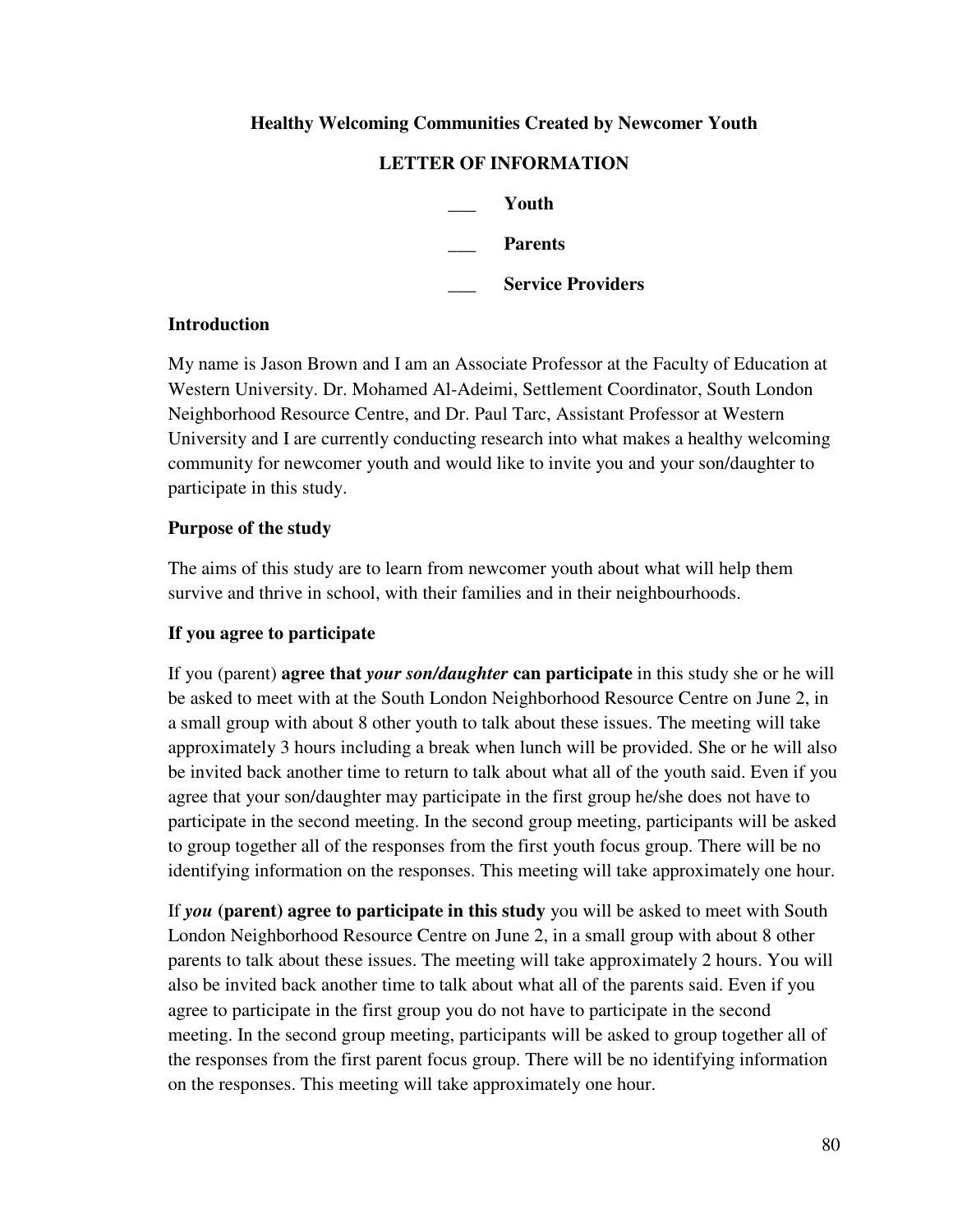If **you (service provider) agree to participate in this study** you will be asked to meet with South London Neighborhood Resource Centre on (date, TBD), in a small group with about 8 other service providers to talk about these issues. The meeting will take approximately 2 hours. You will also be invited back another time to talk about what all of the service providers said. Even if you agree to participate in the first group you do not have to participate in the second meeting. In the second group meeting, participants will be asked to group together all of the responses from the first service provider focus group. There will be no identifying information on the responses. This meeting will take approximately one hour.

## **Confidentiality**

The information collected will be confidential and used for research purposes only, and neither yours or your son's or daughter's name (nor information which could identify you or them) will be used in any publication or presentation of the study results, unless you give consent. We would like to take pictures and/or videos of the events and use them in publications/ presentations of the study results but only for those who agree. You will be asked to indicate your choice on the consent form.

## **Risks & Benefits**

There are no known risks to participating in this study.

## **Voluntary Participation**

Participation in this study is voluntary. You or your youth can refuse to participate, refuse to answer any questions or withdraw from the study at any time with no effect on their school or involvement with the South London Neighborhood Resource Centre.

## **Questions**

If you have any questions about the conduct of this study or your rights as a research participant you may contact the Office of Research Ethics, Western University. If you have any questions about this study, please contact Dr. Jason Brown, Faculty of Education. This letter is yours to keep for future reference.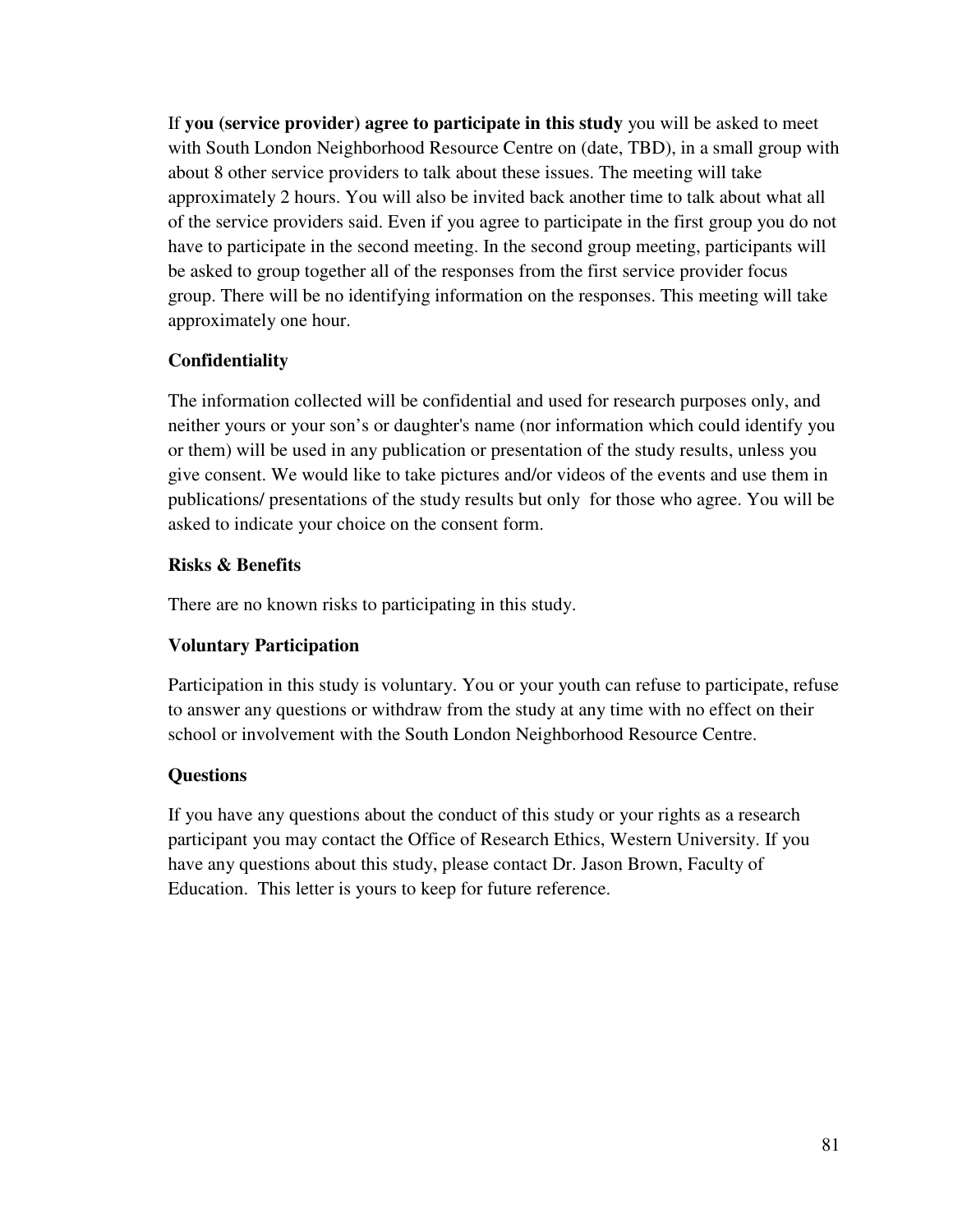#### *Healthy Welcoming Communities Created by Newcomer Youth*

# *Jason Brown, Western University Mohamed Al-Adeimi, South London Neighborhood Resource Centre Paul Tarc, Western University*

#### CONSENT FORM

Parent Focus Group

I have read the Letter of Information, have had the nature of the study explained to me and I agree to participate. All questions have been answered to my satisfaction.

I agree to participate in photos associated with this research which will be used in publications/ presentations of the research results. Please initial your response.

YES NO

I agree to participate in videos associated with this research which will be used publications/ presentations of the research results. Please initial your response.

YES\_\_\_\_ NO\_\_\_\_

Name (please print):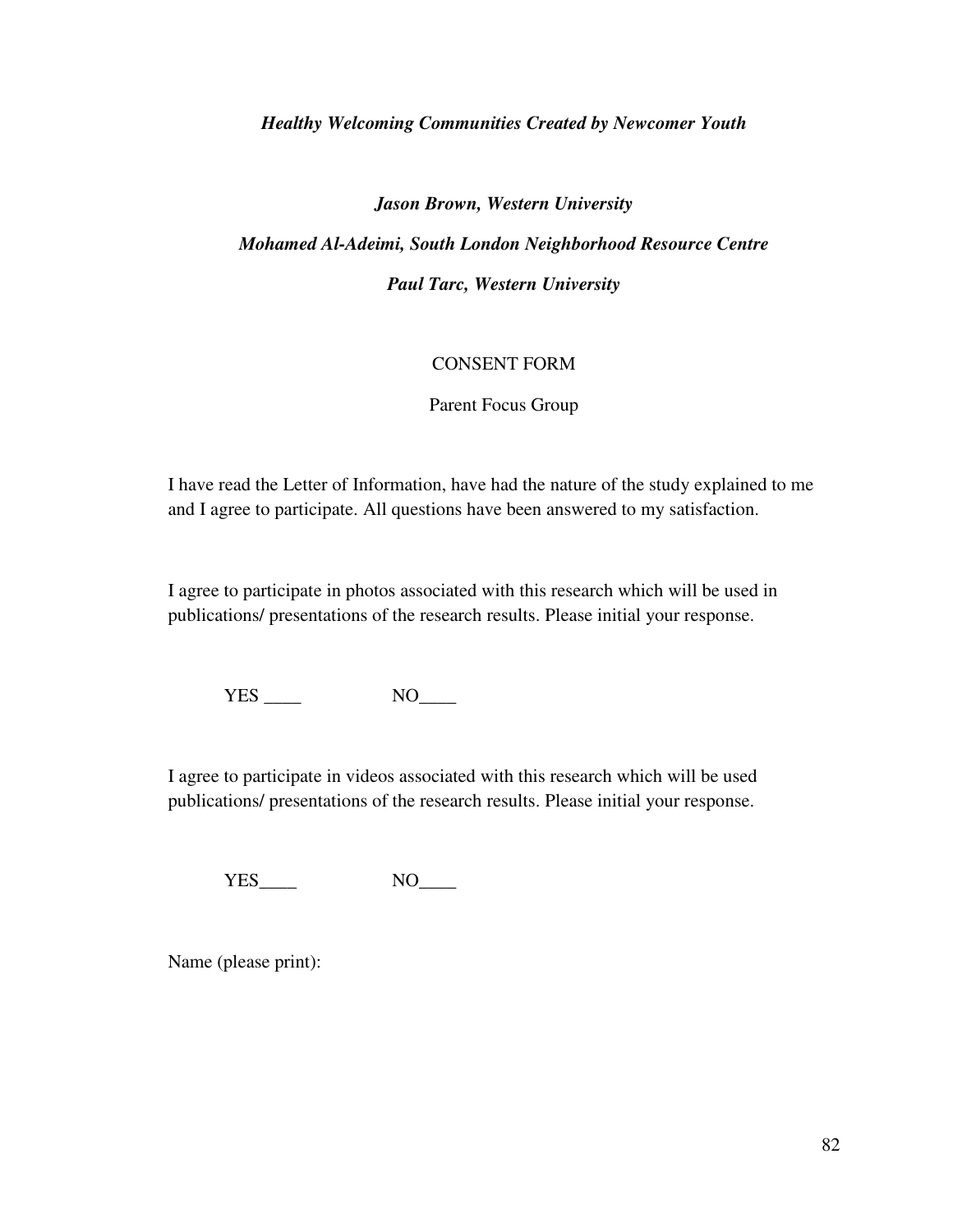Name of Person Obtaining Informed Consent:

Signature of Person Obtaining Informed Consent:

Date:

I agree to be contacted by the researchers to invite me to participate in the second phase of the study which will take 30-45 minutes in the same location (South London Neighborhood Resource Centre) to group together responses from this focus group at a date to be determined.

\_\_\_\_\_\_\_\_\_\_\_\_\_\_\_\_\_\_\_\_\_\_\_\_\_\_\_\_\_\_\_\_\_\_\_\_\_\_\_\_\_\_\_\_\_\_\_\_\_\_\_\_\_\_\_\_\_\_\_\_\_\_\_\_\_\_\_\_\_\_\_\_

YES NO

telephone number: \_\_\_\_\_\_\_\_\_\_\_\_\_\_\_\_\_\_\_\_\_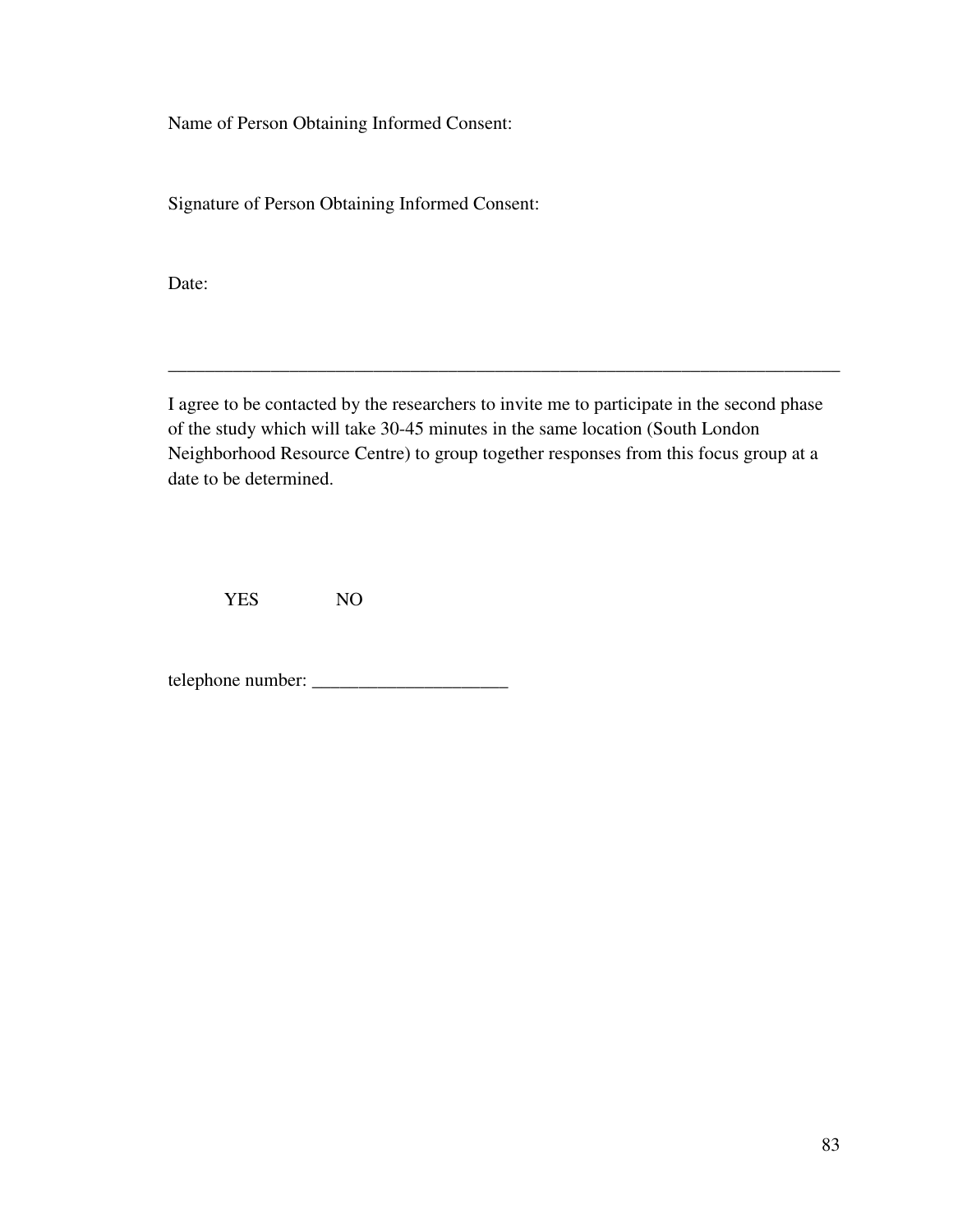#### *Healthy Welcoming Communities Created by Newcomer Youth*

*Jason Brown, Western University* 

*Mohamed Al-Adeimi, South London Neighborhood Resource Centre Paul Tarc, Western University* 

#### CONSENT FORM

Youth Focus Group

I have read the Letter of Information, have had the nature of the study explained to me and I agree that my youth may participate in the study. All questions have been answered to my satisfaction.

I agree to allow my son/daughter to participate in photos associated with this research which will be used in publications/ presentations of the research results. Please initial your response.

YES \_\_\_\_\_ NO\_\_\_\_

I agree to allow my son/daughter to participate in videos associated with this research which will be used publications/ presentations of the research results. Please initial your response.

YES NO

Name of Parent/Guardian (please print):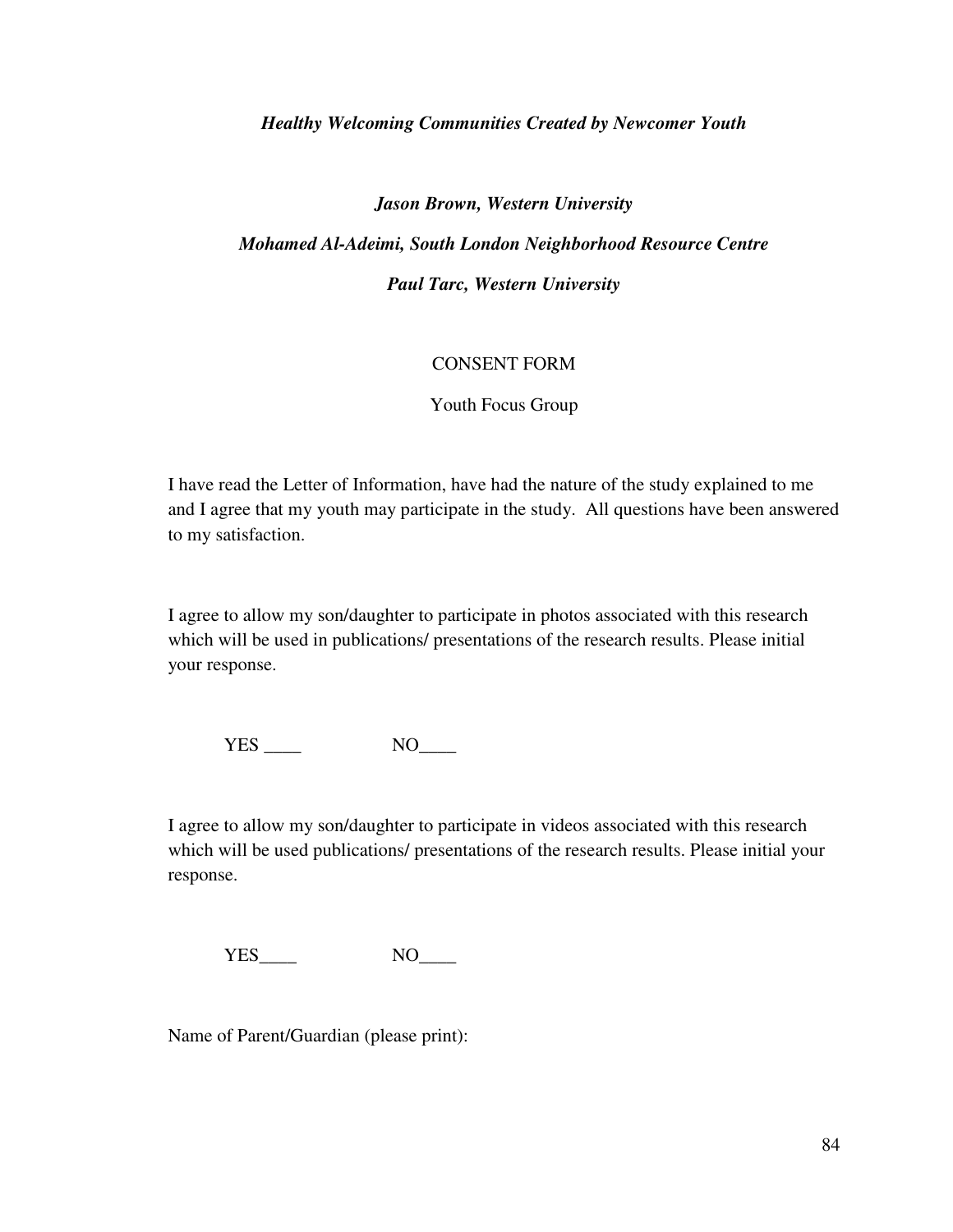Name of Person Obtaining Informed Consent:

Date:

I agree to allow my son or daughter to be contacted by the researchers to invite him/her to participate in the second phase of the study which will take 30-45 minutes in the same location (South London Neighborhood Resource Centre) to group together responses from this focus group at a date to be determined.

\_\_\_\_\_\_\_\_\_\_\_\_\_\_\_\_\_\_\_\_\_\_\_\_\_\_\_\_\_\_\_\_\_\_\_\_\_\_\_\_\_\_\_\_\_\_\_\_\_\_\_\_\_\_\_\_\_\_\_\_\_\_\_\_\_\_\_\_\_\_\_\_

YES NO

telephone number: \_\_\_\_\_\_\_\_\_\_\_\_\_\_\_\_\_\_\_\_\_